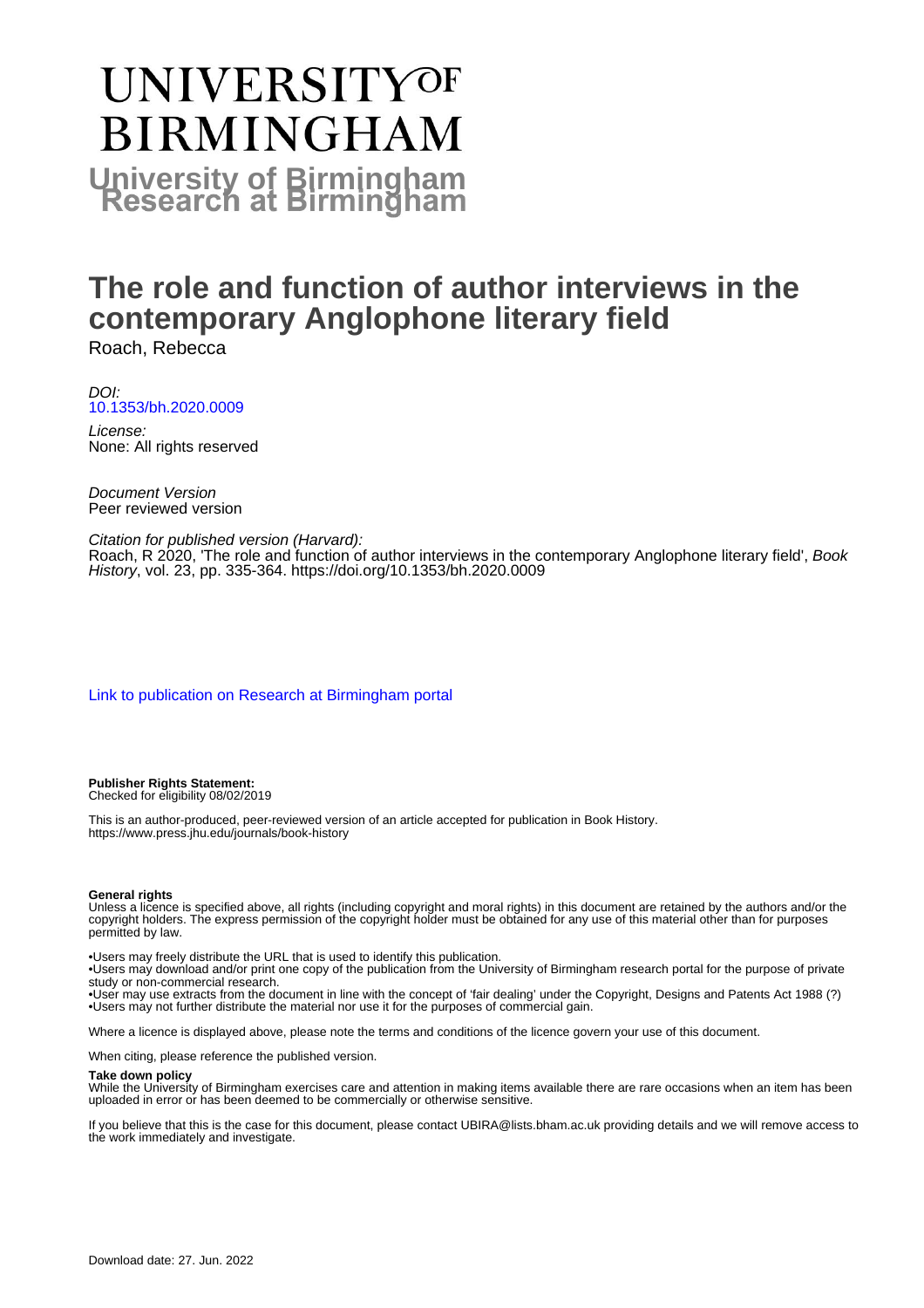# **The role and function of author interviews in the contemporary Anglophone literary field**

In 2016 a new service for authors, publishers and agents launched, promising to automate the author interview. With "AuthorBot":

Authors can answer reader queries, and chat with multiple readers in their own words—**without adding to author time** commitment or cost.

Our chatbots create an authentic conversation with readers using AI, NLP and guided elements. Authors can also **jump into conversations** to support book tours or conduct an AMA—with revenue opportunities on physical sales, ebooks and merchandise.<sup>[1](#page-1-0)</sup>

An example of a "chatbot", "chatterbot" or "conversational agent", AuthorBot is a computer program designed to simulate human conversation. It is only the latest incarnation of a much longer endeavour to perfect interpersonal communication with the aid of the latest technology (we could trace its lineage back from Alexa and Siri, via Joseph Weizenbaum's ELIZA and the Mechanical Turk, to Pygmalion's Galatea). What is unusual is the use to which the chatbot is being put here, namely an author interview. Generally conceived to be the product of a spontaneous, revelatory, face-to-face conversation with an autonomous subject, the author interview would seem to be the obverse of what can be automated. Yet AuthorBot collapses this distinction, premising itself on both maintaining the appeal of that particular author–reader interaction, while

<span id="page-1-0"></span><sup>&</sup>lt;sup>1</sup> "AuthorBot - The future of books", 2016, http://www.fastbot.io/author-botFastbot, Accessed 2 October 2017.  $\overline{1}$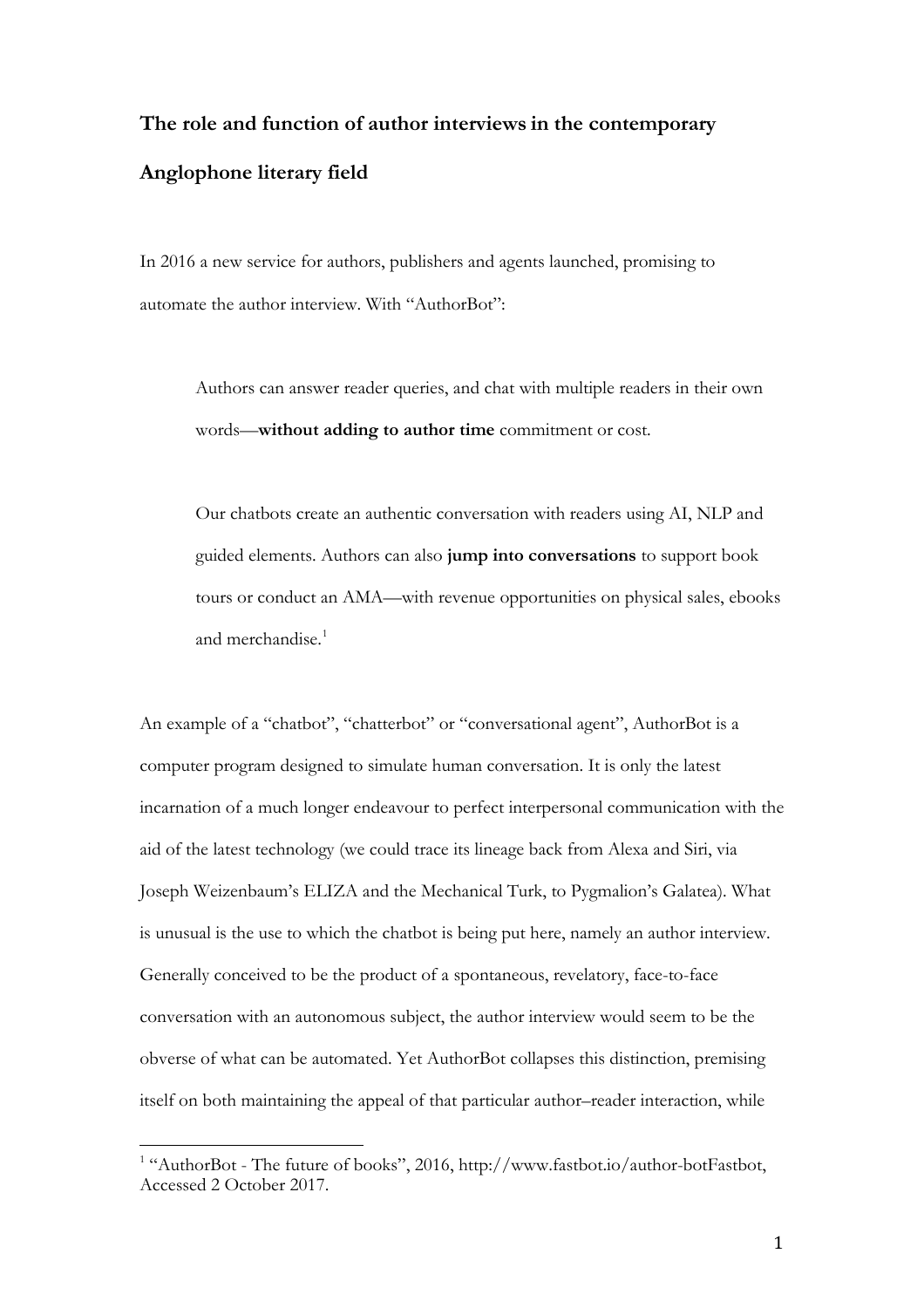rendering it more efficient thanks to technological augmentation and reduction of author involvement.

Humanists' groans aside, AuthorBot offers us a fascinating entry point for examining the interactive role and function of the author in the contemporary literary sphere. In attempting to automate the author interview (and to sell this strategy to the publishing industry<sup>[2](#page-2-0)</sup>) AuthorBot taps into a wider perception that readers today desire intimate, authentic, and unmediated interactions with an author—a perception fuelled in part by the big rise in literary festivals, author readings, platform interviews and alike: what we might call collectively "live literature".<sup>[3](#page-2-1)</sup> It also acknowledges that these interactions—live literature included—are increasingly mediated via computational technologies in the era of digital media and "platformed sociality". [4](#page-2-2) In this respect the decision by the designers of AuthorBot to replicate the author interview is a savvy one: as I argue in my book *[redacted],* interviews have historically mediated conversation, while promising communicational immediacy. In so doing they have offered a paradoxical dream of face-to-face communication for a mass mediated culture.<sup>[5](#page-2-3)</sup> Even before AuthorBot attempted to automate the author, interviews were deployed as a means to mediate and manage mass communication.

Expanding on the curious case of AuthorBot, this article seeks to acknowledge the role that author interviews play in the construction and maintenance of a contemporary Anglophone literary sphere. In doing so, I build on the arguments put

<span id="page-2-0"></span> $2^2$  The announcement of AuthorBot received a degree of attention in the industry press, for example, Molly Flatt, "Watch out publishers: the chatbots are coming", *The Bookseller.com*, 16 January 2017, [https://www.thebookseller.com/futurebook/publishers](https://www.thebookseller.com/futurebook/publishers-prepare-chatbots-are-coming-470556)[prepare-chatbots-are-coming-470556.](https://www.thebookseller.com/futurebook/publishers-prepare-chatbots-are-coming-470556) Accessed 5 October 2017.  $\overline{a}$ 

<span id="page-2-1"></span><sup>&</sup>lt;sup>3</sup> My thanks to Peter Howarth for arranging the "Literature and Live Events" seminar in London and his stimulating conversation on this topic. My conception of liveness also draws on Philip Auslander's conception of liveness as a mediatized category, see "Digital liveness: A Historico-Philosophical Perspective", *PAJ* 102 (2012): 3-11.

<span id="page-2-2"></span><sup>&</sup>lt;sup>4</sup> Jose van Dijck, *The Culture of Connectivity: A Critical History of Social Media* (New York: Oxford UP, 2013), 5.

<span id="page-2-3"></span><sup>&</sup>lt;sup>5</sup> [redacted for anonymity during review process]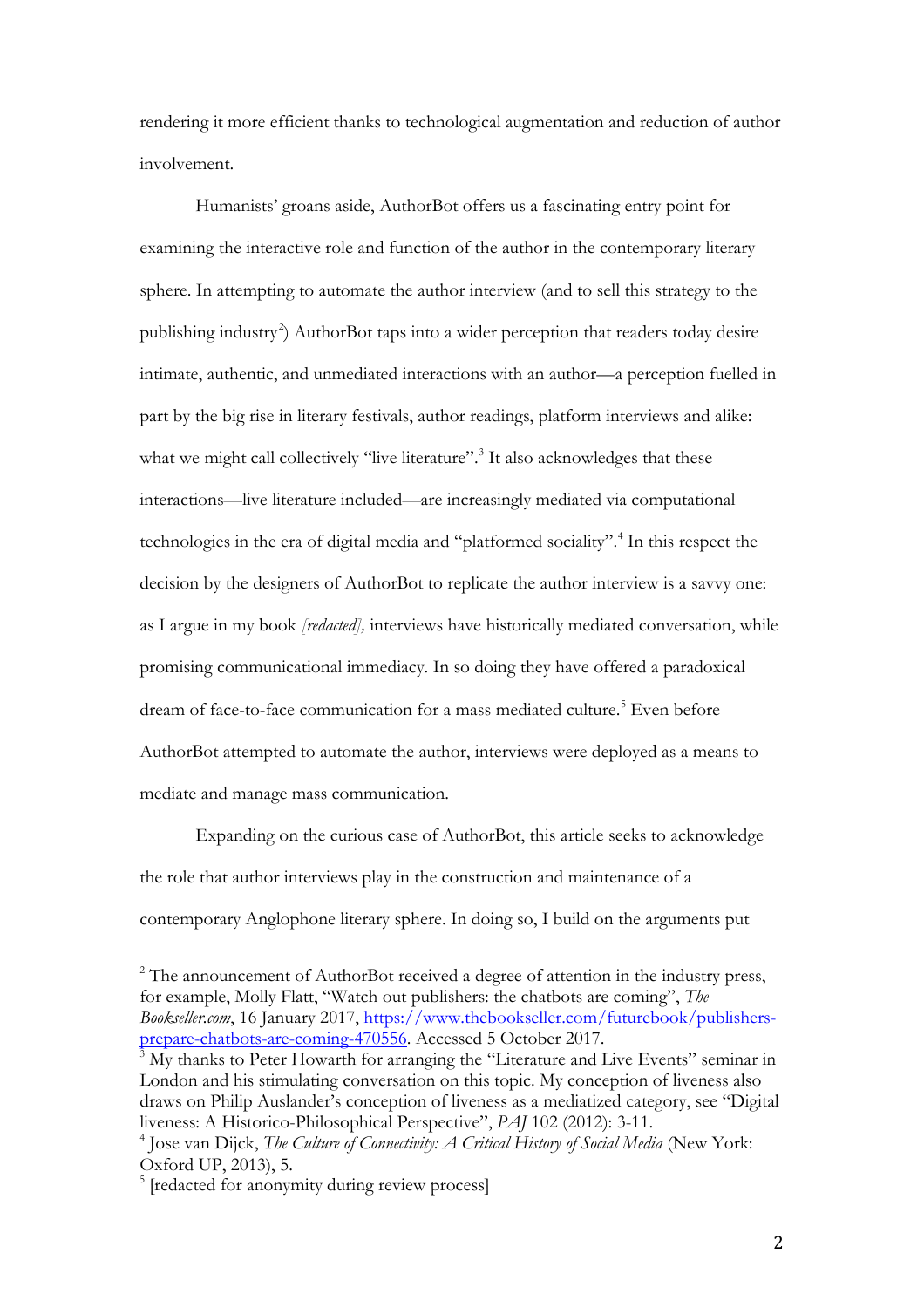forth in my book, which examines author interviews and interviewing culture in Britain and America since the mid nineteenth century. There I argue that attending to the shifting and multifaceted deployment of interviews—both as form and method—has much to tell us about historical conceptions of authorship, publics, inscription technologies and reading practices, among other things. Interviews mediate between authors and publics, helping to construct both. They have also helped to promote two, largely oppositional, versions of subjectivity in modernity: one the highly constructed and privileged interviewee; the other, an effaced, de-privileged interviewer, whose personhood is often discounted.[6](#page-3-0) The author interview's mediating function is not neutral, whatever it's association with automation might imply.

One significant example of this is the author interview's championing of a purportedly autonomous authorial subject within the wider market. In *Literature and the Creative Economy* Sarah Brouillette traces the implications of the ideology of the "creative industries" (first proposed by Richard Florida and championed by Britain's New Labour government after 1997) for contemporary conceptions of authorship. Built upon the assumption that "creativity" and "culture" can drive economic development, the creative economy in fact posits a particular model of labour drawn from the idea of the artist as autonomous subject. As she notes, "The artist–author, herself subject to market control and rational planning, has been for some time now a profitable, pervasive, regulated symbol of autonomy from routine, standardization, mechanized production hostile to individuals". [7](#page-3-1) The author interview has long been used to promote this exceptional

 $\overline{\phantom{a}}$ 

<span id="page-3-0"></span><sup>6</sup> [redacted]

<span id="page-3-1"></span><sup>7</sup> Sarah Brouillette, *Literature and the Creative Economy* (Stanford: Stanford UP, 2014), 54. See also Angela McRobbie, "Everyone Is Creative: Artists as Pioneers of the New Economy", in *Contemporary Culture and Everyday Life,* ed. Elizabeth Silva and Tony Bennett (London: Routledge-Cavendish, 2004); and Marion von Osten, "Unpredictable Outcomes/Unpredictable Outcasts: On Recent Debates over Creativing and the Creative Industries", in *Critique of Creativity: Precarity, Subjectivity and Restistance in the "Creative*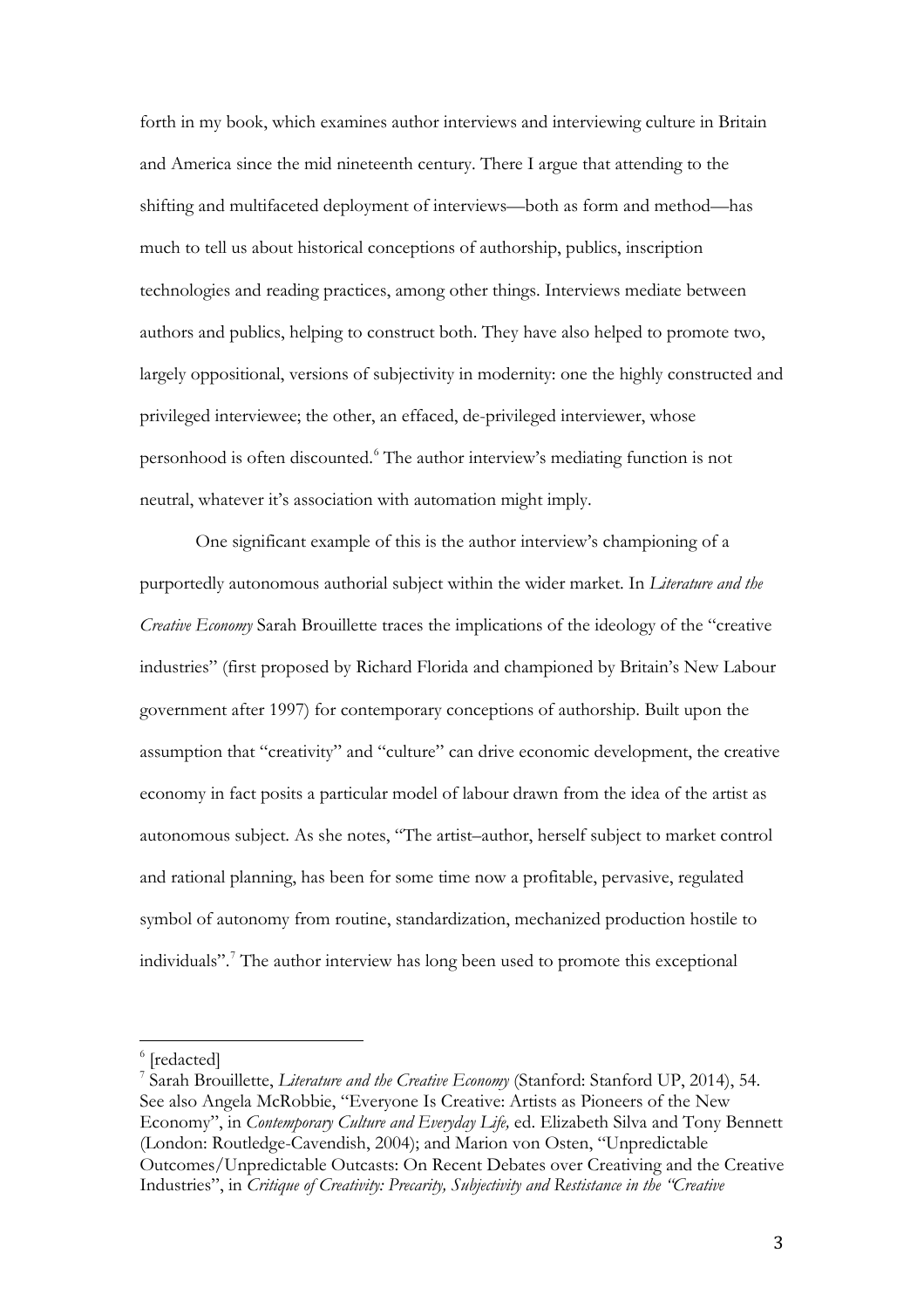subject within the literary sphere. Although the form is inherently flexible and can present all manner of interactions, creative expressions and power relations, contemporary practices frequently result in interviews that, *en masse*, further promote such a model of subjectivity.<sup>[8](#page-4-0)</sup> The expansion of author interviews today, automated or otherwise, deserves our attention.

#### **Methods of Reading**

This article examines the proliferation of author interviews conducted and published in the Anglophone literary field since the late 1970s—a trend that has only increased with the advent of Web 2.0 and the emergence of what Simone Murray has labelled the "digital literary sphere".<sup>9</sup> Following the contemporary story of the interview requires attending to developments across both the (print) publishing industry and live literature since the late 1970s. These developments in turn form the backstory in any account of the role and function of the author interview in the digital literary sphere.

The approach presented in this article builds on my own training within literary studies, but necessarily also draws together work on histories of reading, authorship, publishing and performance, as well as analysis of digital culture and social media. The specific history of the author interview and its function in the marketplace and in literary criticism has received surprisingly little sustained critical attention. In part this is because author interviews have often been associated with the "pseudo event", Daniel J.

*Industries"* ed. Geralf Raunig, Gene Ray and Ulf Wuggenig (London: MayFlyBooks, 2011), 133-145. l

<span id="page-4-1"></span><span id="page-4-0"></span><sup>8</sup> Indeed, in a slightly different vein, author interviews are also perceived as a useful means of imparting advice to aspiring writers via their modelling of authorial subjectivity: a whole subset of interview series with authors has itself emerged on trade-oriented sites such as *Publishers Weekly* and *Writers Digest* to advise aspiring authors on the publishing industry, marketing and self-promotion). See my "'Do you use a pencil or a pen?': Author Interviews as Literary Advice" in *Paperback Writer: Literary Advice into the 21st Century*, ed. Dirk de Geest and Anneleen Masschelein (forthcoming). <sup>9</sup> Simone Murray, "Charting the Digital Literary Sphere", *Contemporary Literature,* 56 no. 2 (2015): 311-339.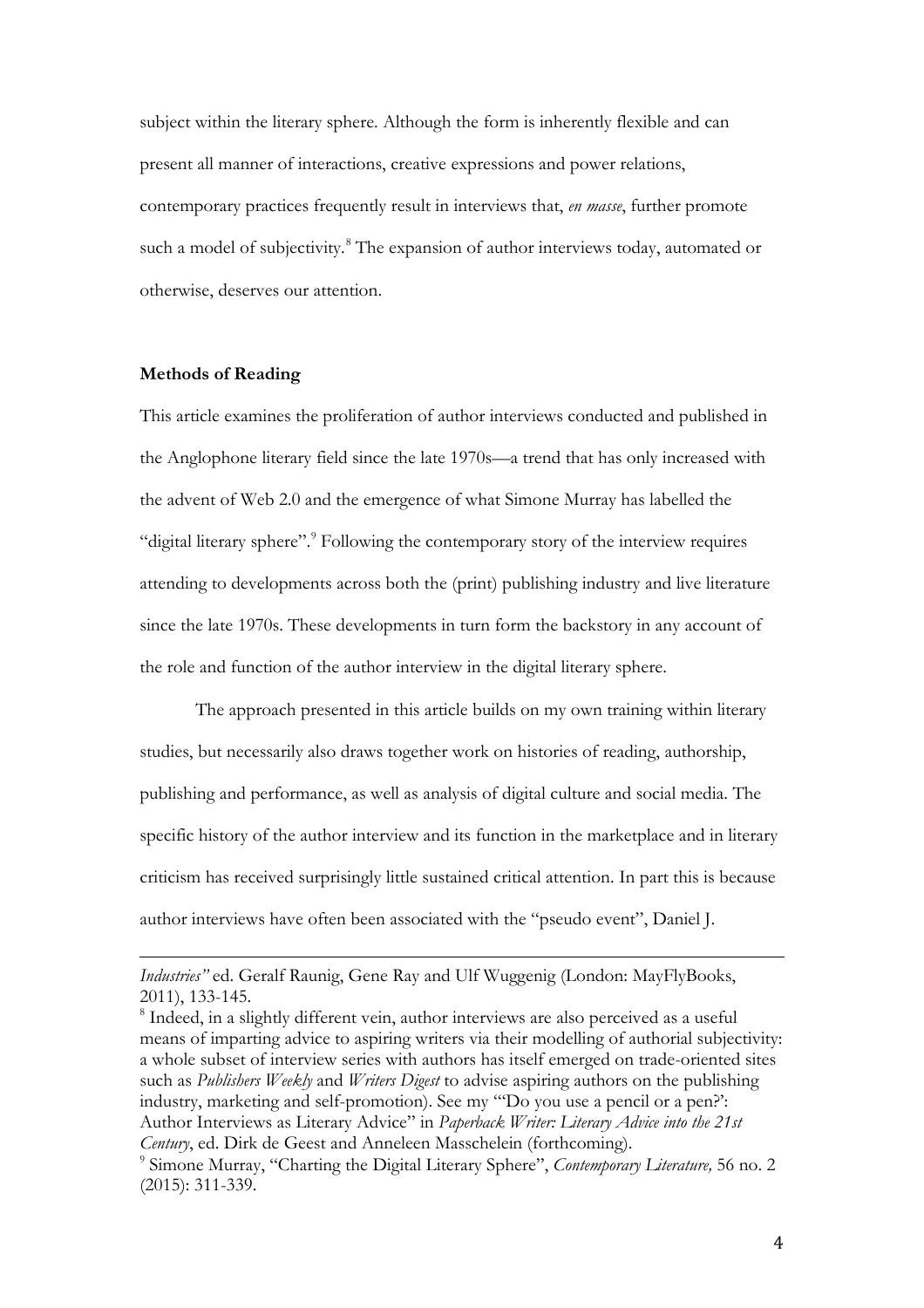Boorstin's 1961 term for an event designed purely to elicit media publicity—the original fake news.<sup>[10](#page-5-0)</sup> In part it is also because the author interview's formal features, shared across examples, are often overlooked as critics and readers respond to the content of the individuals' utterances. Such readings exacerbate the tendency to privilege the exceptional authorial subject championed by the creative economy and the interview itself. As a counter to these points, I deliberately downplay the agency of the authorsubject in what follows. Rather, I attend to the ways in which author interviews are perceived to have *functioned* in the literary field and the ways they have been deployed and understood by publishers, critics and readers in particular.<sup>[11](#page-5-1)</sup> To do so I draw on my own extensive analysis of scholarship, published books, reviewer commentary, reader comments, sales figures, broadcasters' and publishers' analysis of audience and reader responses and other textual evidence of perceptions around author interviews.

Despite not wanting to replicate the privileging of authorial subjectivity, I do illustrate my discussion with specific case studies. My choices are influenced by a number of factors. Given the scant critical attention to author interviews, I have chosen to focus on writers who are accorded prestige within our current literary field. I am interested in examining how authors whose work has already been perceived by critics and readers to exhibit literary value have utilised a form that has functioned somewhat under the critical radar. I am also interested in engaging with extreme or limit cases—AuthorBot included—at various moments. While not all authors will choose to be represented by a natural language processing algorithm, such cases are useful not because they are representative, but because they often upset our expectations. Eliciting unease or amusement, such examples can defamiliarize norms and thus enable closer analysis.

<span id="page-5-0"></span><sup>10</sup> Daniel J. Boorstin, *The Image, or, What Happened to the American Dream* (London: Weidenfeld and Nicolson, 1961), 11.  $\overline{1}$ 

<span id="page-5-1"></span><sup>&</sup>lt;sup>11</sup> I draw here on Pierre Bourdieu's notion of the literary field, most extensively articulated in *The Rules of Art: Genesis and Structure of the Literary Field* (Stanford: Stanford UP, 1996).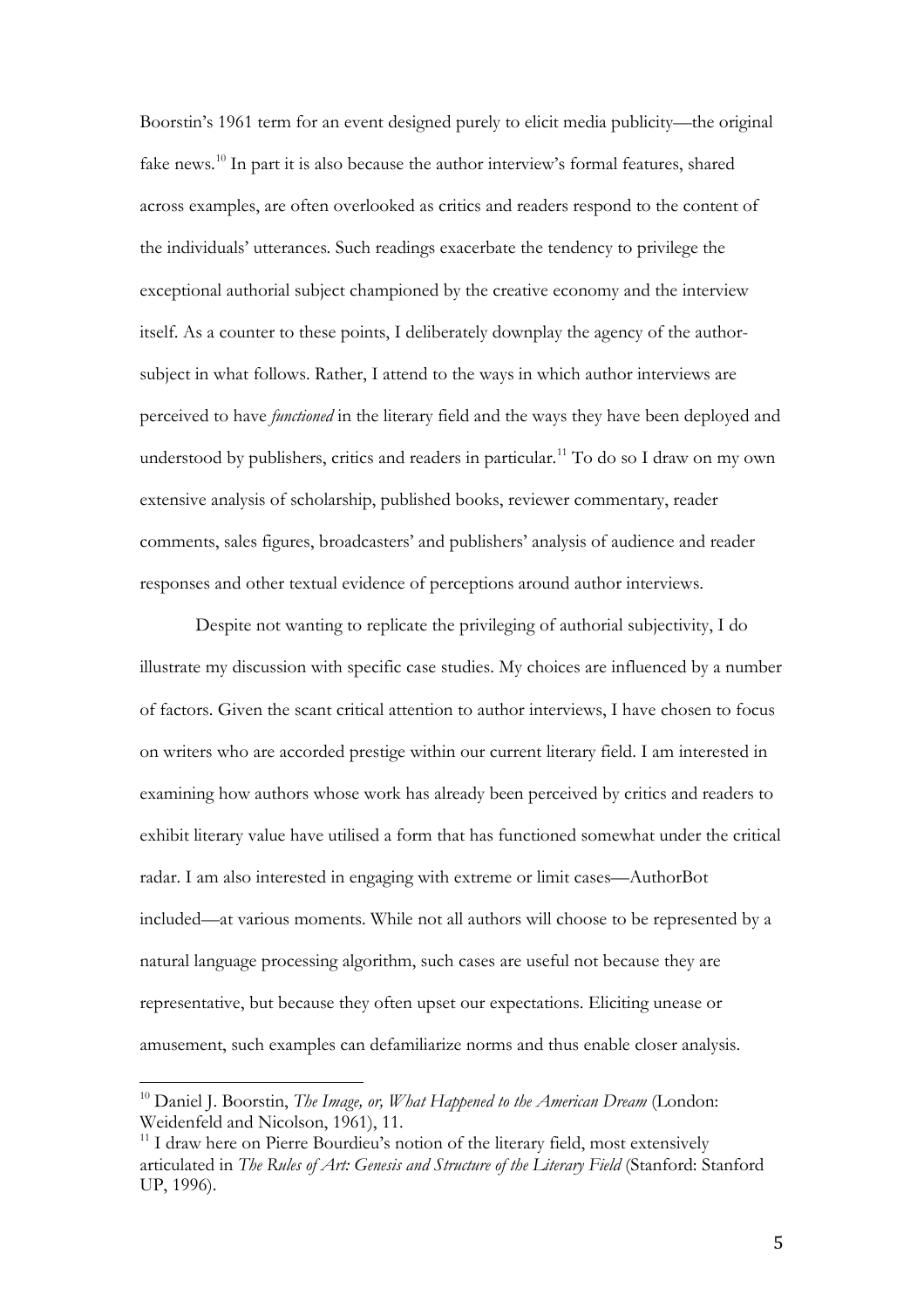This article augments literary and historical analysis with deployment of semistructured interviews. I do not conceive of the latter as empirical research, but rather as process, or "interviewing as creative practice": the notion that interviews are constructed documents that "contribute to new forms and ways of being". [12](#page-6-0) The twenty conversations were conducted with individuals representing key organisations and roles in the Anglophone literary sphere. They were conceived as a means to discuss questions arising from my wider analysis of available scholarship and commentary, and to elicit reflection from literary industry players about their perceived function of the author interview, in an era in which its mediating role might be said to be under pressure. In a critical context in which author interviews have received little sustained attention, such conversations can offer useful conceptual prompts. Additionally, I also draw on two focus groups, or collective conversations, which were similarly conceived as exercises in collaborative creative practice. Attendees of an in-person author reading and interview event in 2018 volunteered to discuss their attitudes towards platform interviews and "live literature" events in the era of Web 2.0.<sup>[13](#page-6-1)</sup> The event with American author Marilynne Robinson was chosen for the author's relative prominence with both critics and readers, and for being hosted by the Unterberg Poetry Center at the 92Y, a Jewish cultural and community organisation in New York with a long tradition of conducting readings and on-stage interviews with writers. Like the research interviews, these conversations were not designed to elicit representative data, but to enable the airing of an array of voices and perspectives on a topic that has yet to receive sustained scholarly attention.

#### **Author interviews today: a history and framework**

 $12$  [redacted – xxx and xxx p. 174]  $\overline{1}$ 

<span id="page-6-1"></span><span id="page-6-0"></span><sup>&</sup>lt;sup>13</sup> Group conversations were conducted in collaboration with Peter Howarth, Queen Mary, University of London and with the help of Bernard Schwartz and the staff of the Unterberg Poetry Centre at the 92Y, New York. My thanks to the participants for volunteering to share their thoughts.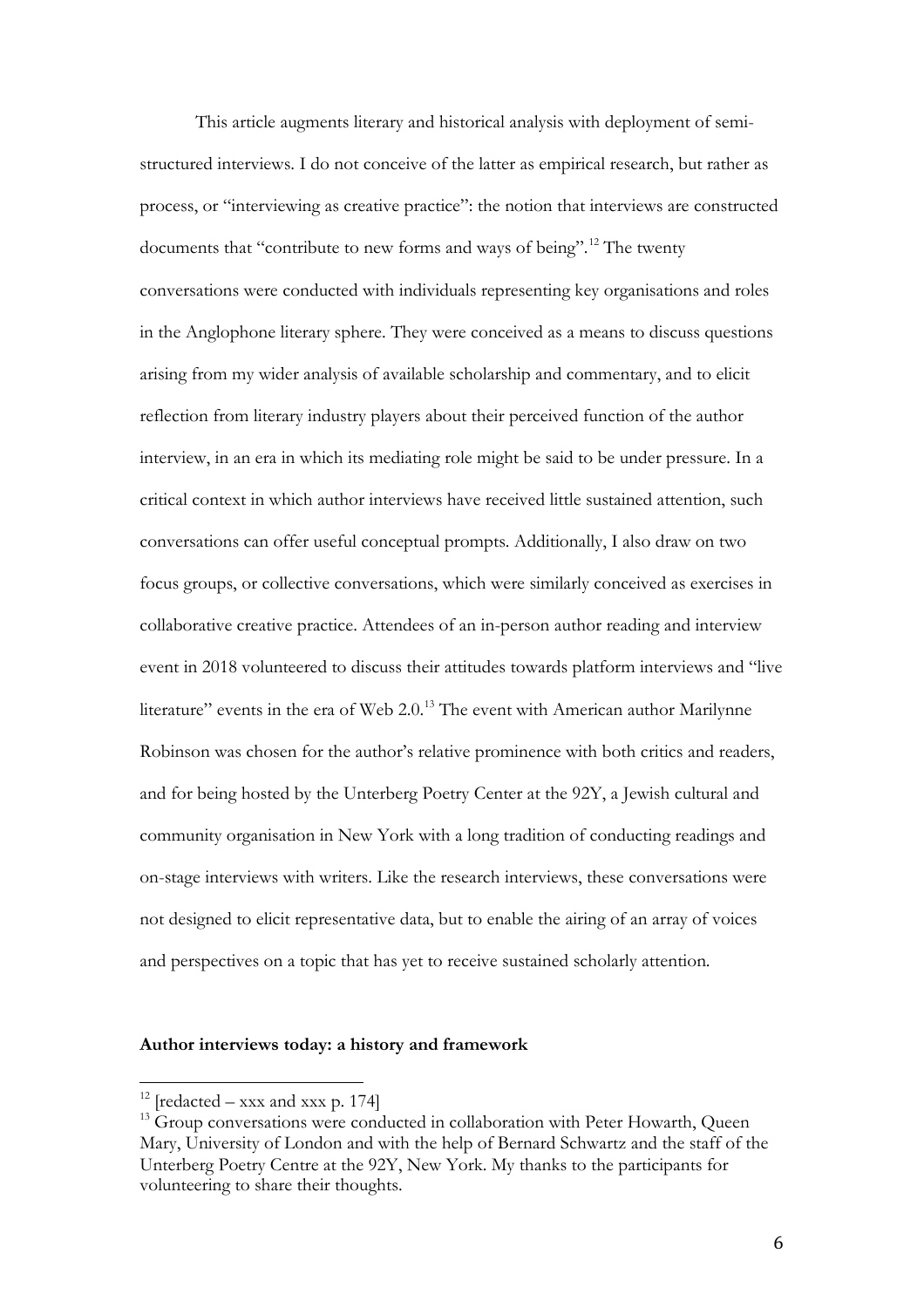To understand the role and function of the author interview in the contemporary Anglophone literary field, requires the tracing of three distinct historical narratives. Firstly, we need to account for the use of (mainly print-based) author interviews in latetwentieth century publishing. Secondly, we need to trace the emergence of live literature (events that seek to offer unmediated author-reader contact), and the stage or "platform" interview in particular (where the audience is physically present for the interview encounter), in a similar time period. Thirdly, we need to account for the impact of digital culture in the literary field. These three narratives coalesce, I argue, in our contemporary moment and form the conceptual frame by which we understand the role and function of the author interview today.

### Author interviews in late-twentieth century publishing

The author interview has become a core feature of the publishing industry today, but the practice of interviewing authors for publication is not new. Henry James, like many writers subsequently, would label his era the "age of interviewing."<sup>[14](#page-7-0)</sup> Modern interviews (talk conducted with the assumed purpose of publication) first appeared in American newspapers in the mid nineteenth century; author interviews would quickly follow. Interviews mediate conversation across time and space while seemingly promising communicational immediacy; they can support "para-social interactions" (one-way interactions with the illusion of reciprocity and intimacy) between the mediated subject and their public, and have proven immensely popular with readers and publishers across the decades. [15](#page-7-1) *The Strand* magazine's "illustrated interview" with Rider Haggard in 1892, for example, offered readers the author's conversation interspersed with photographs of

<span id="page-7-0"></span><sup>14</sup> Henry James, *The Complete Notebooks of Henry James*, ed. Leon Edel and Lyall H. Powers (New York: Oxford UP, 1987), 147.  $\overline{1}$ 

<span id="page-7-1"></span><sup>&</sup>lt;sup>15</sup> Donald Horton and R. Richard Wohl, "Mass Communication and Para-Social Interaction", *Psychiatry* 19, no. 3 (1956): 215-229,

DOI: [10.1080/00332747.1956.11023049.](https://doi.org/10.1080/00332747.1956.11023049) Accessed 19 May 2018.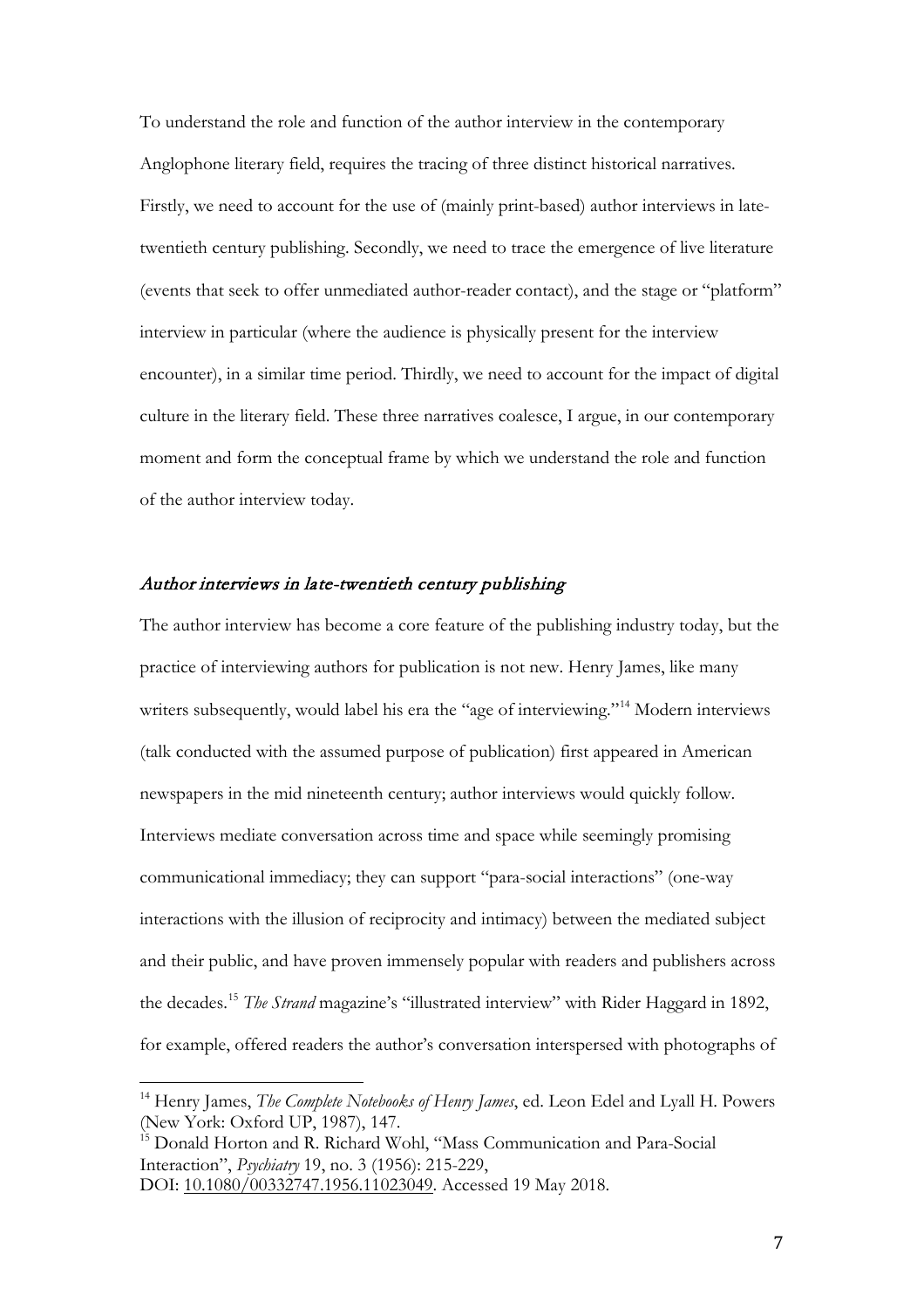the author at his desk, his house interior, and a facsimile of a manuscript page from *She*—features as likely to be included in an author interview published today.<sup>[16](#page-8-0)</sup> Later, while occasionally derided as symptomatic of the rise of the literary "middleman" during the interwar years, interviews with authors would periodically appear in newspapers and periodicals (and very occasionally on radio). In the postwar years *The Paris Review*'s prestigious "Art of Fiction" series would encourage authors to view the form as both a serious aesthetic document and venue for discussing the craft of writing, while the expansion of broadcast interviews (such as *Face to Face, Desert Island Discs*, or the *Mike Wallace Show*) would offer authors (among other kinds of guests) the possibility of conducting interviews in a format other than the written for a mass audience. Never one thing, author interviews have remained popular with readers since their first appearance.<sup>[17](#page-8-1)</sup>

It it, however, since the late 1970s that the author interview has become a mainstay of publishers' marketing departments, as waves of structural transformations have rationalised the publishing and bookselling industry. Mergers and acquisitions in publishing firms in the late 1970s and early 1980s saw the emergence of media conglomerates, followed in the late 1980s by their globalisation and, in the mid 1990s, the creation of multinationals aiming to take advantage of the opportunities associated with the internet.<sup>[18](#page-8-2)</sup> Such corporate realignment and the streamlining of a traditionally "genteel" industry brought increased attention to the bottom line, putting pressure on departments and imprints to deliver year-on-year growth. The consolidation and automation of distribution and sales would further put pressure on numbers in an

<span id="page-8-0"></span><sup>16</sup> Harry Howe, "Illustrated Interviews No VII.–Mr H. Rider Haggard", *The Strand Magazine* 3 (January 1892): 2-17.  $\overline{1}$ 

<span id="page-8-1"></span><sup>&</sup>lt;sup>17</sup> This conclusion stems from my own reading across a number of sources, including sales figures for interview anthologies, broadcasters' archival records of viewer engagement, website hits, reader comments and anecdotal evidence.

<span id="page-8-2"></span><sup>18</sup> Laura J. Miller, *Reluctant Capitalists: Bookselling and the Culture of Consumption* (Chicago; London: U of Chicago P, 2006), 41.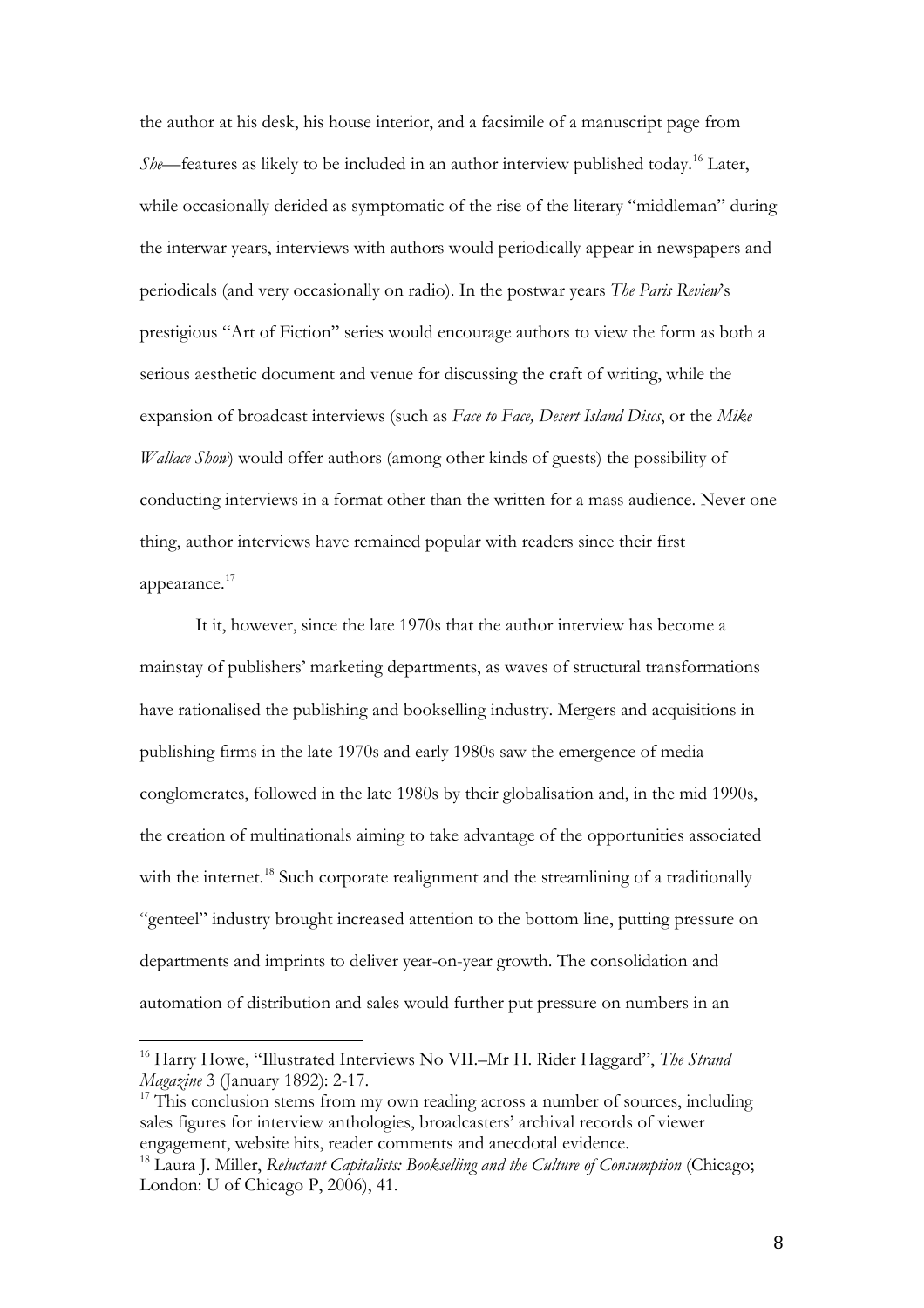increasingly crowded field—in the UK for example the number of new titles being published in 1975 was over 35,000; by 1996, even before the e-book revolution, this number was up to 100,000 and rising fast.<sup>[19](#page-9-0)</sup> In bookselling, the emergence of newly national retail chains such as the Borders Group and Barnes & Noble in the US, Chapters in Canada, Waterstones and W.H. Smiths in the UK, would increase the negotiating power of booksellers. In the 1990s the arrival of the so-called "big-box" stores—who in 1997 together accounted for 43.3 per cent of book sales in the  $US^{20}$  $US^{20}$  $US^{20}$  along with their discounting practices, the breaking of the Net Book Agreement in the UK, and the rise of supermarket and internet sales would squeeze publishers' margins further. Although such large-scale structural changes might seem to have little to do with author interviews, in fact these shifts have heightened the industry's reliance on author interviews (at many levels), as we shall see.

One of the more direct effects has been the growing importance of marketing and promotional campaigns, with the author interview a core feature. Author interviews have long been deployed as a publicity-garnering device—even Henry James granted them. Indeed a growing body of scholarship around authorial celebrity, by critics such as Brenda R. Silver, Loren Glass, Aaron Jaffe, Joe Moran and others, has highlighted the degree to which authors have participated in such strategies across the twentieth century: as a means to shape their public personae, while often defining themselves against the culture of publicity and celebrity from which these strategies emerge.<sup>[21](#page-9-2)</sup> While individual authors' use of interviews can be enlightening, it is the utilisation of the form by the publishing industry at large—a shift from earlier twentieth century practice—that

<span id="page-9-0"></span><sup>19</sup> Claire Squires, *Marketing Literature: The Making of Contemporary Writing in Britain* (Basingstoke: Palgrave Macmillan, 2007), 25.  $\overline{1}$ 

<span id="page-9-1"></span><sup>20</sup> Miller, *Reluctant Capitalists,* 52.

<span id="page-9-2"></span><sup>21</sup> Brenda R. Silver, *Virginia Woolf Icon* (Chicago: U of Chicago P, 1999); Loren Glass, *Authors Inc.: Literary Celebrity in the Modern United States, 1880–1980* (New York: New York UP, 2004); Aaron Jaffe, *Modernism and the Culture of Celebrity* (Cambridge: Cambridge UP, 2005); Joe Moran, *Star Authors: Literary Celebrity in America* (London: Pluto P, 2000).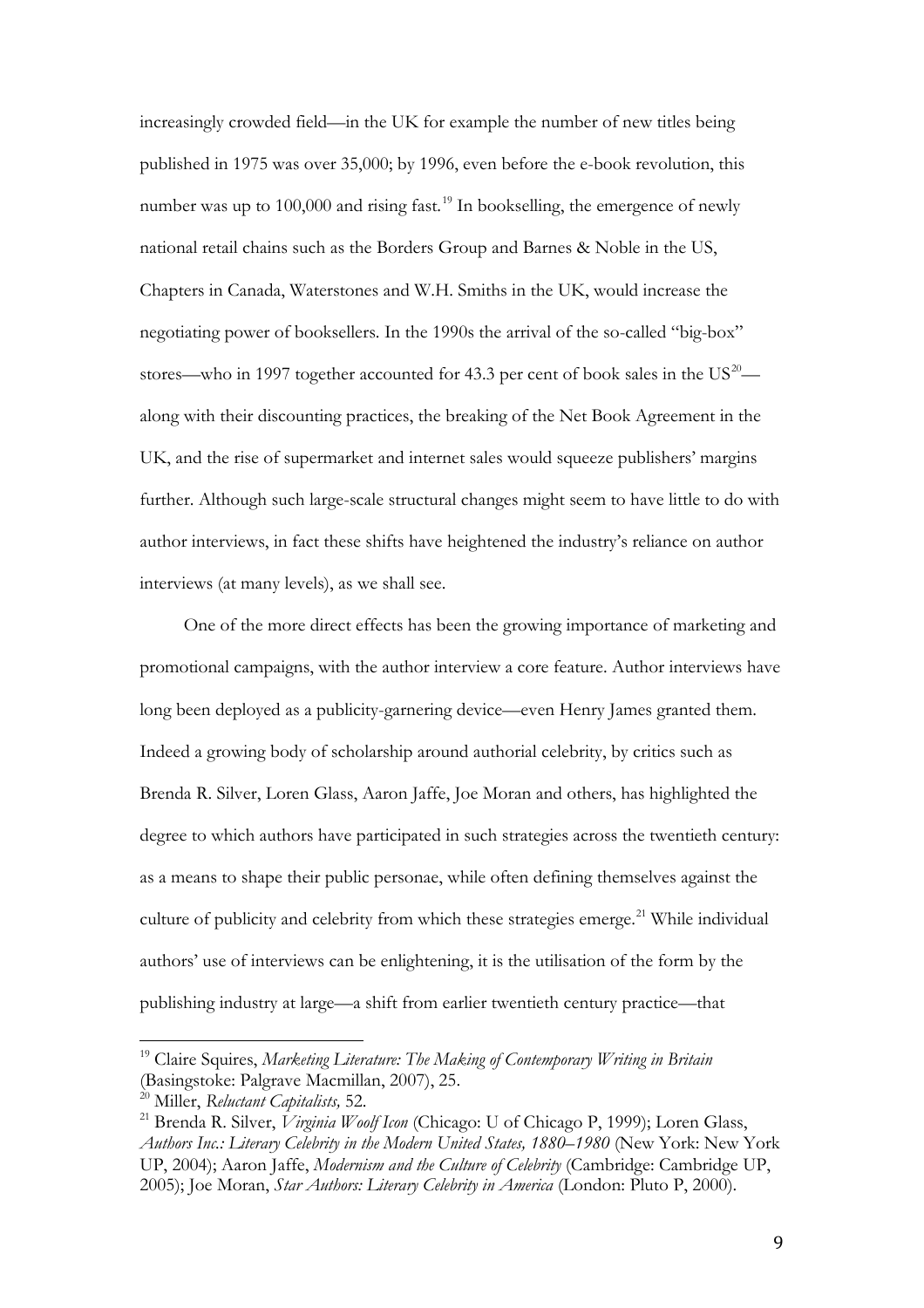interests me here. Today author interviews are very much at the heart of marketing campaigns. In an attempt to ensure a book's visibility in the media and to boost sales, a promotional team will plan interviews with literary-oriented radio and television hosts such as Terry Gross, Hermione Lee, Michael Silverman, Eleanor Wachtel, and Oprah Winfrey, if the authors' fame, or the book's hype, is large enough. So too they will arrange for interviews to be published in the prestigious broadsheet book review and supplement sections in the *New York Times, Washington Post*, *NYRB,* the *Guardian* and elsewhere as part of a wider strategy involving author appearances at signing events, literary festivals and book readings. While deployed haphazardly for many years, these strategies—what Margaret Drabble called the "modern commercial literary circus" $^{22}$  $^{22}$  $^{22}$ —, and interviews specifically, have became standardised practice, to the point that specialised companies now offer training to publishers and their authors in successfully selling their books in interviews. As Bill McGowan, self-proclaimed "author coach" for HarperCollins, Random House and Penguin, explained it, "We really help unearth the best stories that are in their book . . . so they don't get lost . . . An interview is to a book is what a movie trailer is to a full-length feature, and it should give little glimpses of the best scenes and the best points".<sup>[23](#page-10-1)</sup> In the corporate world of contemporary publishing the interview has become an importance sales pitch to readers.

Author interviews are also an important pitch to newly powerful booksellers themselves and to market the "personality" of an imprint. Along with offering book

<span id="page-10-0"></span><sup>22</sup> Margaret Drabble, "Thank you and goodnight", *The Observer,* 20 October 2001, n.pag www.guardian.co.uk. Accessed 27 Sept 2016.  $\overline{a}$ 

<span id="page-10-1"></span><sup>23</sup> Clare Swanson, "Bill McGowan Works to Make Authors Pitch-Perfect", *Publishers Weekly*, 30 August 2013, [https://www.publishersweekly.com/pw/by-topic/industry](https://www.publishersweekly.com/pw/by-topic/industry-news/publishing-and-marketing/article/58959-bill-mcgowan-works-to-make-authors-pitch-perfect.html)[news/publishing-and-marketing/article/58959-bill-mcgowan-works-to-make-authors](https://www.publishersweekly.com/pw/by-topic/industry-news/publishing-and-marketing/article/58959-bill-mcgowan-works-to-make-authors-pitch-perfect.html)[pitch-perfect.html.](https://www.publishersweekly.com/pw/by-topic/industry-news/publishing-and-marketing/article/58959-bill-mcgowan-works-to-make-authors-pitch-perfect.html) Accessed 1 July 2017. The title "author coach" here denotes someone who provides authors with advice on promoting their own work and engaging in media appearances. Gary Shteyngart is one author who has successfully promoted his works via humorous book trailers. [http://www.garyshteyngart.com/cool-stuff/.](http://www.garyshteyngart.com/cool-stuff/) Accessed June 5 2018.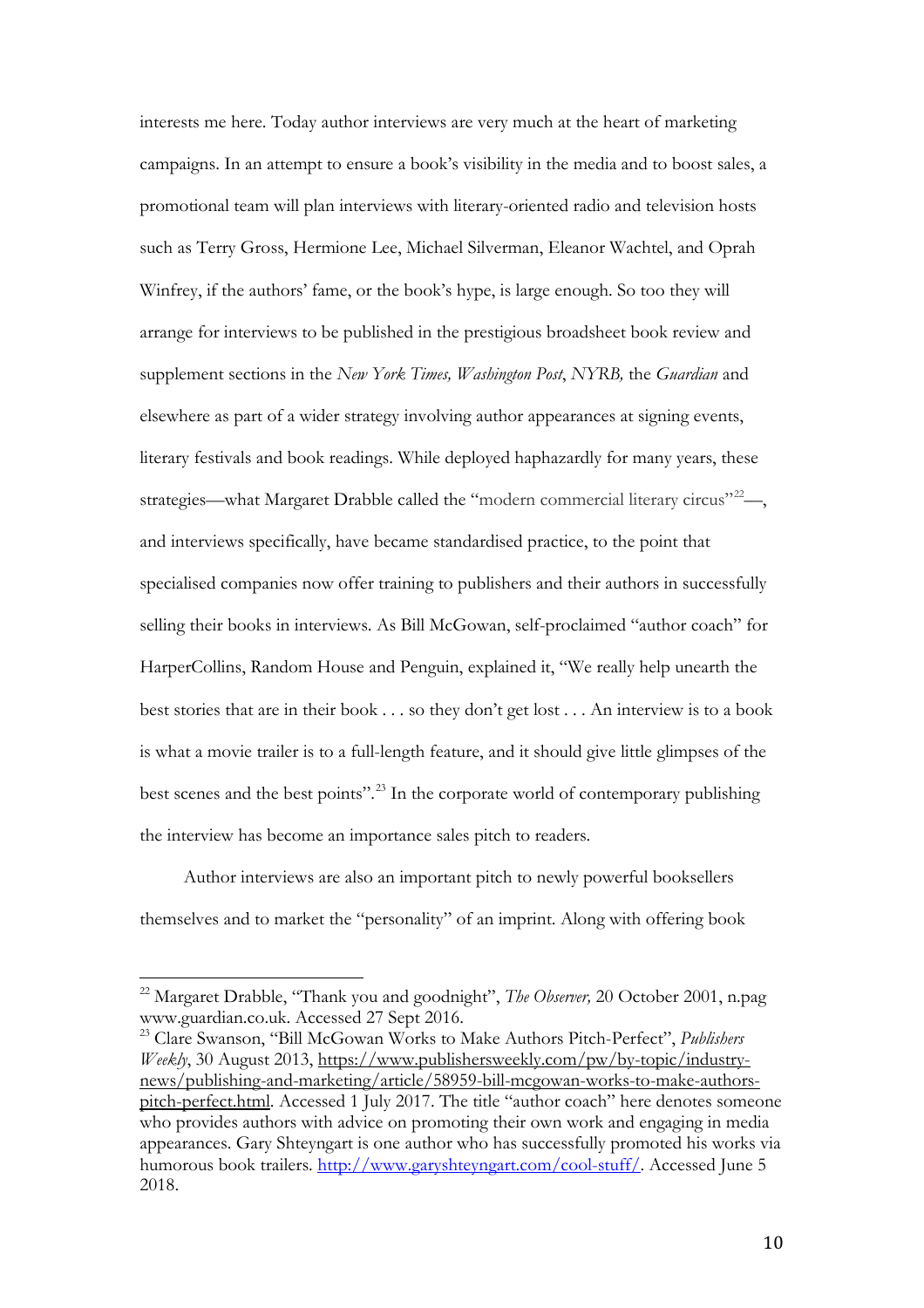signings in store and tie-in interviews for website content, publishers have utilised author interviews within the books themselves. The press release announcing the re-launch of HarperCollins's Perennial imprint in the US in 2004 targetted booksellers, pointing to the new "P.S. section" in these paperback reprints, which offered "behind-the-pages insights" and "added value" "beyond traditional reprinting":

Similar to DVDs which regularly include outtakes and behind-the-scenes footage from feature films, each P.S. section will be unique; the extra 16-pages will offer readers an in-depth look at both the author and their book. The P.S. section will use interviews, essays, articles, photos and illustrations to explore the authors' sources of inspiration. P.S. may also contain topics related to the book's subject matter and show the impact a book has had since its publication.<sup>[24](#page-11-0)</sup>

Although literary scholars and the publishing trade have often been keen to distinguish the book as a special kind of commodity—Laura J. Miller captures this ambivalence in the title of her book *Reluctant Capitalists: Bookselling and the Culture of Consumption*—this press release is much more market-savvy, identifying the features individuating this product and utilising a logic of fiscal, and not literary, value for money. Quoting enthusiastic reviews from Ingram, one of the largest book distributors in the United States, and a book-chain buyer, the press release emphasises reader convenience and experience: "P.S. will draw you closer to the author. I see it enhancing the reading experience without explaining the book, lending extra depth to a reader's understanding

<span id="page-11-0"></span><sup>&</sup>lt;sup>24</sup> Leslie Cohen, "Corporate Press Release: HARPERCOLLINS ANNOUNCES THE LAUNCH OF P.S. $T_M$ , July 29, 2004.  $\overline{a}$ 

[http://www.harpercollins.com/footer/release.aspx?id=274&year=2004.](http://www.harpercollins.com/footer/release.aspx?id=274&year=2004) Accessed 2 Jan 2013.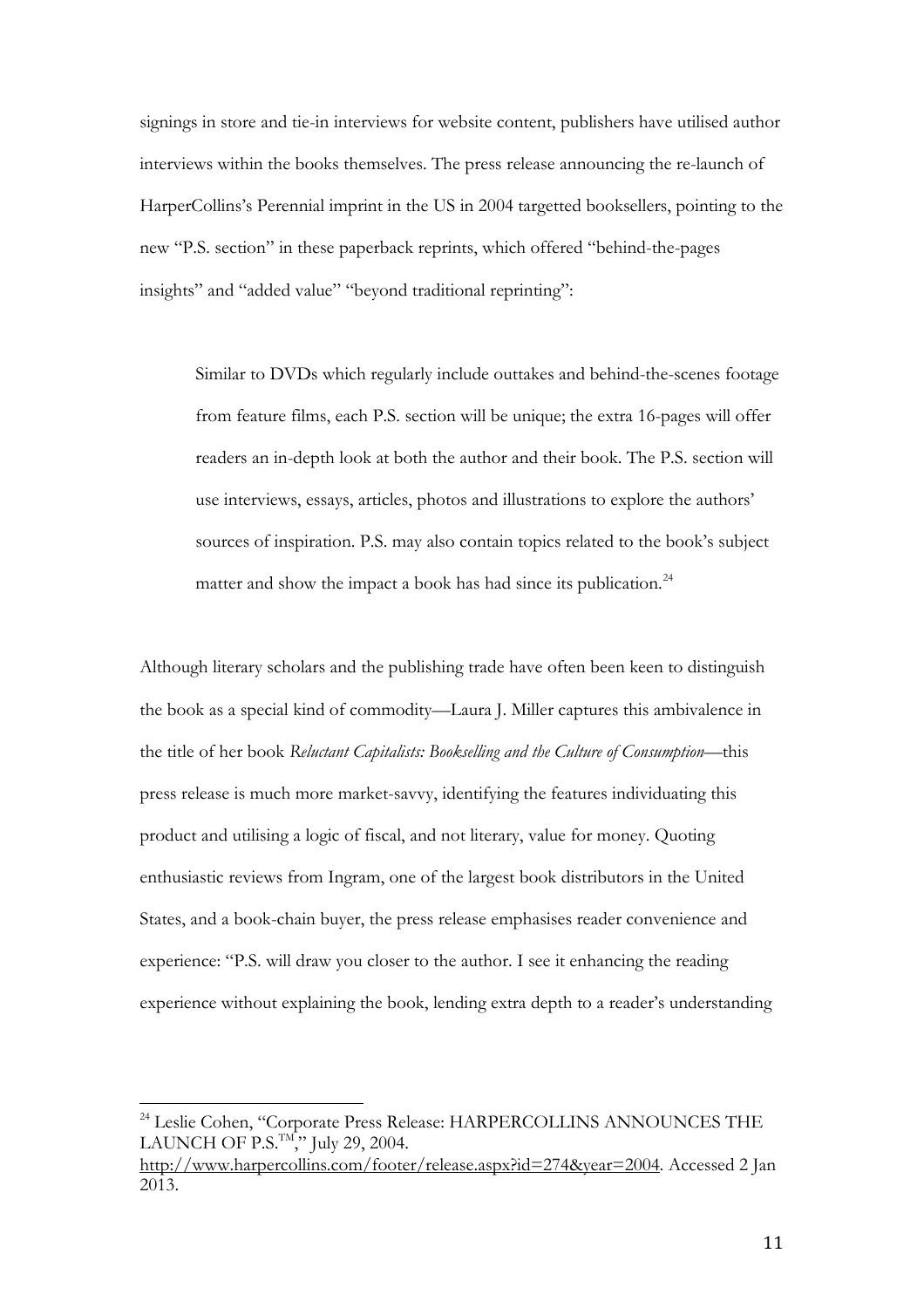of the work".[25](#page-12-0) In discussion David Roth-Ey, Executive Publisher of 4th Estate and Harper Press UK and one of the originators of the series in the United States, explained that the aim was to create a brand with resonance that would appeal not only to readers, but to booksellers. In the case of the P.S. launch, the strategy was successful: the dominant US chain Barnes and Noble, grouped titles in the series together on a feature table across its stores, helping to drive sales. Acknowledging that contemporary authors are under enormous pressure to "entice" readers by making themselves interesting, by offering a "Freudian hook" in the form of details of their lives as a "point of entry," for Roth-Ey the interview can also be a useful tool in the marketing of imprints themselves.<sup>[26](#page-12-1)</sup>

Such transformations have also seen an increased reliance on the author interview in another arena. Squeezed by booksellers, publishers have also been under pressure from the rise of literary "super-agents" such as Andrew Wylie and Morton Janklow in the 1980s and 1990s.<sup>[27](#page-12-2)</sup> Advocating aggressively for their authors, instigating bidding wars, negotiating large advances, managing careers and poaching clients, these super-agents offered a useful selection tool for time-poor editors, but also but further pressure on publishers thanks to their market-orientation. Profiting from their clients' success, these super-agents have often encouraged interviews that promote the long-term author-brand, emphasising visibility and saleability over specific book launches and publisher strategies. This general marketisation of the author-publisher relationship, whether through the activities of literary agents or in the increasing number of self-publishing opportunities, has also encouraged authors to professionalise, advertising themselves.<sup>[28](#page-12-3)</sup> Author

<span id="page-12-1"></span><span id="page-12-0"></span><sup>&</sup>lt;sup>25</sup> Cohen, "Corporate Press Release".  $\overline{a}$ 

<sup>&</sup>lt;sup>26</sup> David Roth-Ey, research interview, November 23, 2012.

<span id="page-12-2"></span><sup>27</sup> John B. Thompson, *Merchants of Culture: The Publishing Business in the Twenty-First Century*. 2nd ed. (Cambridge: Polity P, 2012), 62.

<span id="page-12-3"></span> $28$  For more extensive discussion of uses of interviews in the self-publishing field, see my book chapter [redacted]. Clearly only certain authors have access to the types of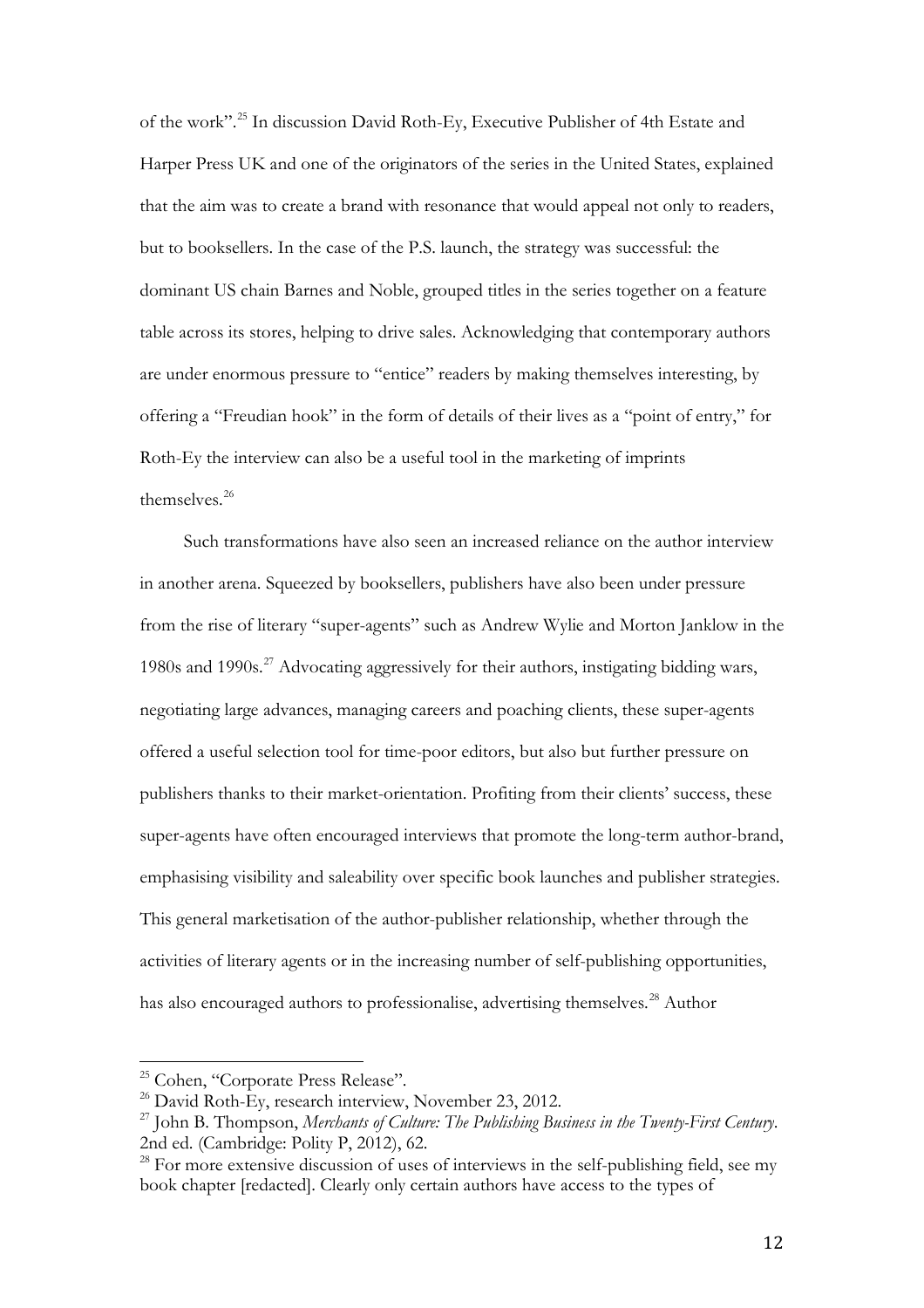interviews are a central feature in such campaigns; indicated in the degree to which not granting interviews and maintaining an elusive public persona becomes a feature of authors' commented-upon identities, as has been the case with J. D. Salinger, Thomas Pynchon and Elena Ferrante.

Within this promotional network and a crowded marketplace certain interview series have become key venues for the conferring of prestige, thus ensuring that the author interview, while a significant feature of marketing, can also be represented as a culturally significant event that signals the author's future canonisation. Series such as that in *The Paris Review* are comparable to what James F. English has called the "Prize Frenzy" of modern culture, in which "winning a prize is the only truly newsworthy thing a cultural worker can do" and wherein the citation of such awards has become a "uniquely contemporary form of cultural biography".[29](#page-13-0) While one-time *Review* editor Philip Gourevitch's descriptions of the interviews as "constructed to stand as testimonial for the ages," "canonical" and an "international laurel for writers, a recognition of a mature life's work" might seem hubristic, they also indicate the degree to which author interviews in some contexts can operate as akin to the Nobel, the Neustadt, the Giller, or the Booker in generating prestigious coverage for the author.<sup>[30](#page-13-1)</sup> Conversely, like the "scandalous currency" of literary shortlisting and awards, the hoax interview—for example purported interviews by Italian journalist Tommaso De Benedetti with Philip Roth and John Grisham criticising then-American President Barak Obama or Gore Vidal

interview opportunities I am discussing. As mentioned above, I focus here on authors who have achieved a degree of prestige, bracketing questions around authorial hierarchies—with which the author interview has a complicated relationship—in order to attend more closely to questions around function. l,

<span id="page-13-0"></span><sup>29</sup> James F. English, *The Economy of Prestige: Prizes, Awards, and the Circulation of Cultural Value* (Cambridge, Mass; London: Harvard UP, 2005), 21.

<span id="page-13-1"></span><sup>30</sup> Philip Gourevitch, ed. "Introduction." In *The Paris Review Interviews*, *vol 1* (New York: Picador, 2006), vii – xi; xi, vii, xi.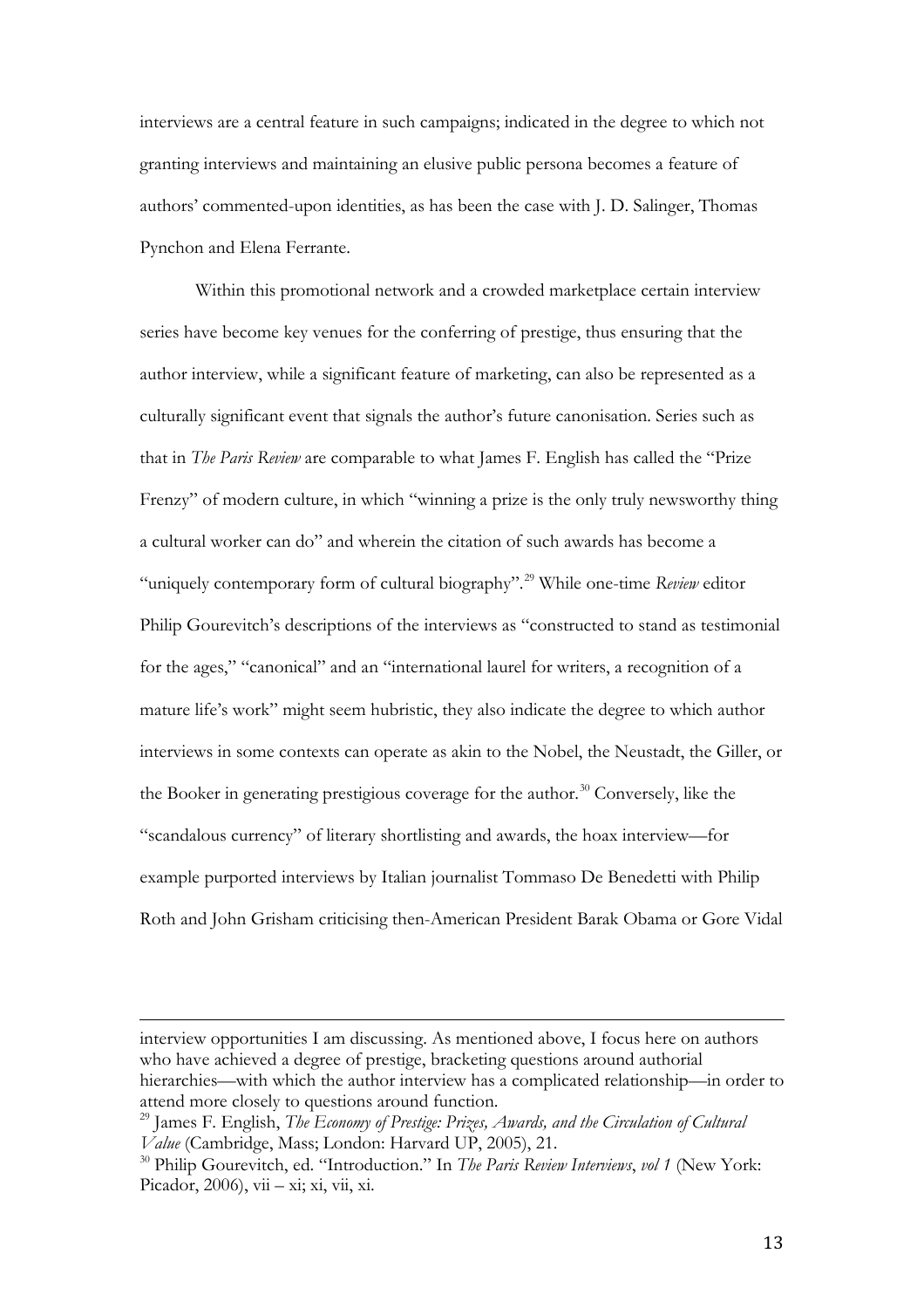and John Le Carré commenting on the escapades of one-time Italian Prime Minister Silvio Berlusconi—helps to ensure media coverage of the "event".<sup>[31](#page-14-0)</sup>

The dominance of interviews in the marketplace has also seen them re-purposed by authors, their agents and publishers. Since the late 1970s there has been an explosion in the number of interview anthologies published. These include reprints of well-known interview series from periodicals such as *Playboy*, *The Paris Review*, *Bomb*, or *Publishers Weekly*; anthologies of reprinted interviews by journalists such as Herbert Mitgang or Lyn Barber; or with well-known individuals, done specifically for the occasion or (more commonly) edited collections of prior interviews which seek to draw on the established reputation of the subject—whether a deceased Marcel Duchamp, or a thriving Jorge Luis Borges. In other instances anthologies of interviews with different writers or artists have been deployed as a means of harnessing writers' identities through group affiliation. Attempts to promote writing cultures or authors less familiar to British and American readers were often done via interview anthologies from the 1970s onwards, with titles such as *Interviews with Writers of the Post-Colonial World*, *At the field's end: interviews with twenty Pacific Northwest writers, African writers talking: a collection of interviews*, *A writing life: interviews*  with Australian women writers proliferated.<sup>[32](#page-14-1)</sup>

This trend has only increased with the popularisation of post-colonial and "world" literature as a publishing and academic phenomenon since the 1980s and 1990s: what Graham Huggan has critiqued as the "alterity industry". [33](#page-14-2) Publishers, prize bodies and funders have followed, in English's view, "a course analogous to that of foreign

<sup>31</sup> English, *The Economy of Prestige,* 187  $\overline{1}$ 

<span id="page-14-1"></span><span id="page-14-0"></span>**<sup>32</sup>** Feroza Jussawalla and Reed Way Dasenbrock, *Interviews with Writers of the Post-Colonial World* (Jackson; London: UP of Mississippi, 1992); Nicholas O'Connell, *At the field's end: interviews with twenty Pacific Northwest writers* (Seattle: Madron, 1987); Dennis Duerden and Cosmo Pieterse, eds. *African writers talking: a collection of interviews* (Oxford: Heinemann, 1972); Giulia Giuffre, *A writing life: interviews with Australian women writers*, (Sydney; Boston: Allen & Unwin, 1990).

<span id="page-14-2"></span><sup>33</sup> Graham Huggan, *The Postcolonial Exotic: Marketing the Margins* (London: Routledge: 2001), 8.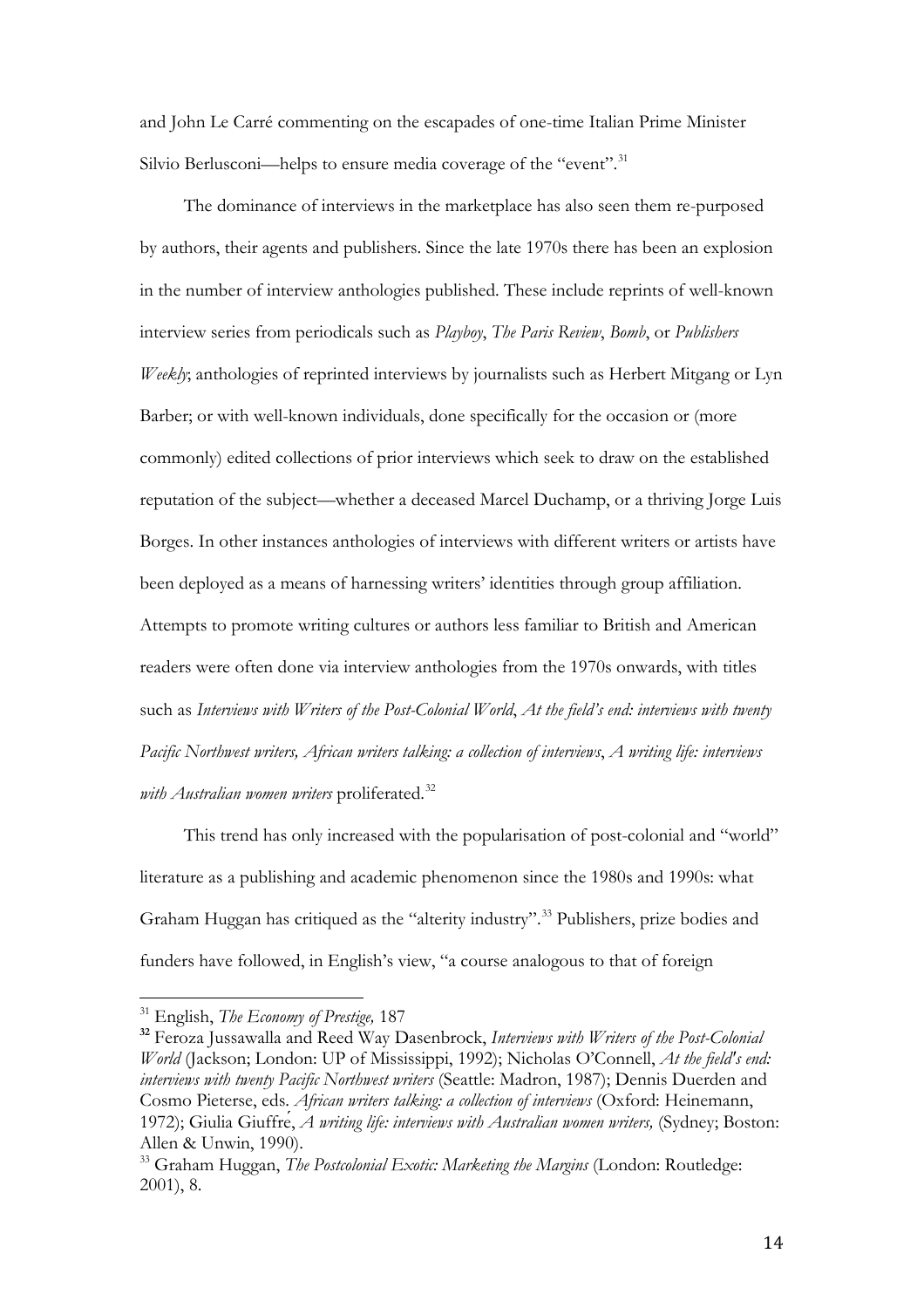investment in financial capital" in their attempts to recognise writers from postcolonial nations. Interviews, like prizes, "facilitate exchange of symbolic capital between the indigenous and the metropolitan marketplace", which can result in a "*deterritorialization* of prestige".[34](#page-15-0) This can be productive; introducing a volume of *Paris Review* interviews, Turkish author Orhan Pamuk speaks of the impact of reading William Faulkner's interview as a young man, with Faulkner having proclaimed that "The writer's only responsibility is to his art". As Pamuk declares, "It was consoling to read these words in a country where the demands of the community came before all else".<sup>[35](#page-15-1)</sup> Nevertheless, these interview anthologies frequently deploy descriptors such as "multicultural", "native" and "international", labels which as Emily Apter notes, "can help launch or spotlight world-class writers – pulling them out of ethnic area-studies ghettos on the bookstore shelves – [but] also cling like barnacles to their reception and afford constrictive stereotypes of identity". At best these anthologies promote new writers, modes of authorship and cultures to geographically distant readers; at their worst, they promote a "transnationally translatable monoculture".<sup>[36](#page-15-2)</sup>

Even in academic publishing, suffering since the 1980s from what Thompson calls the "decline of the scholarly monograph", interview series have been of growing appeal, attractive to presses under increasing financial and institutional constraints and desiring greater sales.[37](#page-15-3) Despite their "iffy status in criticism", interviews have flourished in academic journals. Interviews with authors have become a common feature in scholarly journals such as *Contemporary Literature, Callaloo, Modern Fiction Studies* and *Modern Drama*. Meanwhile, Jeffrey J. Williams, himself a significant interviewer–player in the field, has

<sup>34</sup> English, *The Economy of Prestige*, 271, 282, italics in original.  $\overline{1}$ 

<span id="page-15-1"></span><span id="page-15-0"></span><sup>35</sup> Orhan Pamuk, "Introduction", trans. Maureen Freely, in *The Paris Review Interviews vol 2*, ed. Philip Gourevitch (Edinburgh: Canongate, 2007), vii – x; vii-viii.

<span id="page-15-2"></span><sup>36</sup> Emily S. Apter, *The Translation Zone: A New Comparative Literature* (Princeton; Oxford: Princeton UP, 2006), 98, 99.

<span id="page-15-3"></span><sup>37</sup> John B. Thompson, *Books in the Digital Age: The Transformation of Academic and Higher Education Publishing in Britain and the United States* (Cambridge: Polity P, 2005).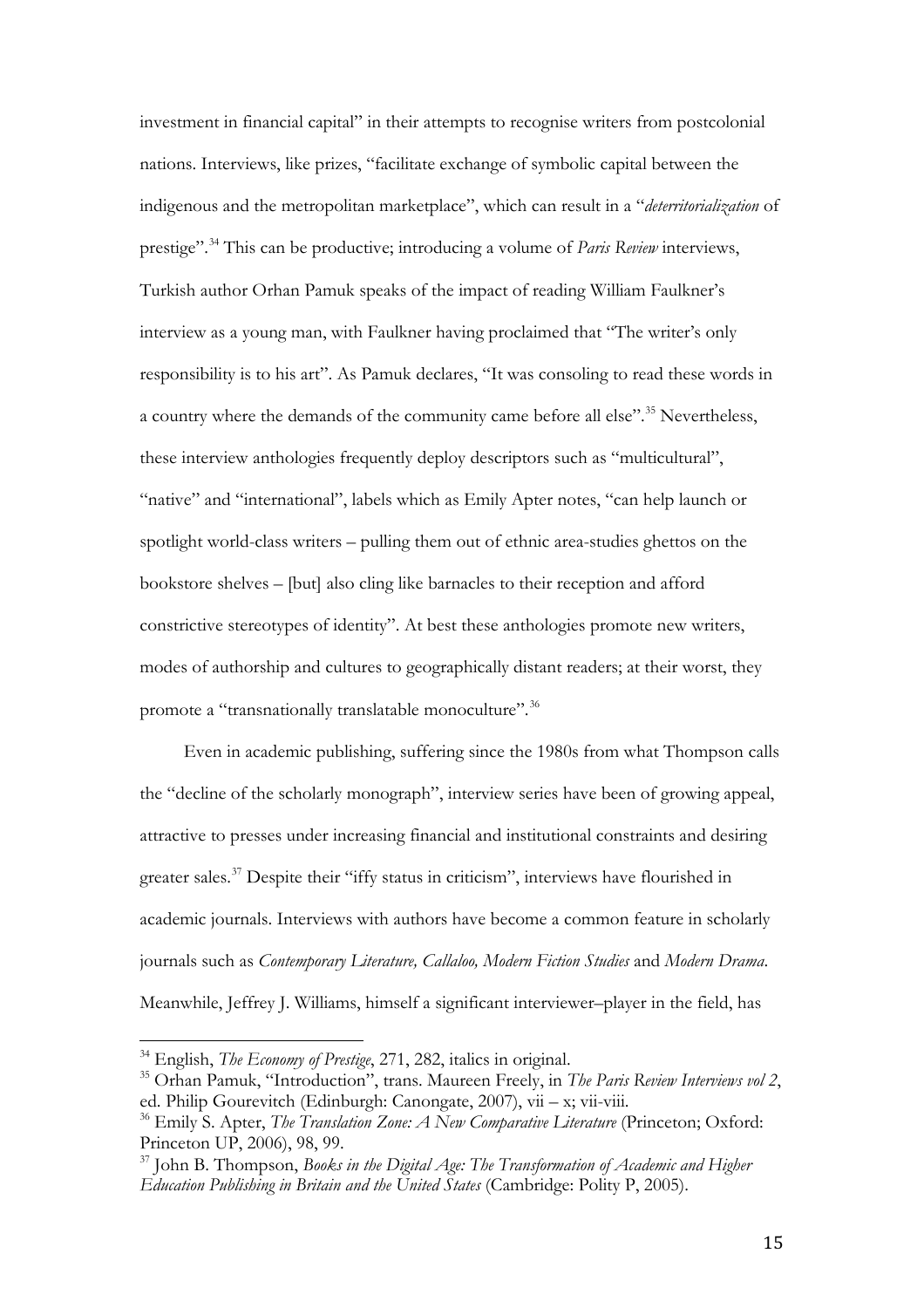chronicled the emergence of a "critical" counterpart to the "literary" interview in journals such as *Diacritics, Minnesota Review* (which he edited), *Boundary 2, Differences, New Left Review, Social Text*, and *Theory, Culture and Society,* among others. A "hybrid of the literary interview and the scholarly article", the critical interview has become a "medial genre for criticism in the research era, crafting a more accessible mode to convey specialized discourse".<sup>[38](#page-16-0)</sup>

On the book side, academic presses have also published an increasing number of interview collections. The University Press of Mississippi (UPM), founded in 1970, has offered the most extensive example of this wider trend. Their

"Conversations/Interviews" series, begun in 1984, offers an impressive list of notable writers (and later directors) of the twentieth and twenty-first centuries. Everyone from Anaïs Nin and Betty Friedan, to Derek Walcott and Isaac Asimov is represented. The emphasis is upon American authors, with strong showings from Southern and local writers, but their coverage of well-known international authors—for example Nadine Gordimer, Bharati Mukherjee and Chinua Achebe—is also impressive. The anthologies offer a series of interviews collated from a wide range of publications, from the literary or specialist academic journals, to mass-market magazines and newspapers, and even intermedial transcripts from television and radio interviews.

Crucially, like *The Paris Review*'s "Art of Fiction", the UPM series appeals to both general readers and an academic market. They are accessible to the non-specialist, priced at a reasonable \$25.00 and contain few notes; as (then) Director of the Press Leila Salisbury noted, "Especially for more 'cult' subjects (such as Hunter S. Thompson or the Coen brothers), we see higher sales through general channels (chain bookstores and online/Amazon), and I can only conclude that these books are going to these 'general

<span id="page-16-0"></span><sup>&</sup>lt;sup>38</sup> Jeffrey J. Williams, "Criticism Live: The History and Practice of the Critical Interview", *Biography* 41, no 2 (Spring 2018): 235–55, 236.  $\overline{\phantom{a}}$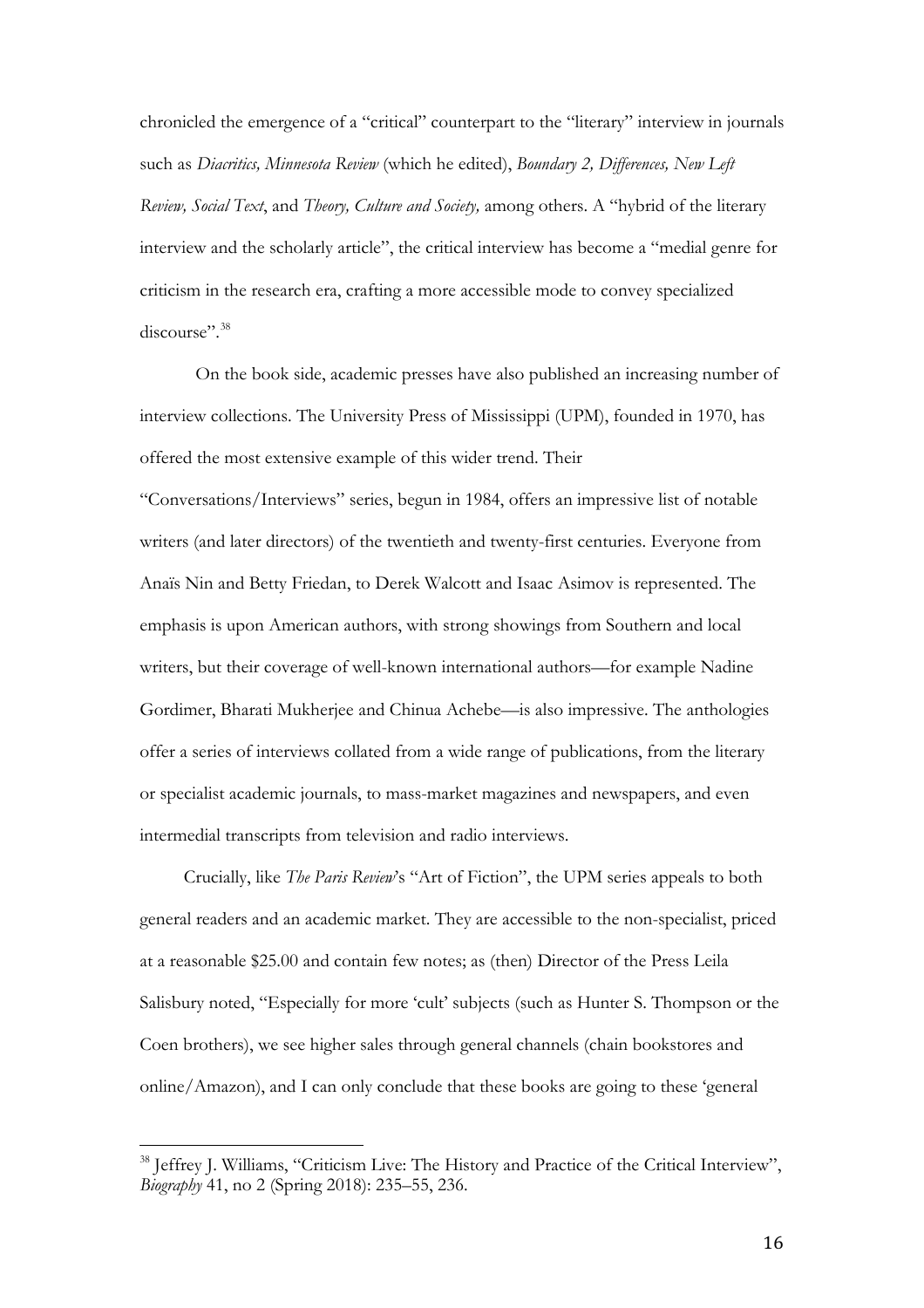readers' and 'fans'. Of any part of our list, these books 'travel' the most widely, gaining more distribution in major bookstores and in libraries in the US and abroad". However, these volumes are also often edited by specialists and utilised by scholars: "[e]specially, in the pre-ebook age, one of the values of these collections was the fact that they often made accessible and available material from hard to locate or out of print publications".<sup>[39](#page-17-0)</sup> For UPM and for many other publishers such series have proven a useful bridge between trade and academic publishing as the latter becomes increasingly unprofitable, just as *The Paris Review's* anthologies have offered useful financial injections to the little magazine over the decades.

Taken together, these various structural transformations have resulted in author interviews becoming an operational feature of the contemporary publishing industry. Widely perceived to be an effective means of marketing an author's personality—and in turn his or her books—author interviews are also potentially aesthetic objects in themselves, content to be re-purposed, re-packaged and re-read for an often-enthusiastic reading public. While authors like Toni Morrison (the intended target of the AuthorBot ad?) might complain that the interview represents the obverse of creative writing—her "trying to get to the end of it" $40$ —and an administrative burden, for the industry interviews are a useful form.<sup>[41](#page-17-2)</sup>

#### Live literature and platform interviews

The contemporary literary sphere has seen a surge in "live literature", events that seek to bring the author and readers into close apparently "unmediated" contact. Interviews have

<span id="page-17-0"></span><sup>&</sup>lt;sup>39</sup> Leila Salisbury, "Re Conversation Series - Research Enquiry," personal email, 7 December 2012.  $\overline{\phantom{a}}$ 

<span id="page-17-1"></span><sup>&</sup>lt;sup>40</sup> Toni Morrison in Gloria Naylor, "A Conversation: Gloria Naylor and Toni Morrison", in Toni Morrison, *Conversations with Toni Morrison*, ed. Danille Taylor-Guthrie (Jackson: UP of Mississippi, 1994): 188–217, 215.

<span id="page-17-2"></span><sup>&</sup>lt;sup>41</sup> For further discussion of contemporary writers' attitudes toward interviews, see [redacted] ch 6.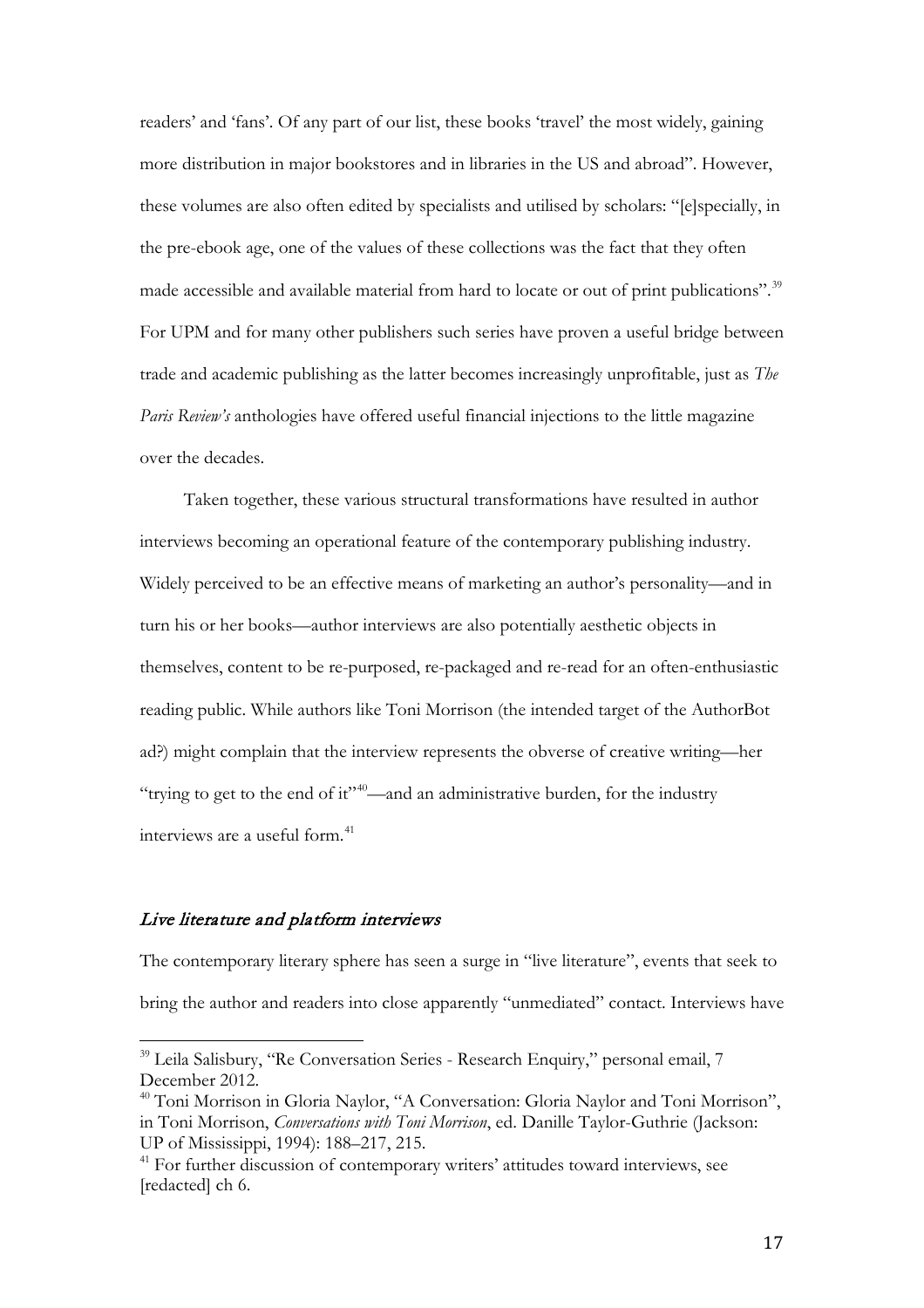proven a popular format with readers, who have long appreciated simulations of interactivity—the semblance of face-to-face conversation between author and reader. While initially inscribed in print, interviewing has proven extremely adaptable to technological innovations across its history in its attempts to convey the impression of conversational immediacy. In the contemporary literary sphere platform interviews those encounters performed for an audience physically present with the interviewer and subject—have proven popular. Uncommon before the 1940s, platform interviews would become a familiar format thanks to the new medium of television, where authors conversed with interviewer–hosts in front of a studio audience. Contemporary literaryoriented examples include platform interviews with authors conducted by Oprah Winfrey, Richard and Judy, and the hosts of other "mass reading events" which promote "shared reading".<sup>[42](#page-18-0)</sup>

Despite being associated with the television talkshow, the platform interview also draws a heritage from the author reading, a live event often performed in a community location such as a schoolhouse, church hall or theatre—and more recently the lecture theatre, coffee shop, or bookstore. One prominent series of platform interviews is that run by the Unterberg Poetry Center at the 92Y. The Center has been conducting regular, well-regarded poetry readings with renowned writers since 1939. Platform interviews, emerging out of audience questions, would become a common feature of these events (and transcripts of these events have formed the basis of some *Paris Review* interviews, including those with Arthur Miller and Maya Angelou<sup>[43](#page-18-1)</sup>). For the most famous writers, these readings and conversations take place in the 92Y's ornate concert hall in front of a

<span id="page-18-1"></span><sup>43</sup> Audio recordings of some of these platform interviews are available on both organisations' websites: "92Y/*The Paris Review* Interview Series" <https://www.theparisreview.org/92y> and [http://92yondemand.org/category/poetry](http://92yondemand.org/category/poetry-center-online/paris-review-series)[center-online/paris-review-series.](http://92yondemand.org/category/poetry-center-online/paris-review-series) Accessed 19 May 2018.

<span id="page-18-0"></span><sup>42</sup> Danielle Fuller and DeNel Rehberg Sedo, *Reading beyond the book: The social practices of contemporary literary culture* (New York: Routledge, 2013), 1.  $\overline{1}$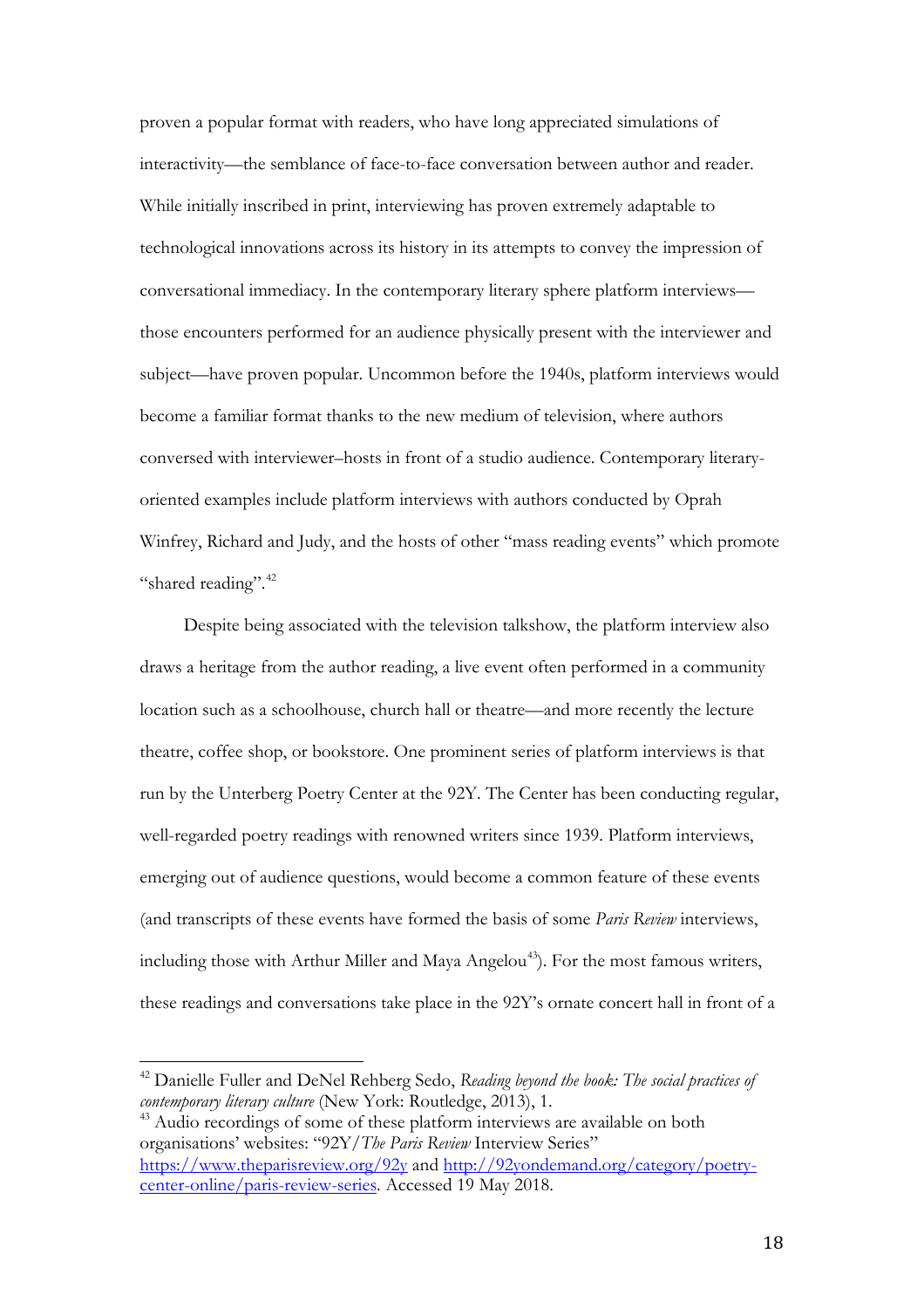large audience. A 2018 event with Marilynne Robinson was relatively typical of the format in featuring the author reading extracts from her new work, a collection of essays, before being interviewed on stage by writer and editor Paul Elie.

In two group discussions conducted with attendees of the Robinson event I asked participants about the appeal of the event. Many expressed enjoyment of what they saw as the accessibility of the interview format: "the most interesting part was the interview section, probably because the way she writes is fairly dense and it is hard to interpret, it's not great speech material, it's beautifully written but it's not great speech material, whereas when she's talking off the cuff she says a lot but she says it in a way that you engage with."[44](#page-19-0) Questions had included those solicited from the audience via paper slips, which led some attendees to describe feeling part of a collective audience, "more involved". [45](#page-19-1) Again and again, attendees at platform interview events comment on their enjoyment at feeling part of a community. While the relatively formal venue and size of the audience at the 92Y event do not facilitate the sense of intimacy that a small bookstore reading might have done, attendees still commented that "There is an immediacy to it, the performer, or the artist, is in the room and you're in the audience. You're breathing the same air . . . you are sitting next to people that are watching the way you are watching, absorbing, hearing. You are sharing it. It's individual and it's also a group."[46](#page-19-2) The liveness, the collectivity, the sense of performance, the possibility even that the event might be derailed or the author lose her glasses—all contributed to an experience of intimacy, authenticity and co-presence; features that an author interview in print often seeks to convey.<sup>[47](#page-19-3)</sup>

<sup>&</sup>lt;sup>44</sup> Participant M6, 92Y focus group.  $\overline{1}$ 

<span id="page-19-1"></span><span id="page-19-0"></span><sup>45</sup> Participant F3, 92Y focus group.

<span id="page-19-2"></span><sup>46</sup> Participant F2, 92Y focus group.

<span id="page-19-3"></span> $47$  Indeed, author interviews have long been used as a means of constructing reading communities. In late nineteenth century New Woman magazines interviews were often promoted as: "One of the strongest weapons which the women's party possesses"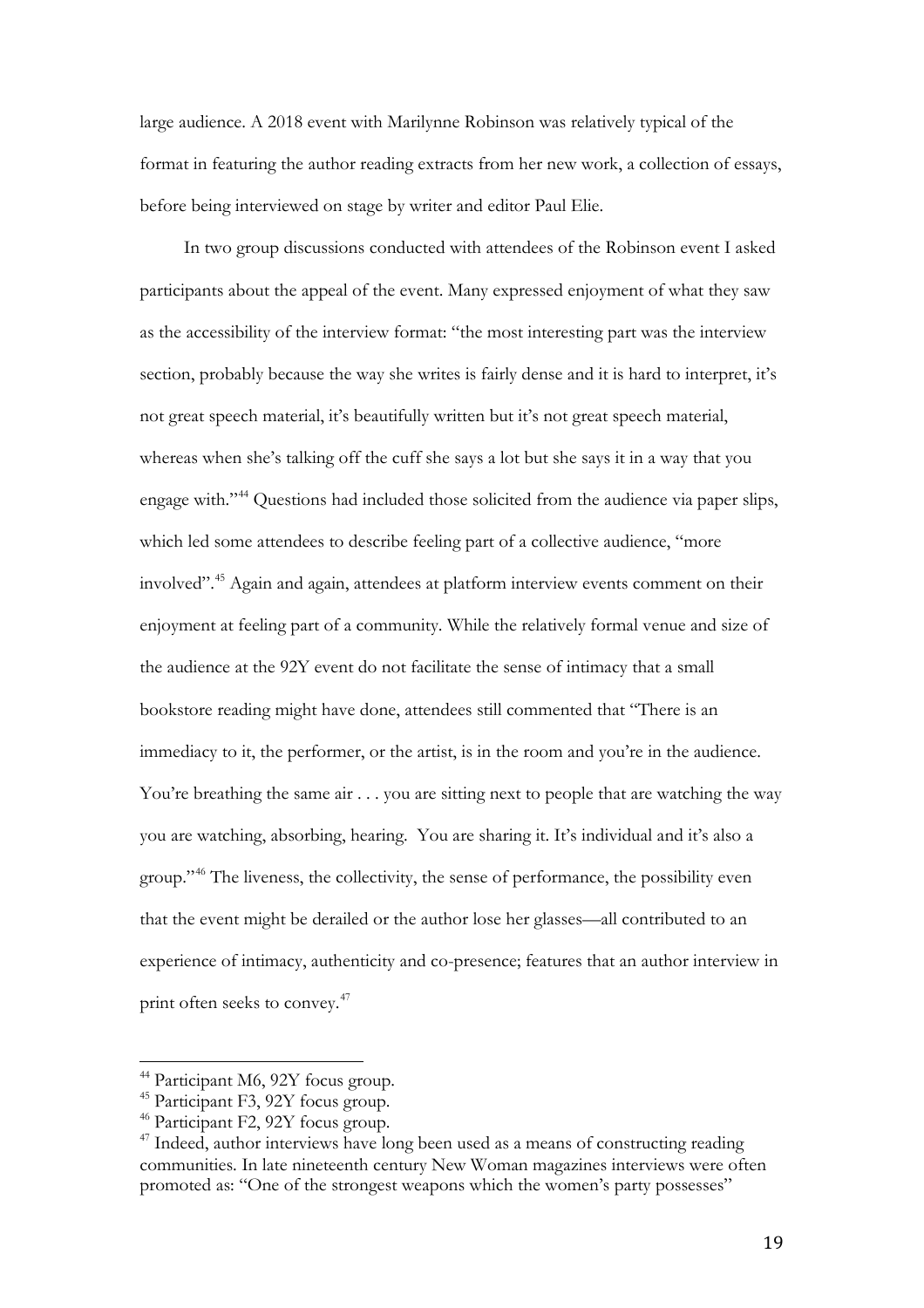Platform interviews are perceived by some programmers as effective in instilling in readers a sense of socialization (the process of both engaging in social activity and learning to conform to social norms) and para-social interactions with an author. [48](#page-20-0) This success has also seen them adopted at literary festivals. Following a postwar boom and then lull, such events have exploded in number and scale since the 1980s, with annual festivals held in Austin, Adelaide, Cheltenham, Edinburgh, Hay-on-Wye, Jaipur, Melbourne, Sydney, Toronto and many more locations across the globe. Symptomatic of what Beth Driscoll has called the "new literary middlebrow" these events are predominantly attended by middle-class women and promote reading practices that are emotional, earnest and highly mediated. [49](#page-20-1) Book enthusiasts appreciate the intimate interactions with star authors that these events enable, the serious discussion and a "bookish community".<sup>[50](#page-20-2)</sup> As Simone Murray and Millicent Weber note, "A key draw for writers' festival audiences is the opportunity to see big name international and local writers 'in the flesh' to see how they measure up to the implied author detectable in their works."<sup>[51](#page-20-3)</sup> Platform interviews in particular can be popular in providing evidence of author's authenticity.

Platform interviews are as popular with programmers as well as with readers. In addition to being enthusiastically received and requiring a relatively low resource commitment, a Robert McCrum points out, "talk is cheap—for festival organisers," who

precisely for their ability to foster such features. "Editorials. Our Interviews", *Women's Penny Paper*, 21 December 1889, 102. I

<span id="page-20-0"></span><sup>48</sup> Platform author interviews have not received much critical attention to date, the programmers and attendees I have conversed with all pointed to this as a key part of the experience—perspectives that accord with more general scholarship on literary festival attendance.

<span id="page-20-1"></span><sup>49</sup> Beth Driscoll, *The new literary middlebrow: tastemakers and reading in the twenty-first century* (New York: Palgrave Macmillan, 2014), 4, 5-44.

<span id="page-20-2"></span><sup>50</sup> Driscoll, *The new literary middlebrow*, 165.

<span id="page-20-3"></span><sup>&</sup>lt;sup>51</sup> Simone Murray and Millicent Weber, "'Live and local'?: The significance of digital media for writers' festivals," *Convergence: The International Journal of Research into New Media Technologies*, 23 no. 1 (2017): 61–78, 67.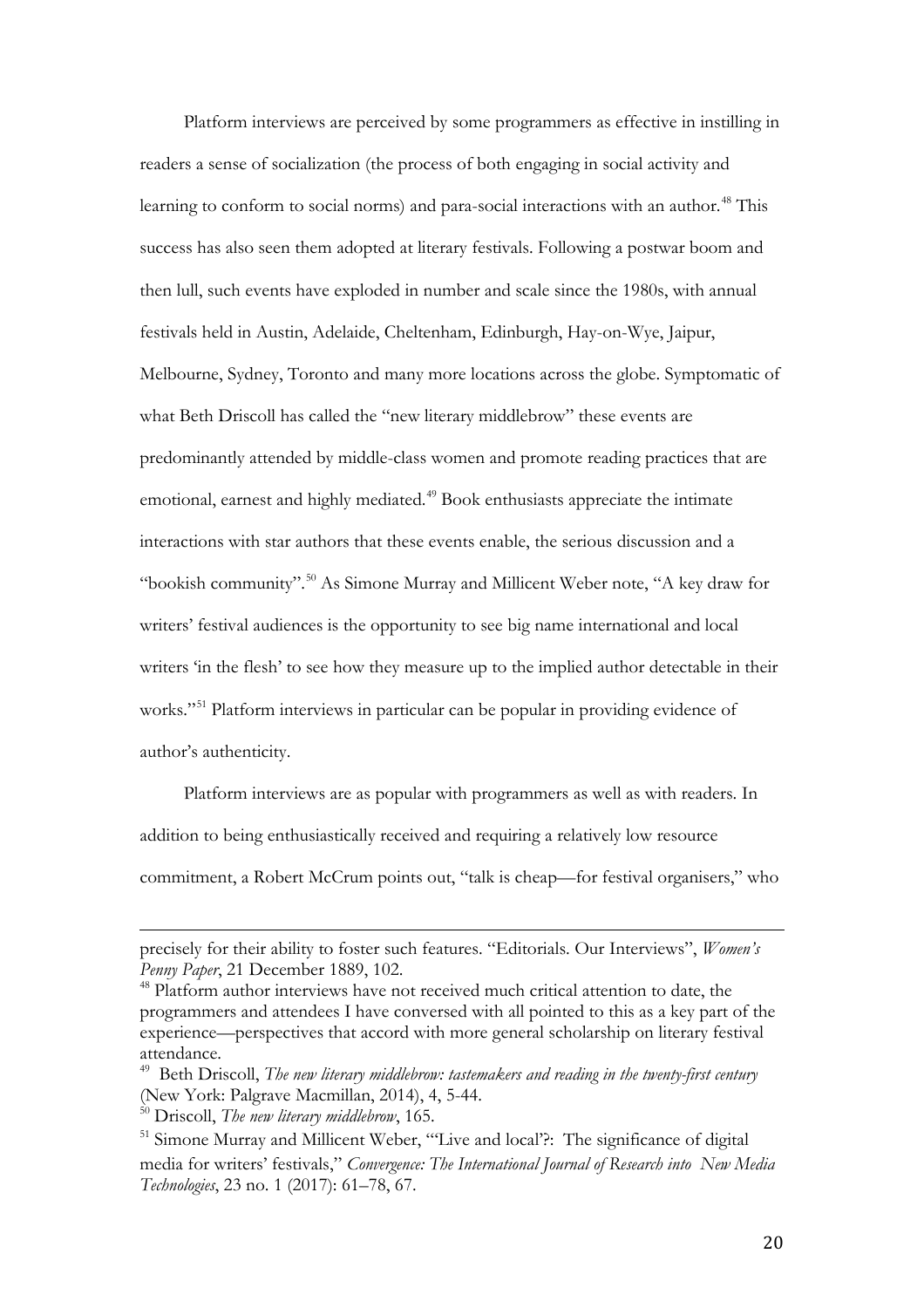historically have not paid authors a fee. [52](#page-21-0) In 2016 Philip Pullman resigned as patron of the Oxford Literary Festival in protest at the general failure of festivals to pay authors for their appearances. Perhaps ironically, the scandal created by Pullman's intervention played into the general "buzz" that festivals (like prizes) seek to promote.[53](#page-21-1) Calling time on the assumption that authors receive payment in kind—publicity and book sales—for platform interviews, talks and other live appearances, Pullman's stance did see a modest rise in fees paid to authors at many festivals (this stance has not resulted in a similar shift in payment conventions for author participation in print interviews). The platform interview, despite challenges has proven a boon in the expanding arena of live literature, just as its print cousin has proliferated across print and broadcast print media.

# Author interviews and the "digital literary sphere"

Since the late 1990s the distinction between platform and print interview has become less pertinent than it might once have been. In the twenty-first century the affordances of digital and social media have enabled a transformation in the relations between readers, writers and publishers (or "content providers"). In this period we have also seen the advent of the "digital literary sphere", Simone Murray's term to denote "the broad array of book-themed websites and other digital content whose focus is contemporary literature and its production, circulation, and consumption". [54](#page-21-2) In this new digital environment we might expect author interviews to have become less significant. In fact,

<span id="page-21-0"></span><sup>52</sup> Robert McCrum, "Talk is cheap – for festival organisers" *The Guardian*, 24 July 2011, <https://www.theguardian.com/books/2011/jul/24/talk-cheap-festivals-robert-mccrum> . Accessed 4 May 2018.  $\overline{a}$ 

<span id="page-21-1"></span><sup>53</sup> Philip Pullman, "Enough's Enough, Authors can't work for free" *Guardian.co.uk* Book blog, 15 Jan 2016,

[https://www.theguardian.com/books/booksblog/2016/jan/15/philip-pullman](https://www.theguardian.com/books/booksblog/2016/jan/15/philip-pullman-enoughs-enough-authors-cant-work-for-free-oxford-literary-festival)[enoughs-enough-authors-cant-work-for-free-oxford-literary-festival,](https://www.theguardian.com/books/booksblog/2016/jan/15/philip-pullman-enoughs-enough-authors-cant-work-for-free-oxford-literary-festival) Accessed 4 May 2018.

<span id="page-21-2"></span><sup>54</sup> Murray, "Charting the Digital Literary Sphere", 315.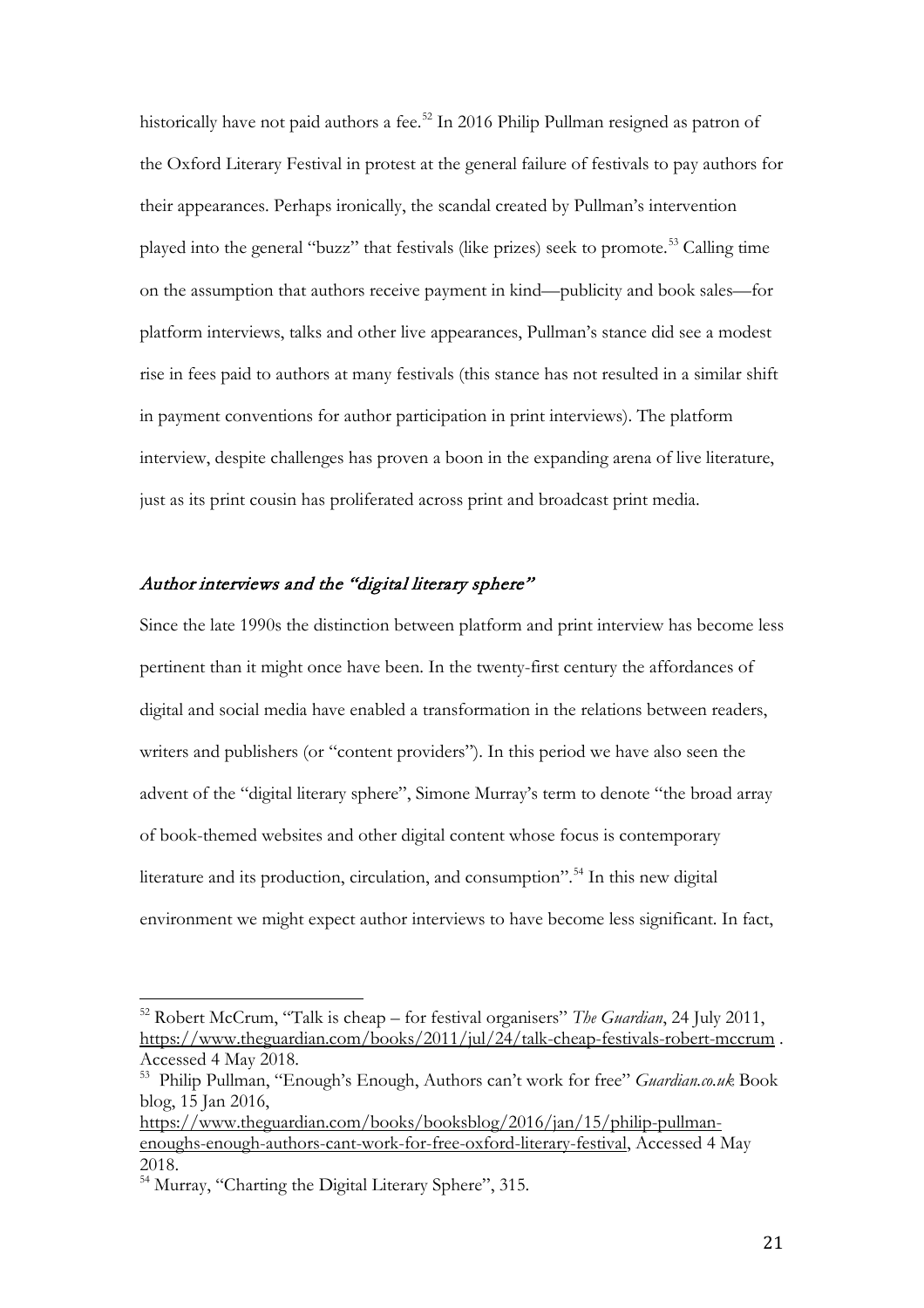author interviews have proliferated, considered a key device by which "to inspire and connect with a whole new generation of readers". [55](#page-22-0)

For readers, the advent of social media platforms has resulted in a proliferation of opportunities to interact with their favourite authors and other readers, whether commenting on blogs, following writers' Instagram feeds or YouTube channels, annotating e-books, leaving Amazon reviews or sharing Goodreads feedback. Bulletin board systems (BBS), platforms such as Twitter, comment functions and live-streaming technologies can enable readers to bypass the interviewer, begging the question of why read an author interview if you can interact with the writer directly?

The answer, it turns out, is complex—in part due to the make-up of the digital literary sphere and the pressures face by print-oriented publishers and the new ecology of content providers and media platforms constituted by Web 2.0. The subsuming of many publishing houses within giant media conglomerates in the final decades of the twentieth century saw authors increasingly serving as "anchors for content brands spanning multiple media", a trend that has continued apace in the new millennium. [56](#page-22-1) Interviews have proven an effective means of promoting that persona.<sup>[57](#page-22-2)</sup> For writers, the advent of social media platforms has in fact resulted in an expansion of interviewing possibilities and venues for the publication and dissemination of their interviews as websites look for new ways to garner hits, build online communities, and keep content timely. Under pressure by (often inexpert) publishers to use social media to build their following and promote their personal brand and wares, authors are encouraged to submit to requests

<span id="page-22-0"></span><sup>55</sup> Laura (Ross) Pexton, "Twitterview: Interview Your Authors via Twitter", *The Monday Muse* <https://ncbpma.wordpress.com/twitterview-interview-your-authors-via-twitter/>*.* <sup>56</sup> Simone Murray, *The Adaptation Industry: The Cultural Economy of Contemporary Literary*   $\overline{a}$ 

<span id="page-22-1"></span>*Adaptation* (New York: Routledge, 2012), 21.

<span id="page-22-2"></span><sup>57</sup> Although, as Jamie Criswell and Nick Canty note, social media marketing is only effective where an established social media community exists, "Deconstructing Social Media: An Analysis of Twitter and Facebook Use in the Publishing Industry", *Publishing Research Quarterly*, 30 (2014): 352-376.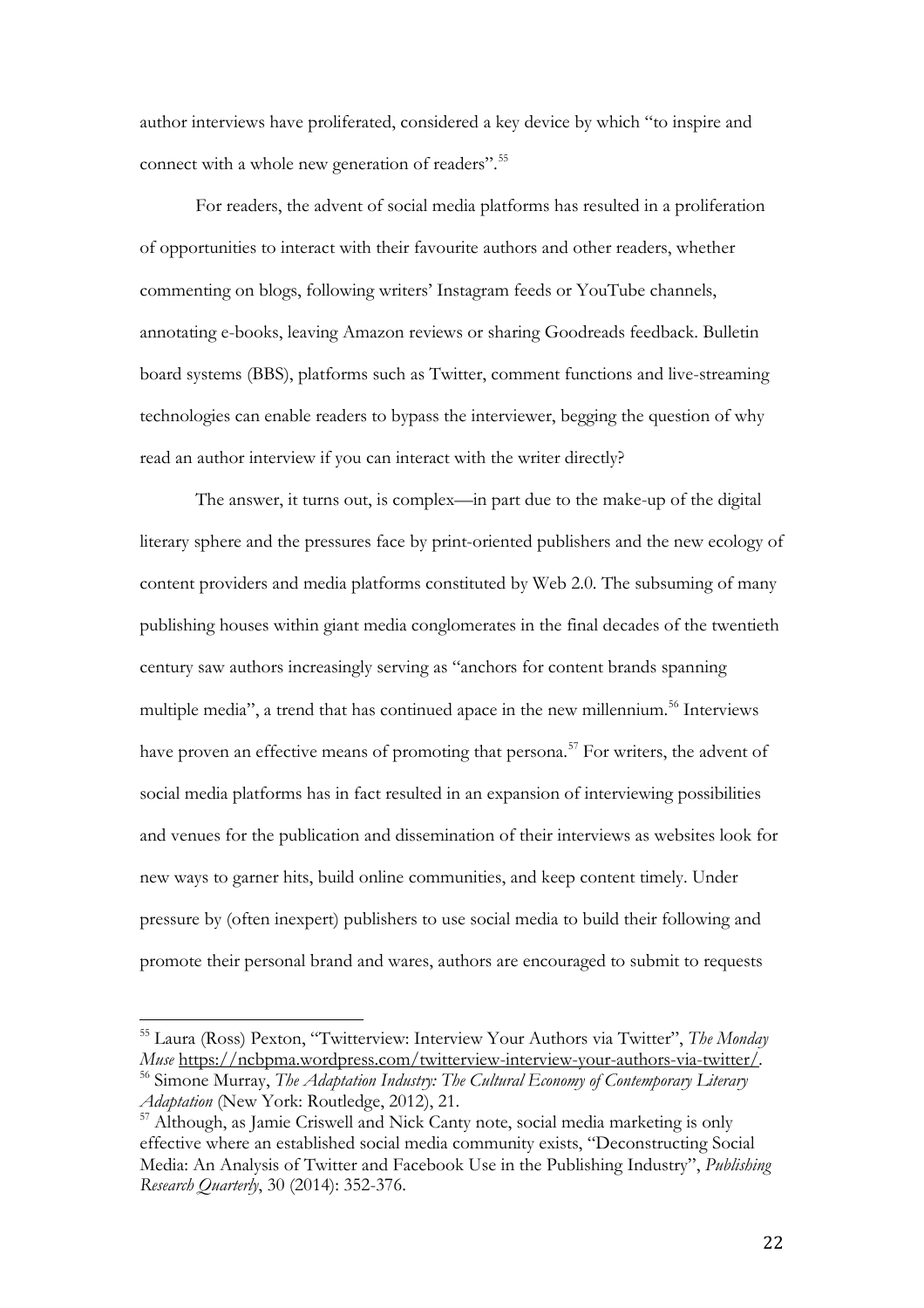for interviews as a means of creating authenticity via supposed self-disclosure.<sup>[58](#page-23-0)</sup> Meanwhile, Web 2.0, with its conflation of "human connectedness and automated connectivity" (of which AuthorBot is symptomatic) has also offered writers new ways to interact with their publics and with other writers and mediators, without recourse to the traditional agents of the literary sphere—including, of course interviewers.<sup>[59](#page-23-1)</sup>

We may be witnessing radical shifts in the ways that authors and readers interact in the digital literary sphere, but these new modes of interaction are often mediated via older formats, with born digital sites and platforms frequently drawing on the structure and methods of the print interview. What Murray calls "print-originated" publications have continued to publish author interviews, both in print and digital versions. In addition, author interviews regularly appear in born-digital venues such as the *Sydney Review of Books, Asymptote, on literary blogs and via social media platforms.*<sup>[60](#page-23-2)</sup> (*Literary Hub* also offers the innovative "Interview with a Bookstore" occasional series, a lovely indication of the intertwining of online and offline realms [61](#page-23-3)). The communicative technologies might have changed, but the heterogeneity of readers' interests in author interviews, and publishers' resultant engagement with them, remains the same.

### *Adapting to the metaverse: publishers' use of author interviews online*

Traditional book publishers of all sizes have doubled-down on the late twentieth-trend toward publishing more interviews in the digital sphere. They regularly upload short author interviews to their websites and across their social media channels. These interviews can work simultaneously to promote the publisher's imprint, by highlighting the authors they publish, and market the author and her work. Since the turn of the

<span id="page-23-0"></span><sup>&</sup>lt;sup>58</sup> Audrey Laing, "Authors Using Social Media: Layers of Identity and the Online Author Community", *Publishing Research Quarterly* 33 (2017): 254-267.  $\frac{1}{\epsilon}$ 

<span id="page-23-1"></span><sup>59</sup> Van Dijck, *The Culture of Connectivity*, 13.

<span id="page-23-2"></span><sup>60</sup> Murray, "Charting the Digital Literary Sphere", 320.

<span id="page-23-3"></span><sup>61</sup> [https://lithub.com/author/interview-with-a-bookstore/.](https://lithub.com/author/interview-with-a-bookstore/) Accessed 21 May 2018.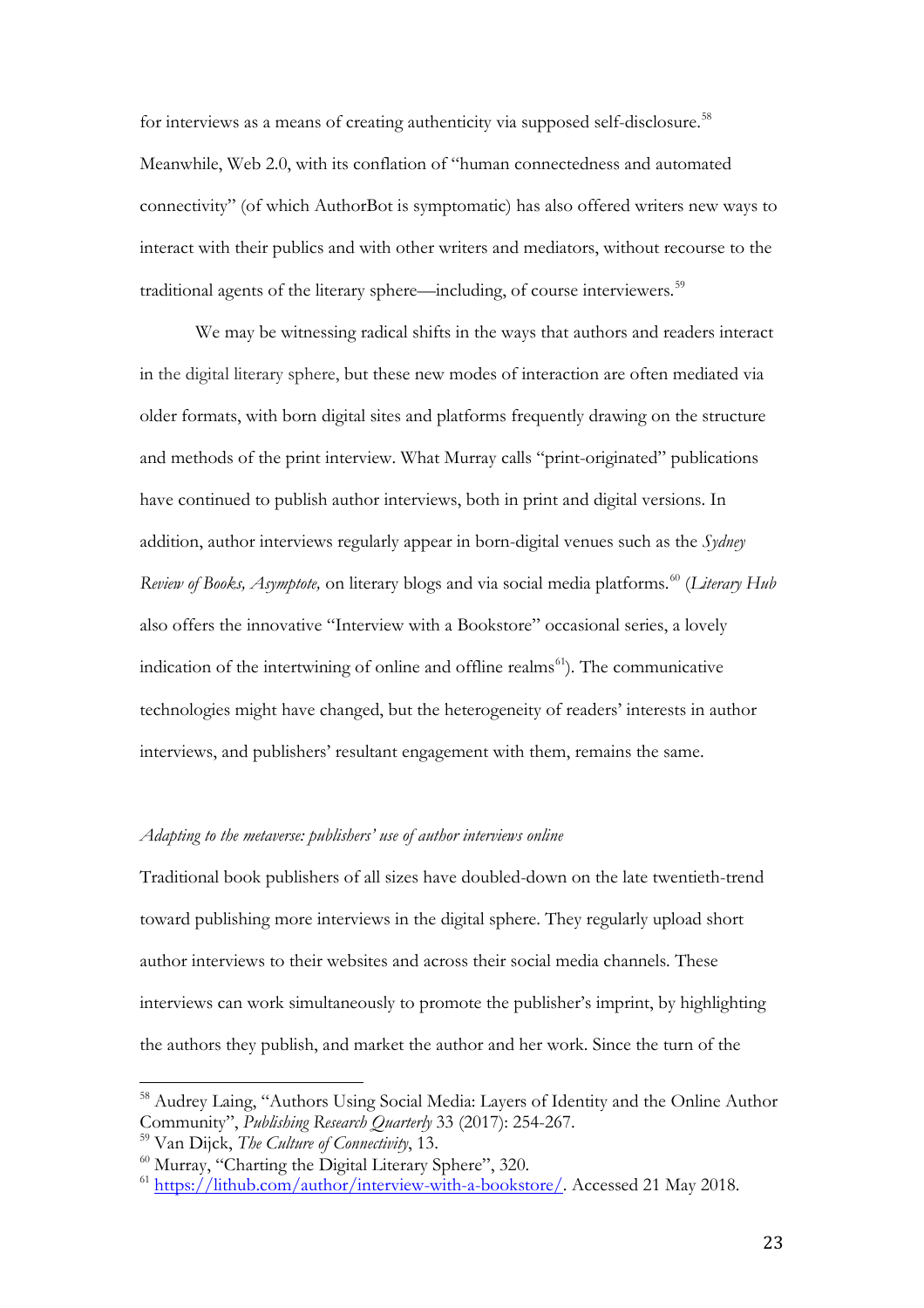millennium, the formats in which these interviews have been presented to site-visitors has continually multiplied.

Penguin UK's website offers a useful example, utilising author interviews in multiple media to draw traffic to the site and promote their authors and books. Before 2000, Penguin's UK website didn't generally host author interviews, preferring to promote the book product. This shifted in a 2001 redesign of the website, which included the launch of "In Conversation", a blog-like feature that focused on publishing news and included small number of print-based author interviews designed to promote newly-released titles. Interviews also began to appear on dedicated author pages as the site expanded its promotion of the authors it published. On Nicky Hornby's profile an interview titled "Confessional, conducted by 'Penguin.co.uk'" promotes the author's latest novel, *How to be Good*. The questions are tailored to discuss the dissonance between Hornby's gender and that of his narrator, Hornby's writing habits and their import for the plot, and other topics. Despite revealing little by way of personal details, this online interview promises to "discover the inspiration behind the bestsellers" and "delve into the secret life of an author"*.* [62](#page-24-0) In so doing, Penguin's early online interview experiments continue the rhetoric of print-based interviews.

After 2001 and until at least 2010, Penguin UK's website would regularly feature such author Q&As. However, they would increasingly become much more standardised in format and question, although more personalised in their focus on the author. Naomi Alderman's 2010 Q&A is relatively typical both of Penguin and other publishers' sites in the questions she is asked: "Where/When do you do most of your writing?", "Which

<span id="page-24-0"></span><sup>62</sup> Nick Hornby, "Confessional", *Penguin.co.uk* n.date, page captured 13 August 2001, [https://web.archive.org/web/20010813094525/http://www.penguin.co.uk:80/static/pa](https://web.archive.org/web/20010813094525/http:/www.penguin.co.uk:80/static/packages/uk/articles/hornby/index.html) [ckages/uk/articles/hornby/index.html.](https://web.archive.org/web/20010813094525/http:/www.penguin.co.uk:80/static/packages/uk/articles/hornby/index.html) Accessed 3 May 2018.  $\overline{\phantom{a}}$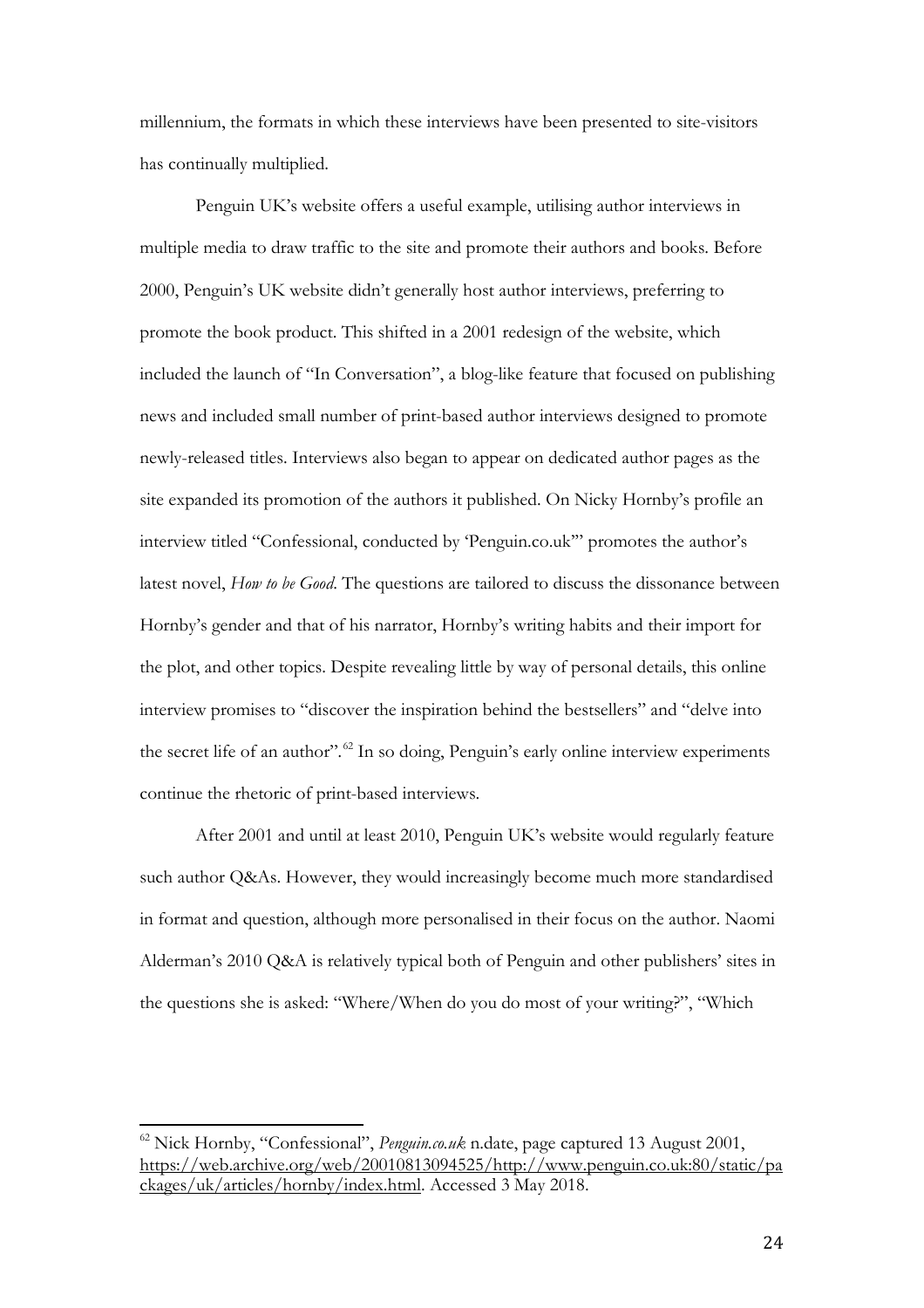authors do you most admire?" and "Will the printed word endure?"[63](#page-25-0) Reflecting the perceived interests of readers in the author's writing habits, reading lists and a topical concern over the future of books, this text attempts to promote the author's persona and a feeling of para-sociality on the part of the reader. Such a format provides the "added value" discussed earlier for online readers, while requiring minimal effort on the part of the publisher. Recalling the P.S. interview format, the online Q&A is often the product of a pro-forma list of questions provided by the marketing department, which the author must complete herself and return via email.

Over the last ten years, the format of author interviews on publishers' websites has multiplied and become increasingly interactive. In May 2018 the Penguin site was promoting, among other authors, Irvine Welsh via a number of different types of interview. His author page features a print-based interview written up by interviewer Anna James, rather than a Q&A. Promoting the Scottish author's latest novel *Dead Men's Trousers*, the interview focuses less on general writing questions than on the specifics of the book characters and genesis, and connections between the novel and the wider political climate.[64](#page-25-1) In a market saturated by legacy Q&A interviews with Welsh (and others), Penguin's approach is to focus its resources on producing a timely, engaging piece of prose that foregrounds the interviewer's perspective. In addition to this interview, readers are recommended other content, often in formats other than print. The surging popularity of podcasts and their relatively low production costs (at least in comparison to video) has seen an increasing number of audio interviews with authors included on publishers' websites. These can be produced in house and hosted directly on

<span id="page-25-1"></span><sup>64</sup> Anna James, "Interview: Irvine Welsh: I knew one of these guys had to die" Penguin.co.uk 2018, [https://www.penguin.co.uk/articles/in](https://www.penguin.co.uk/articles/in-conversation/interviews/2018/mar/irvine-welsh-dead-mens-trousers-interview/)[conversation/interviews/2018/mar/irvine-welsh-dead-mens-trousers-interview/.](https://www.penguin.co.uk/articles/in-conversation/interviews/2018/mar/irvine-welsh-dead-mens-trousers-interview/)

<span id="page-25-0"></span><sup>63</sup> "Naomi Alderman [Q&A]", *Penguin.co.uk* n.date, page captured 9 September 2010, [https://web.archive.org/web/20100909081140/http://www.penguin.co.uk:80/nf/Auth](https://web.archive.org/web/20100909081140/http:/www.penguin.co.uk:80/nf/Author/AuthorPage/0,,1000069427,00.html?sym=QUE) [or/AuthorPage/0,,1000069427,00.html?sym=QUE](https://web.archive.org/web/20100909081140/http:/www.penguin.co.uk:80/nf/Author/AuthorPage/0,,1000069427,00.html?sym=QUE) Accessed 3 May 2018.  $\overline{\phantom{a}}$ 

Accessed 3 May 2018.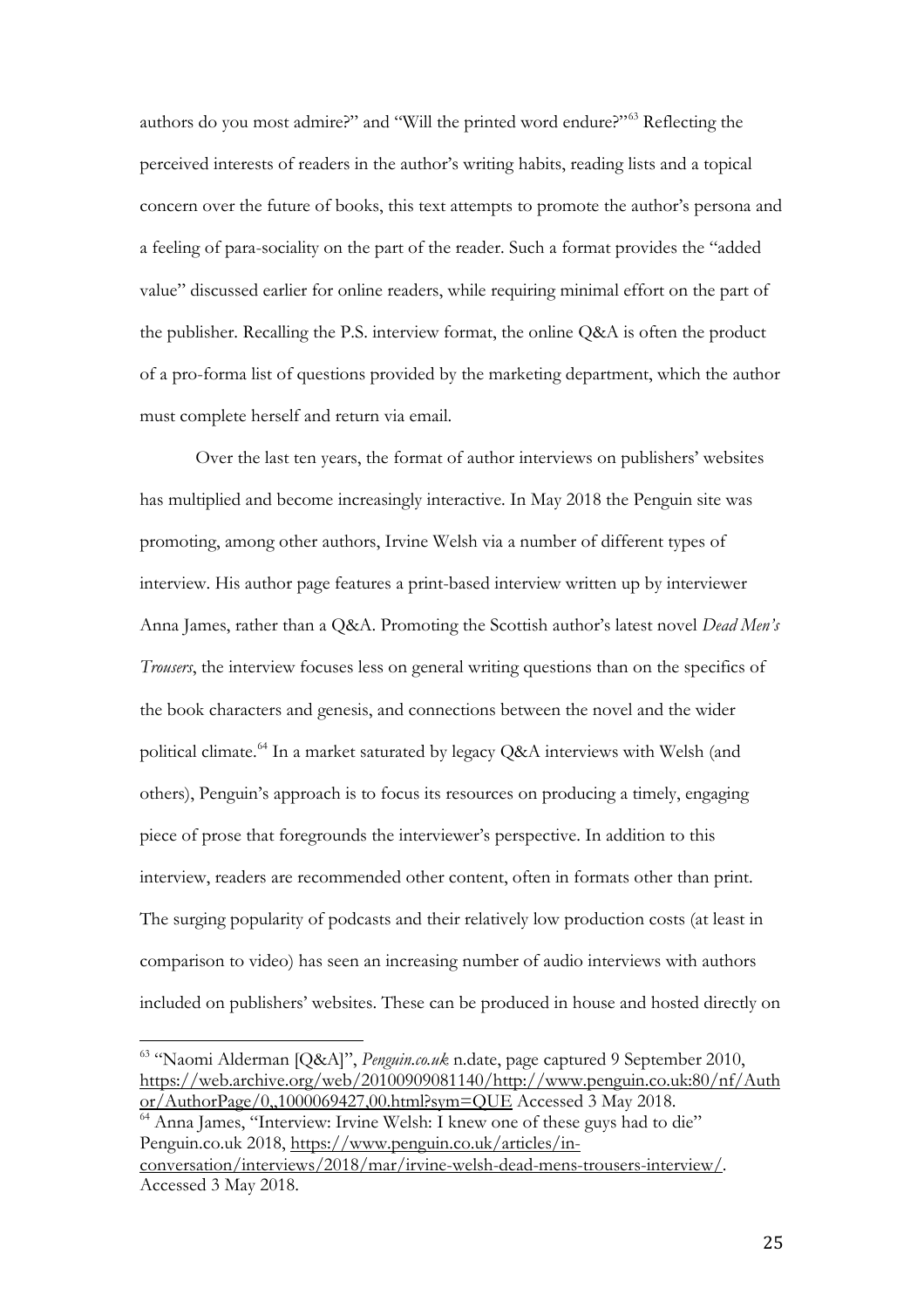the site, or links made to the author's personal website or (less commonly) other media sites. The Welsh page features, for example, two lengthy audio interviews, one between journalist Alex Clarke, Welsh and author Marlon James at the Hay Festival (embedded via Soundcloud), the other an episode of Vintage imprint podcast *Counterculture,* which includes a conversation with Welsh about his friendship with Penguin author Howard Marks. Penguin also promotes a 2016 Twitter Q&A with the author, originally organised to publicise Welsh's book *The Blade Artist* and captured for legacy reading on the platform Storify<sup>[65](#page-26-0)</sup>. Publishers are increasingly hosting author interviews in multiple formats on their websites.

Traditional book publishers are also publishing—and republishing—author interviews across a variety of social media channels. One of the most common formats has been the short vox-pop-style video interview, which can be distributed across a number of audiovisually-enabled platforms. In these videos the interviewer often remains off-screen and questions are edited out. Symptomatic is Knopf Doubleday's 2011 upload of a series videos to YouTube titled "In Conversation with Ian McEwan, author of *Solar*". Taken from one longer interaction, videos receive an individual label—"Ian McEwan's Advice for Aspiring Writers", "Ian McEwan on his Writing Process", or "Ian McEwan on Ideas and Inspiration". They are book-ended with plugs for the writer's latest title, but are framed as providing advice and insight about the writing life and McEwan's process. Viewers can (and do) comment on the videos—in the case of McEwan these are generally individual positively remarks about his books and personality ("he's a good 'en"<sup>[66](#page-26-1)</sup>) or more critical comment on the quality of the video or

<span id="page-26-0"></span><sup>65</sup> Penguin Books UK, "Penguin meets: Irvine Welsh", [Twitter interview dated 4 April 2016] [https://storify.com/PenguinUKBooks/penguin-meets-irvine-welsh.](https://storify.com/PenguinUKBooks/penguin-meets-irvine-welsh) Accessed 3 May 2018.  $\overline{\phantom{a}}$ 

<span id="page-26-1"></span><sup>&</sup>lt;sup>66</sup> Comment by John Smith on Knopfdoubleday, "Ian McEwan on the Most Interesting Question He's Ever Been Asked", *YouTube,* 14 April 2011,

[https://youtu.be/2eIFIlSbdqE.](https://youtu.be/2eIFIlSbdqE) Accessed 3 May 2018. The decision to cite user names in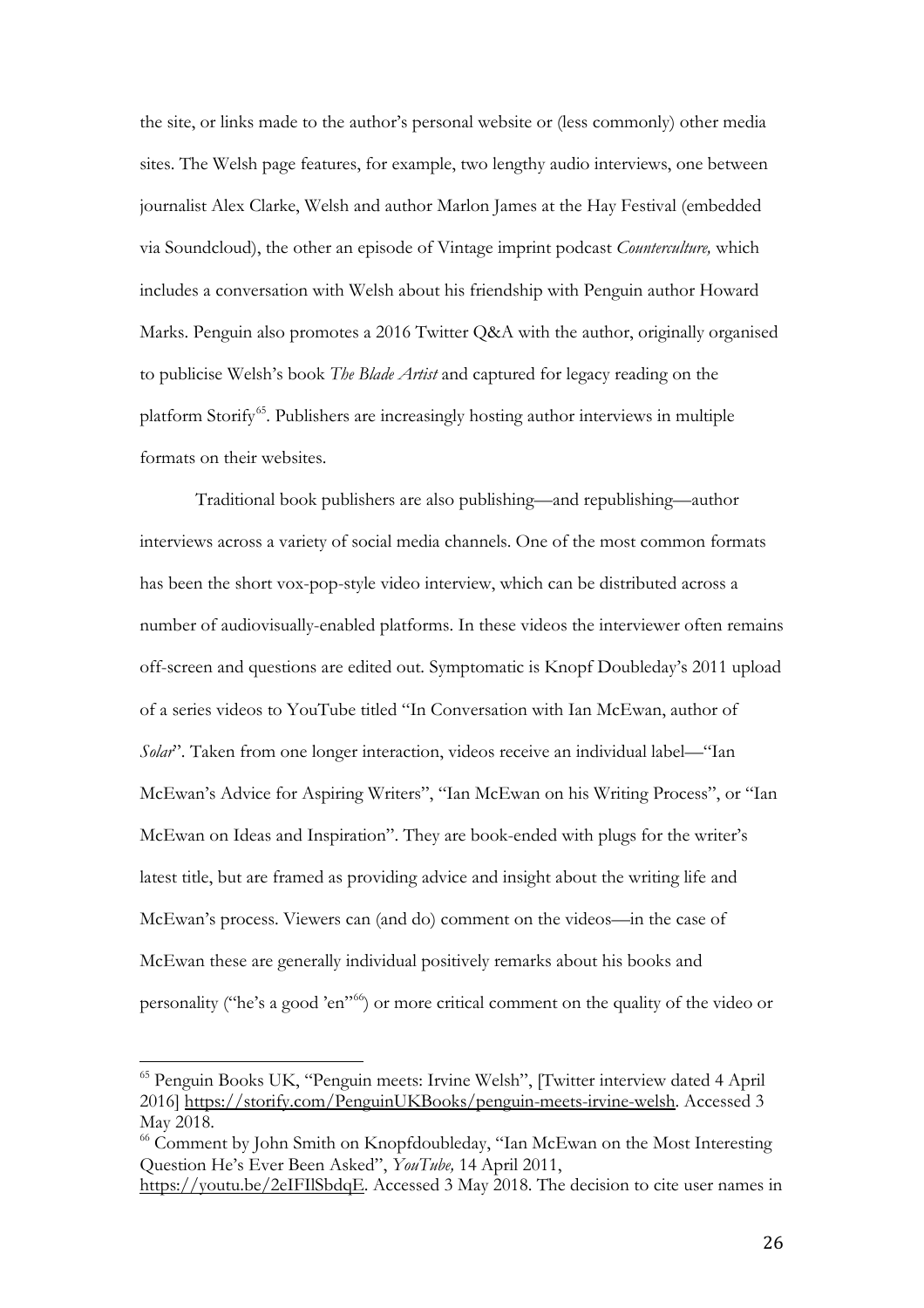editing. Occasionally readers engage in more extended conversation, for example in response to McEwan's remarks on his favourite film adaptation of a book, they discuss the criteria by these adaptations should be judged.<sup>[67](#page-27-0)</sup> While the platform enables textbased discussion between viewers, the author interview here offers a comparatively conventional model of the relations between interviewer, interviewee and public. The interviewer—although largely effaced in this video via editing decisions—remains a proxy for viewers unable to interact directly with the author. Print-originating publishers continue to deploy author interviews, utilising new forms of media, in the expanded ecology of the digital literary sphere.

#### *Ask Me Anything: author interviews on social media*

New modes of (author) interviewing are emerging as distinctions between publishers and platforms begin to blur in online environments. On Reddit, a news aggregating and discussion website, one of the most popular communities, or "subreddits", is based around the premise of "AMA" or "ask me anything". It is a "place to interview people, but in a new way":

The interviewee begins the process by starting a post, describing who they are and what they do. Then, commenters leave questions and can vote on other questions according to which they would like to see answered. The interviewee

research such as this is not a clear-cut one as I try to balance expectations of privacy with claims of authorship. I have chosen to cite user names here and my decision is based on a number of factors: user names are generally pseudonymous; the comments I quote address largely non-sensitive subjects; these are comments made on publically-available websites (no password or login is required to read the comments). Given these factors, I have chosen to honour individuals' authorial rights over their utterances. I

<span id="page-27-0"></span><sup>&</sup>lt;sup>67</sup> Comment on Knopfdoubleday, "Ian McEwan: On His Favorite Book to Film Adaptations", *YouTube*, 3 April 2011*,* https://youtu.be/ucMxl3xgMJM. Accessed 3 May 2018.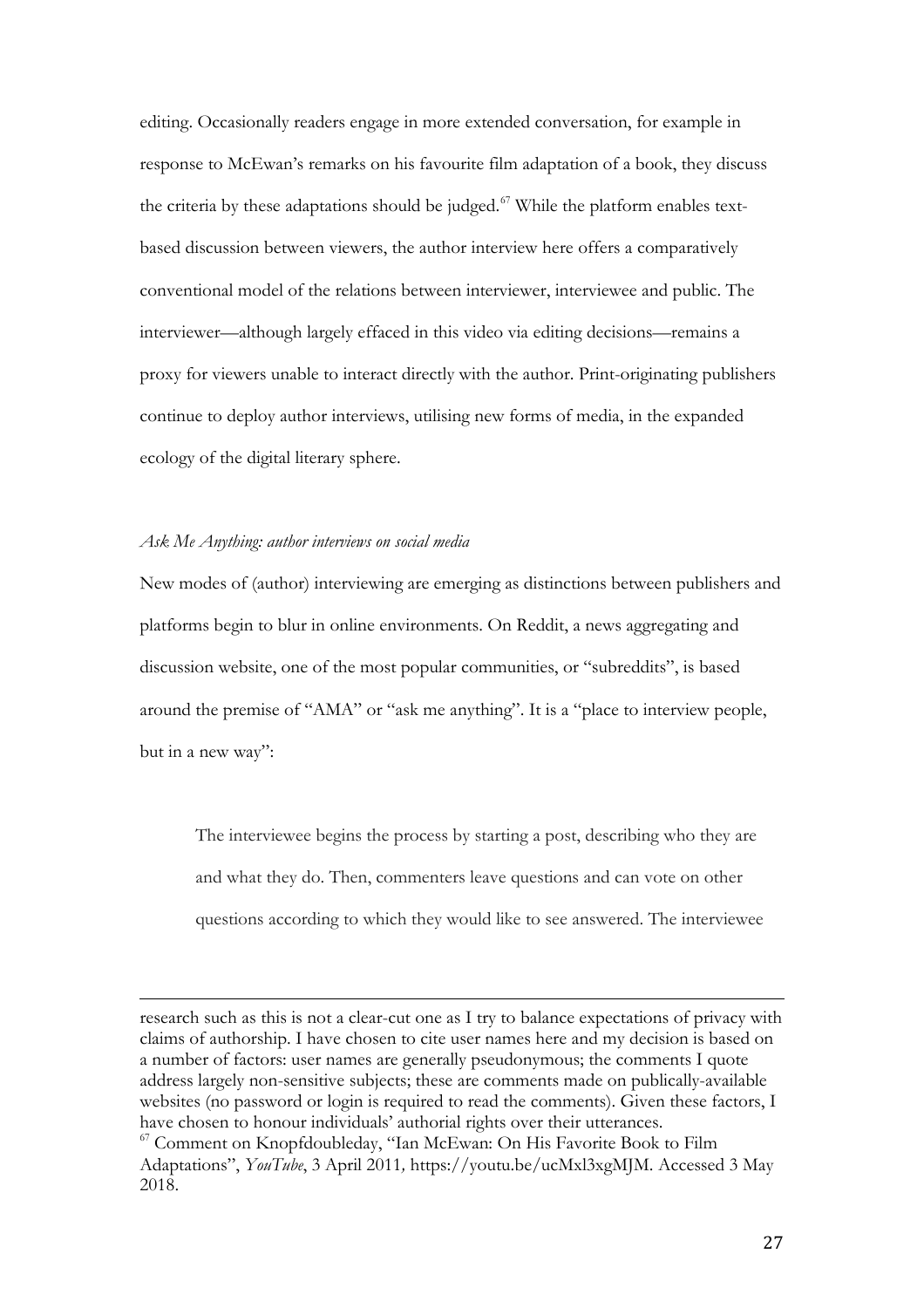then goes through and responds to any questions that he/she would like, and in any way that he/she prefers. (Reddit, n.pag)

Founded in 2009, the "/IAmA" subreddit utilizes a BBS, where pseudonymous users can add, edit, and vote on content to crowd-source the interviewing process. Social media platforms like these offer new methods for interviewing and new modes for circulating the interview text or media.

They also present new challenges. For some the opportunity to ask Barack Obama, a "Astronaut Chris Hadfield, currently orbiting planet Earth", or "Stoya, adult performer and generally naked lady" their own questions in real time represents the exciting connective possibilities of Web 2.0, with the democratic potential of the interview finally realised.[68](#page-28-0) Writing in *The Atlantic* Alexis Madrigal offers a triumphant narrative: "In the AMA, there is no journalist, no writer, no personal brand. No one makes a living asking questions of AMA participants. There's nothing to lose."<sup>[69](#page-28-1)</sup> For others, however, these platform-enabled interviews represent an alarming loss of accountability on the subject who can answer the questions of their choosing, and is symptomatic of the atomization of a public sphere increasingly oriented towards narcissism and self-promotion. Historically interviews have often been the flashpoint for larger conflicts around subjects,

[https://www.reddit.com/r/IAmA/comments/z1c9z/i\\_am\\_barack\\_obama\\_president\\_o](https://www.reddit.com/r/IAmA/comments/z1c9z/i_am_barack_obama_president_of_the_united_states/) [f\\_the\\_united\\_states/;](https://www.reddit.com/r/IAmA/comments/z1c9z/i_am_barack_obama_president_of_the_united_states/) ColChrisHadfield, "I Am Astronaut Chris Hadfield, currently orbiting planet Earth", *Reddit*, 13 February 2013,

[https://www.reddit.com/r/IAmA/comments/18pik4/i\\_am\\_astronaut\\_chris\\_hadfield\\_c](https://www.reddit.com/r/IAmA/comments/18pik4/i_am_astronaut_chris_hadfield_currently_orbiting/) urrently\_orbiting/: IAmStoya, "IAm Stoya, adult performer and generally naked lady. AMA", *Reddit*, 12 May 2012,

<span id="page-28-0"></span><sup>68</sup> PresidentObama, "I am Barack Obama, President of the United States – AMA", *Reddit*, 29 August 2012,  $\overline{\phantom{a}}$ 

[https://www.reddit.com/r/IAmA/comments/tk0s8/iam\\_stoya\\_adult\\_performer\\_and\\_](https://www.reddit.com/r/IAmA/comments/tk0s8/iam_stoya_adult_performer_and_generally_naked/) [generally\\_naked/.](https://www.reddit.com/r/IAmA/comments/tk0s8/iam_stoya_adult_performer_and_generally_naked/) All accessed 21 May 2018.

<span id="page-28-1"></span><sup>69</sup> Alexis C. Madrigal, "'Ask Me Anything': How a Weird Internet Thing Became a New Form of Media"*, The Atlantic,* 7 January 2014*.* 

[https://www.theatlantic.com/technology/archive/2014/01/ama-how-a-weird-internet](https://www.theatlantic.com/technology/archive/2014/01/ama-how-a-weird-internet-thing-became-a-mainstream-delight/282860/)[thing-became-a-mainstream-delight/282860/](https://www.theatlantic.com/technology/archive/2014/01/ama-how-a-weird-internet-thing-became-a-mainstream-delight/282860/)*.* Accessed 5 October 2017.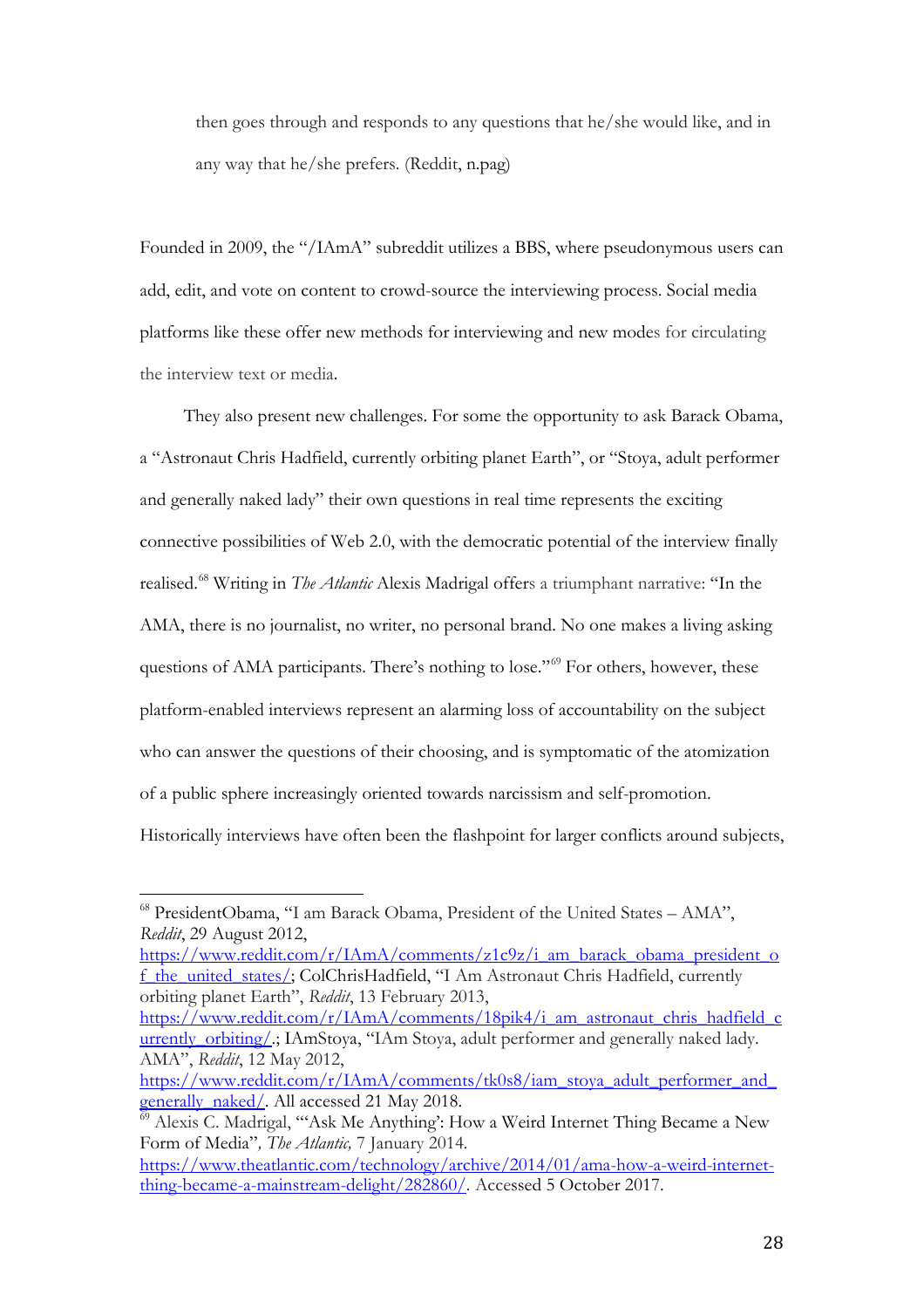publics, and the import of communication technologies, and this has not changed with the advent of social media platforms.

The majority of interviews conducted via social media still utilise the tripartite structure of the print interview with a clear distinction made between subject, interviewer, and public. However, there are also a number of sites and platforms— Reddit being one well-known example—wherein this structure is being contested or reworked.[70](#page-29-0) Notably this is done via the automation and distribution of one or more role across a number of parties and platform affordances. Despite the dystopian example of AuthorBot, it is usually the role of the interviewer that is transformed.

In the case of /IAmA, the interviewer—who traditionally acts as moderator, mediator, and proxy for the absent public—is absent. Forum moderators take on the regulating function and are able to delete material deemed unacceptable. They are further supported by the articulation of explicit communicational standards in the "Rules and FAQs" wiki that seeks to guide interviewee choice and user behaviour. The criteria for becoming an AMA interviewee, for example, is clearly stated: anyone can offer themselves up for questioning, although the subreddit encourages subject matter concerned with either "Something uncommon that plays a central role" in the life of the interviewee or, "A truly interesting and unique event."<sup>[71](#page-29-1)</sup> Policing the borders of acceptable content, the wiki rules out explicit commercial gain, quotidian topics, and

<span id="page-29-0"></span> $70$  Another example is the "Autocomplete Interview" instigated by technology magazine *Wired*. These video interviews, hosted on the magazine's YouTube channel and Facebook page, dispense with an expert interviewer in favour of asking (mainly film star) celebrity subjects "the questions the internet searches most about them" (*Wired*, "Wired Autocomplete Interview/About", *Facebook*,  $\overline{1}$ 

<https://www.facebook.com/WIREDAutocomplete/> Accessed 24 Nov 2017). Here authority over questions has been supposedly ceded to the public, yet a black-boxed, commercially sensitive algorithm has in fact determined selection.

29

<span id="page-29-1"></span><sup>71</sup> "Rules, Policies, and Frequently Asked Questions", *Reddit*, 2017, [https://www.reddit.com/r/IAmA/wiki/index.](https://www.reddit.com/r/IAmA/wiki/index) Accessed 20 November 2017.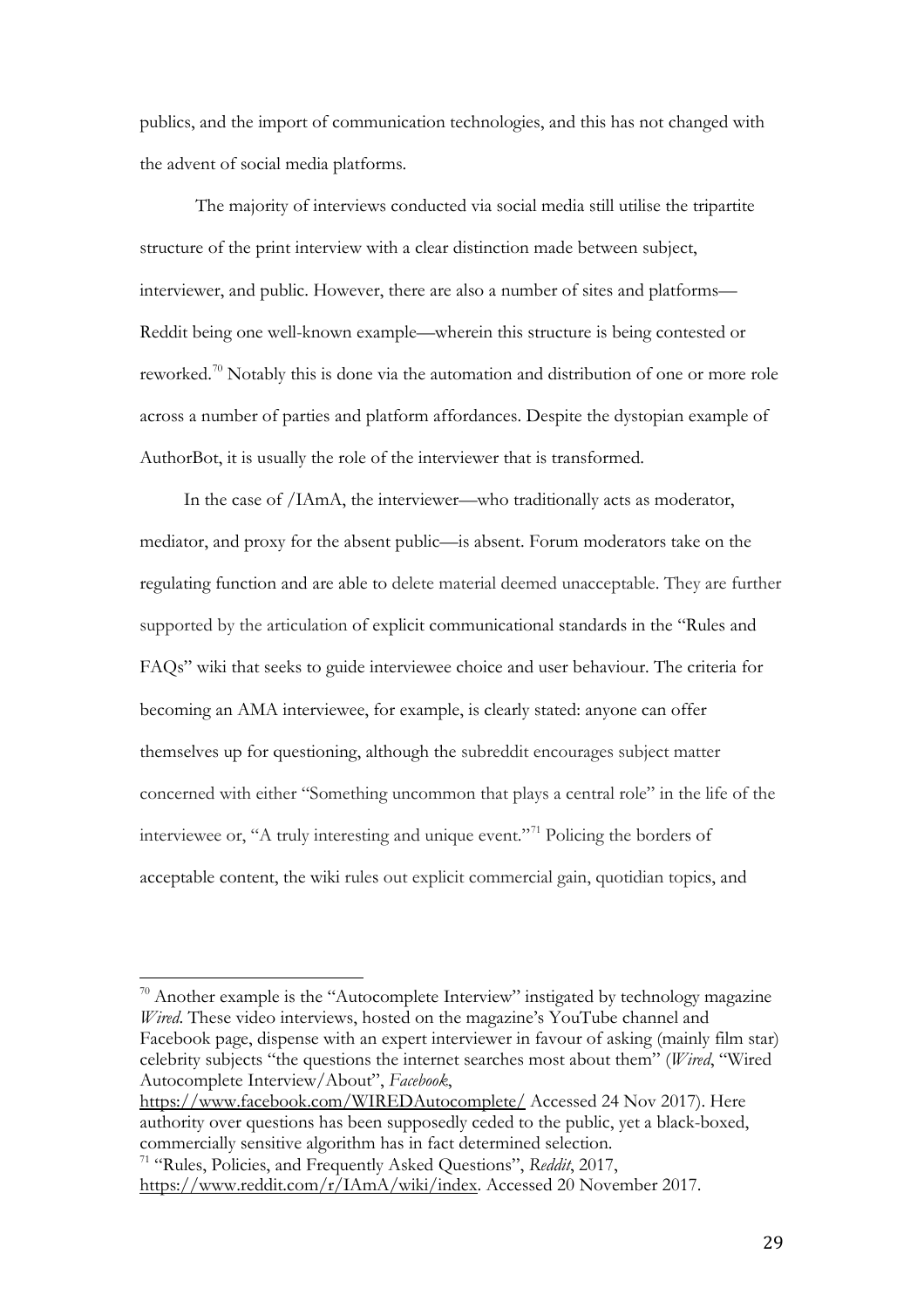stories about fetishes, addiction psychiatric disorders, and alike. It also demands proof of identity to ensure trustworthiness in an environment characterised by pseudonymity.

In addition, community guidelines seek to coach users in acceptable behaviour. In print interviews the public were represented by a proxy—the interviewer—who gained her authority through embodying that public's "right to know"; here it is a portion of that public itself (albeit a distinct subpublic<sup>[72](#page-30-0)</sup>) that is claiming that right. Seemingly enabling the removal of a layer of mediation between subject and public, the subreddit in fact devotes significant space and energy to coaching their users in how to conduct interviews. For those posing questions, the guidelines note, for example, that questions "should be original and on topic. . . . try to encourage thought-provoking, discussioninspiring questions that OP [original poster] would not likely be asked anywhere else." The platform encourages users to adopt the traditional role of interviewer, thus reinscribing mediation into the interaction.

Community consensus around behavioural norms is also achieved through quantification via the site's voting practices. In up– and down-voting posts, users collectively affect the popularity rankings and visibility of material on the site and the likelihood of questions receiving a response. As the wiki explains, "Don't hunt for questions that you want to answer, because this comes off as promotional. It's fine to choose some other questions that are lower down the list, as long as you're not ignoring the questions that people do clearly want to see answered."[73](#page-30-1) Breaking these norms can

<span id="page-30-0"></span> $72$  Not all AMA readers are Reddit site users, thus there is a distinction to be drawn between those who engage in a novel model of mass-interviewing and those who reflect an older model by simply reading the resultant interaction. For analysis of Reddit users, see Pew Research Center, "Nearly Eight-in-Ten Reddit Users Get News on the Site" Report, February, 2016. Available at [http://www.journalism.org/2016/02/25/reddit](http://www.journalism.org/2016/02/25/reddit-news-users-more-likely-to-be-male-young-and-digital-in-their-news-preferences/)[news-users-more-likely-to-be-male-young-and-digital-in-their-news-preferences/.](http://www.journalism.org/2016/02/25/reddit-news-users-more-likely-to-be-male-young-and-digital-in-their-news-preferences/) Accessed 5 October 2017.  $\overline{1}$ 

<span id="page-30-1"></span><sup>73</sup> "Rules, Policies, and Frequently Asked Questions".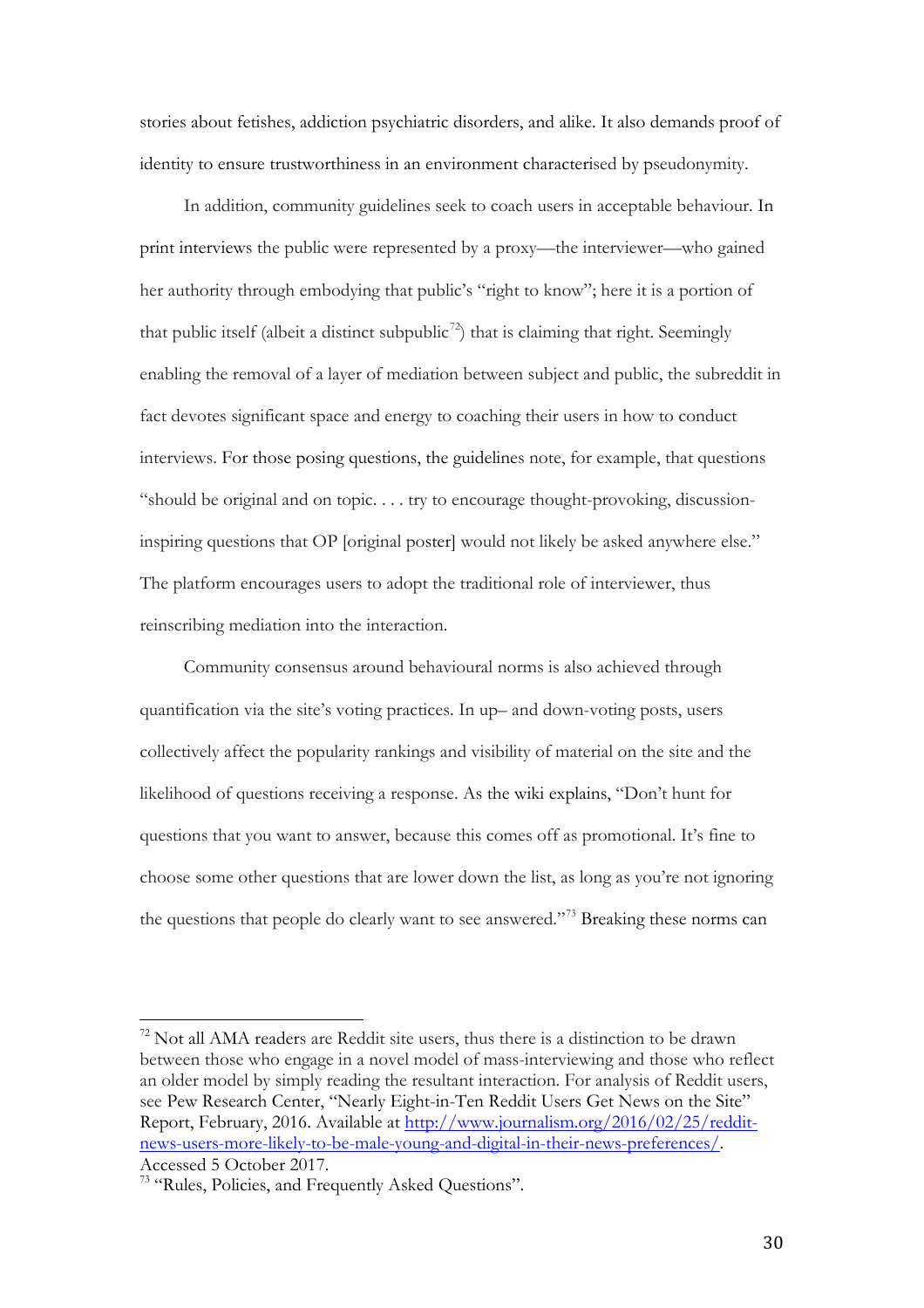result in comment deletion by moderators but it can also result in a lower ranking on the subreddit, holding contributors to account with numbers.

For some this new "form of mediation is communal, quantitative, and amateur, not subjective and professional" and thus cause for celebration.<sup>[74](#page-31-0)</sup> For others such opposition of "quantitative" and "subjective" is a false one. Yet despite the absence of a solo interviewer, the Reddit interview is in fact very similar to its print or broadcast cousin. Its innovative features provoke the same anxieties around expressive and informational subjectivity, around the construction of publics, that over a century earlier had accompanied the advent of print interviewing. Deploying technological affordances to mitigate behaviours perceived to be antithetical to good discussion, /IAmA it is designed to be informative, participatory, and to promote a seemingly unmediated form of communication in a heavily mediated environment.

If we consider how writers fare in this environment, we see more continuity than change. A number of well-known authors have conducted AMAs, including Stephen King, David Sedaris, Neil Gaiman and Margaret Atwood. In 2017 an AMA was announced with the latter:

**I'm Margaret Atwood, author of The Handmaid's Tale, and executive producer of the Hulu original series based on the novel premiering April 26.**

I am the author of more than forty books of fiction, poetry, and critical essays. My novels include The Handmaid's Tale, The Blind Assassin (winner of the 2000 Booker Prize) . . . and—my most recent novel—Hag-Seed.<sup>[75](#page-31-1)</sup>

<sup>&</sup>lt;sup>74</sup> Madrigal, "Ask Me Anything".  $\overline{1}$ 

<span id="page-31-1"></span><span id="page-31-0"></span><sup>75</sup> me\_atwood, "I'm Margaret Atwood, author of The Handmaid's Tale", *Reddit*, 8 March 2017,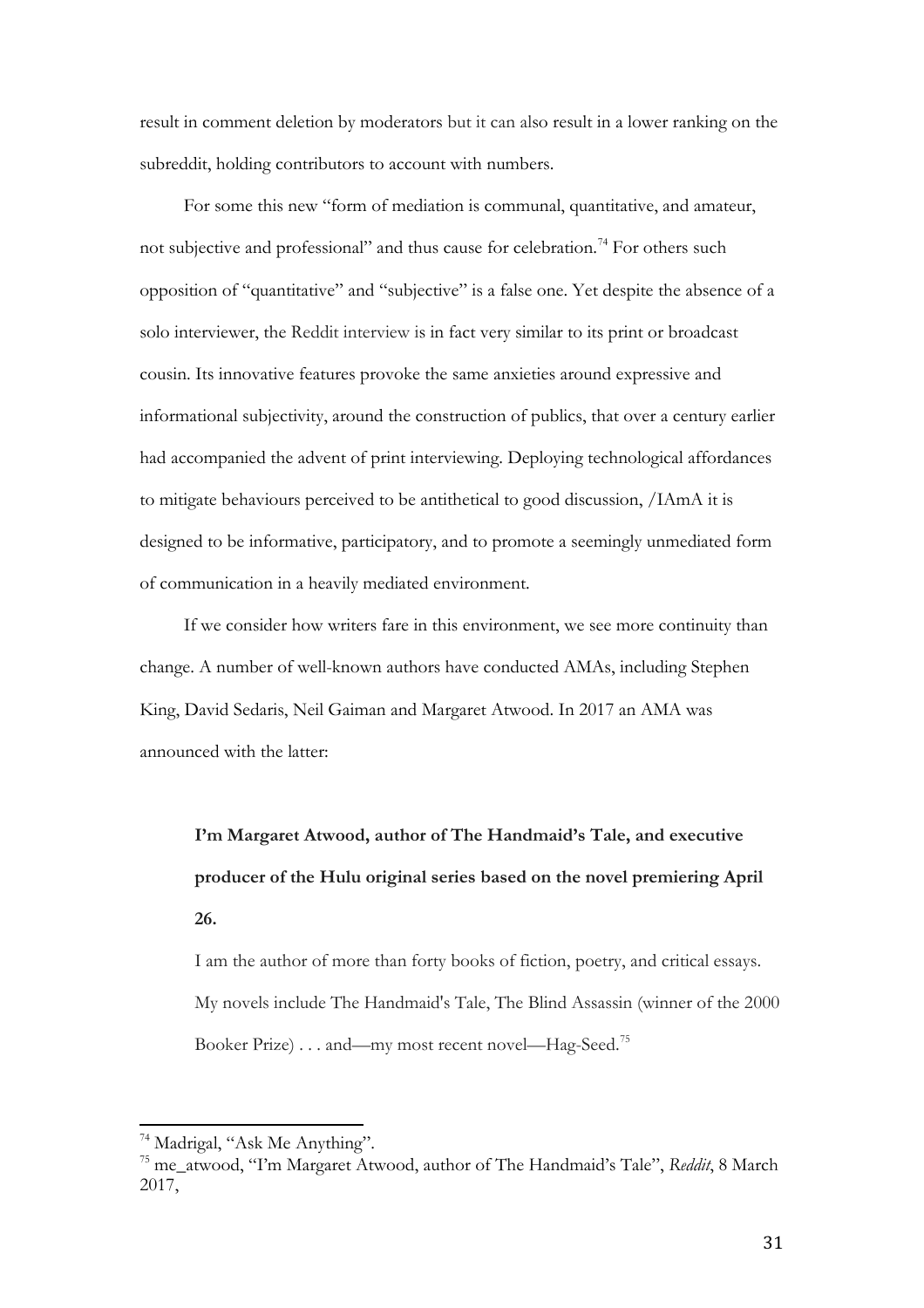While opening with a plug for her new series and latest book (and hyperlinking to more information), the author follows the advice of both the wiki and numerous social media advice guides for authors in ensuring that she doesn't limit her conversation to promotional topics. Among the questions Atwood is asked and that she answers are those familiar to "old media" author interviews, including "Do you have any 'writing rituals'?" and "Any advice for struggling novel writers?" Others are more idiosyncratic, often reflecting the community's in depth knowledge of the writer's work, public persona, and statements (often contra traditional media).<sup>[76](#page-32-0)</sup> One questioner asks Atwood how often she is asked about being a Canadian and female writer in interviews, to which the author notes that "nobody ever asks me what it's like to be a canoe-paddling writer, or a writer who gardens, or even a knitting writer. Neglected fields! (I'm going to wish I hadn't said that.)"<sup>[77](#page-32-1)</sup>

By far the greatest number of up-voted questions emphasize the questioner's fan identity. In some cases participants even showcase usernames taken from characters in Atwood's novels. Questions are regularly framed by comments that underscore the Reddit user's sense of their personal relationship with the author's works. Both in the questions they direct to Atwood and in their comments to other posters, they recall their individual memories of coming to her books (a common narrative); how her work has featured in their relations with others (whether teachers or partners) and their own sense of self; or their (prior) interactions with Atwood. The latter is demonstrated via expressions of enthusiasm at having the opportunity to interact with Atwood on Reddit

[https://www.reddit.com/r/IAmA/comments/5y91f5/im\\_margaret\\_atwood\\_author\\_of](https://www.reddit.com/r/IAmA/comments/5y91f5/im_margaret_atwood_author_of_the_handmaids_tale/) [\\_the\\_handmaids\\_tale/.](https://www.reddit.com/r/IAmA/comments/5y91f5/im_margaret_atwood_author_of_the_handmaids_tale/) Accessed 25 April 2018; bold in original. j

<span id="page-32-0"></span><sup>&</sup>lt;sup>76</sup> Comments from users Elizabeth324, butterball1 on me\_atwood, "I'm Margaret Atwood".

<span id="page-32-1"></span><sup>77</sup> me\_atwood, "I'm Margaret Atwood", n.pag.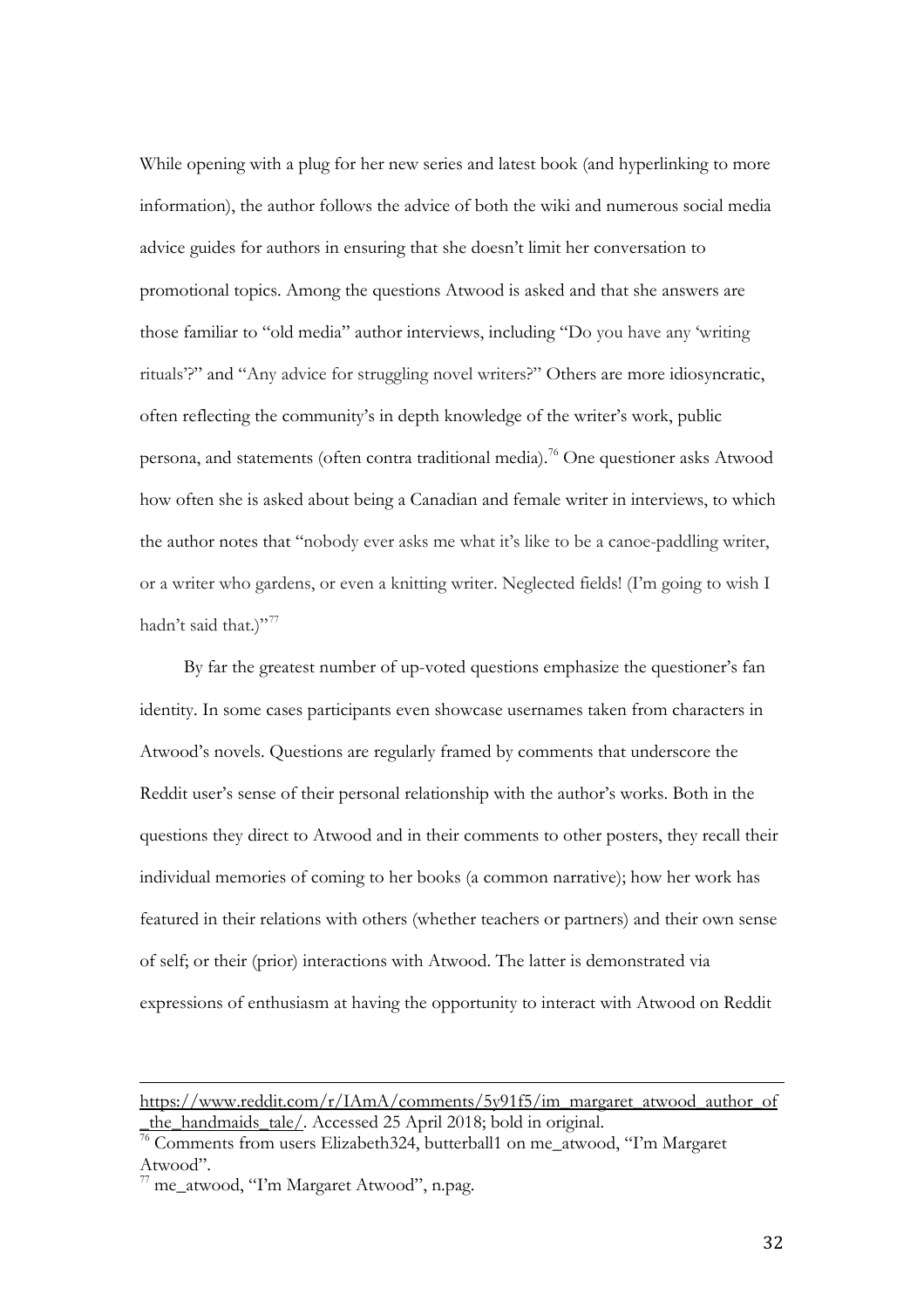– "I can't believe I'm typing a message to Margaret Atwood right now."<sup>[78](#page-33-0)</sup> The AMA, like the platform interview, appeals to those readers keen to feel a sense of proximity, intimacy and personal contact with the author. If interviews have long operated on the promise of delivering unmediated communication, here social media supports that fiction.

This is also a friendly community of bibliophiles (reminiscent in many ways of the live literature audience). They are keen to share reading suggestions with Reddit members who might not be as familiar with the author's books, or enthuse about personal favourites. Such remarks promote a sense of inclusive and friendly conversation, recalling the atmosphere of the literary festival. This is something that Atwood herself encourages. Asked the "Reddit constant question: would you rather fight one horse-sized duck or a hundred duck-sized horses? Why?" Atwood, to enthusiastic comments, gamely responds:

Hmm. Good question. Are the ducks dead ducks, or are they alive? Are they Zombie Ducks? Is the horse a Pale Horse? Maybe not enough information here. I think I'd pick the hundred duck-sized horses. Easy to stampede, no? ("Scram, ducks!" Opens and closes an umbrella very fast. That's worked for me in the past, against those weeny ducks.)<sup>[79](#page-33-1)</sup>

Such humorous interactions, interspersed with more serious discussion—for example about feminist activism in the aftermath of the 2016 US election—situate Atwood as an approachable but engaged individual, responding to the specifics of the community present for the AMA. As one critic notes, Atwood is generally seen to be an "intellectually astute but also highly approachable public figure"; her AMA interactions,

<sup>&</sup>lt;sup>78</sup> Question by [deleted user], me\_atwood, 'T'm Margaret Atwood'', n.pag.  $\overline{1}$ 

<span id="page-33-1"></span><span id="page-33-0"></span><sup>79</sup> Question by user Anxious Finch, me\_atwood, "I'm Margaret Atwood", n.pag; me\_atwood, "I'm Margaret Atwood", n.pag.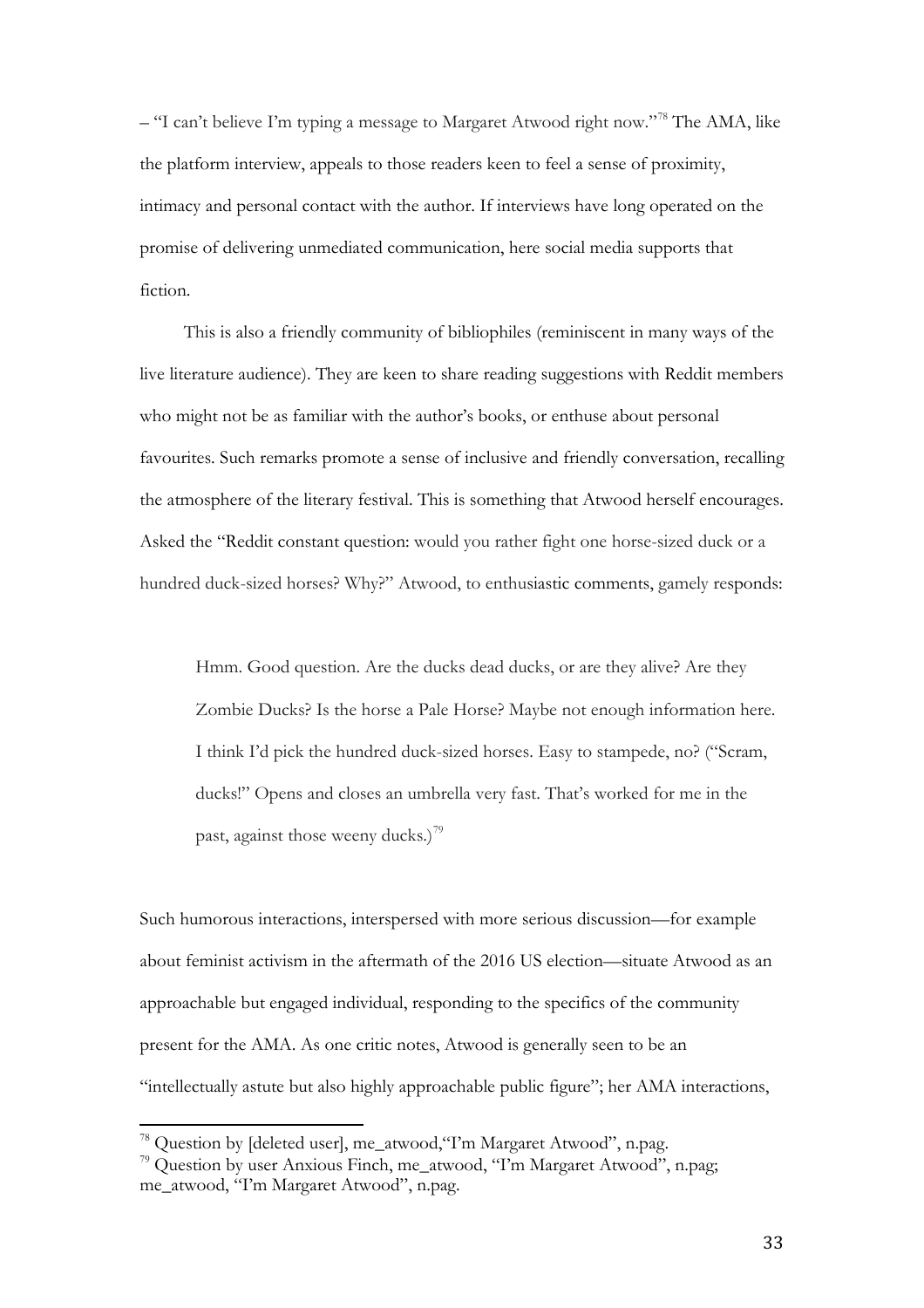like her Tweets and often well-timed platform interviews, do much to further this impression.<sup>[80](#page-34-0)</sup> Such a genial atmosphere is in direct contrast to the internet's (and in particular Reddit's) mass-media reputation for online-talk dominated by flaming and trolls, and diverges from interviews with politicians, who often received tougher questions on /IAmA. The readership for these author interviews, like those printed in newspapers or conducted face-to-face in front of festival audiences, is predominantly appreciative and familiar with her work. The speed of the real-time interactions do not promote the kind of lengthy reflection, scrutiny, and revision characteristic of the usual *Paris Review* interview. However, their liveness reinforces the sense of authenticity, spontaneity, and immediacy with which the interview is so often associated.

Atwood clearly values these interactions; she is unusual in having participated in three to date (2013, 2014 and 2017). This willingness is perhaps unsurprising given her authoring of speculative fictions, her conscious manipulation of her celebrity persona, and her reputation as an enthusiastic adopter of social media—on Twitter she has almost two million followers.<sup>[81](#page-34-1)</sup> Atwood has actively explored the potential of digitallynetworked technologies for writers and readers. Back in 2004 she conceived of the "LongPen", a device that enables a writer to remotely autograph books, and was a supporter of *Fanado*, a website that, using technologies such as LongPen and video streaming, would enable writers and musicians to conduct "the promotional tour online".<sup>[82](#page-34-2)</sup> Atwood has also acted as the "official Fairy Godmother" of Wattpad, an online community platform that connects writers and readers and encourages the former to benefit from the latter's feedback. Atwood's participation in AMAs, and her popularity on the subreddit (fans on the site were calling for her to participate as early as

<span id="page-34-0"></span><sup>80</sup> Huggan, *The Postcolonial Exotic*, 370.  $\frac{1}{\alpha}$ 

<span id="page-34-1"></span><sup>81</sup> For more in depth discussion see Lorraine York, *Margaret Atwood and the Labour of Literary Celebrity* (Toronto: U of Toronto P, 2013).

<span id="page-34-2"></span><sup>&</sup>lt;sup>82</sup> "For Artists", [www.fanado.com](http://www.fanado.com/) 2014, Accessed 2 May 2018.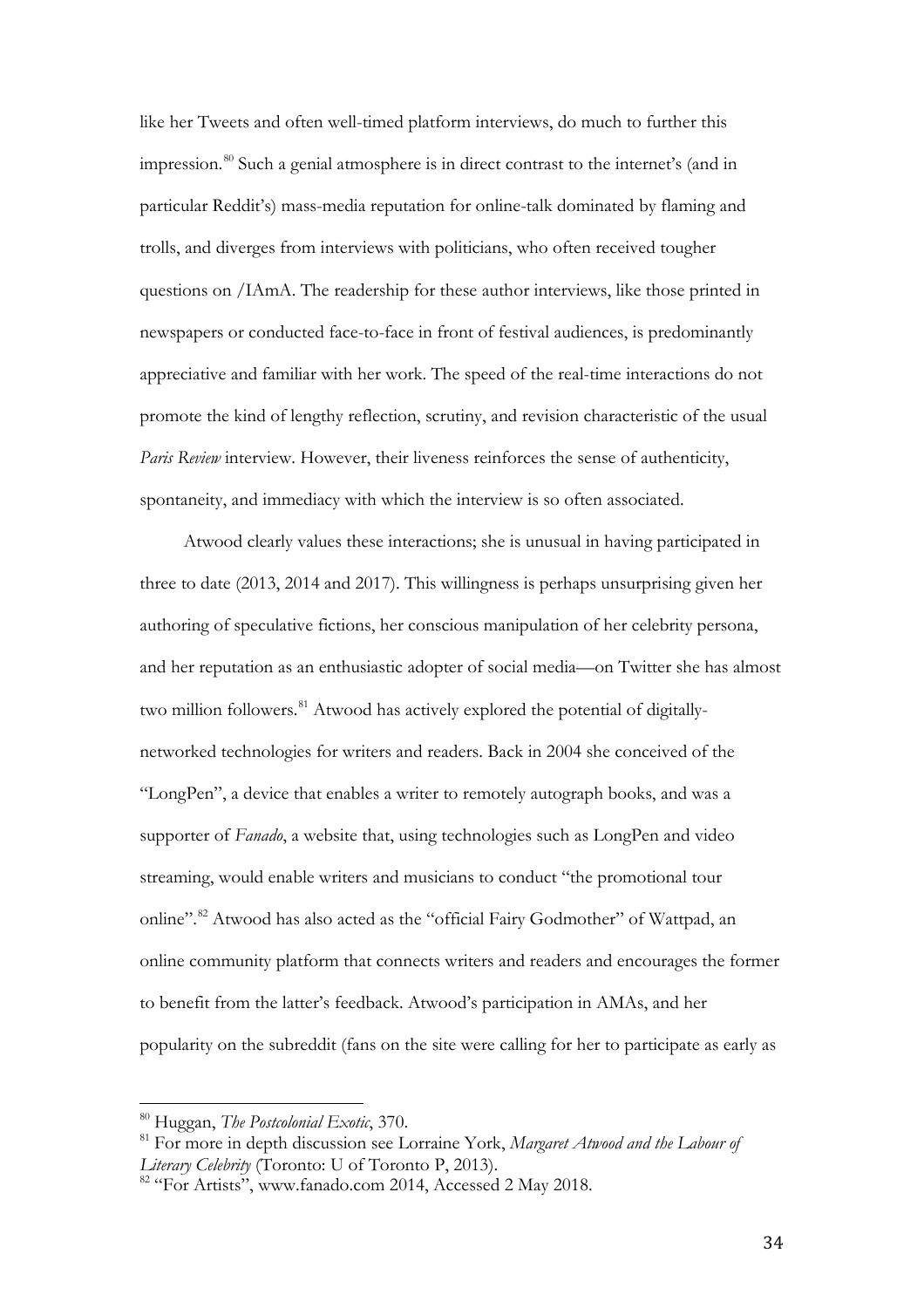2010), reflects her broader interest in the possibilities of technology to promote reading and writing communities. Not necessarily representative of all authors, Atwood's participation does nevertheless help to demonstrate the ways in which author interviews can be adapted for a Web 2.0 environment.

Although engaging with a specific community, Atwood's AMA, like those of other subjects, are also widely picked up by the mainstream media. Her 2014 AMA for example was the focus of articles by traditional English-language media outlets such as *The Guardian,* the *LA Times* and *The Oregonian—*along with online publications oriented towards science fiction and feminist communities, general interest sites like the *Huffington Post,* and more esoteric websites and personal blogs. The articles often lead with the fact of Atwood's participation in an AMA, indicating the relative novelty of such a move (at least in 2014). The remarks themselves were often transformed into listicles and stripped of their conversational context, recalling the extent to which author interviews, in particular those conducted via social media, are widely circulated in the digital literary sphere.

#### *Livestreaming Author Interviews*

In the digital literary sphere, traditional media and book publishers not only report on the new forms of author interview enabled by social media, such as Atwood's AMA. They are increasingly experimenting with such formats to engage audiences and often turn to live literature in their hunt for models, blurring traditional distinctions between print and platform interviews in the process.

Such a manoeuvre makes sense given that live literature programmers have often been at the forefront of efforts to incorporate a digital or social media element in their events. Digital tools are deployed as a means to engage readers who are not able to attend a specific platform interview in person. Literary festivals increasingly include

35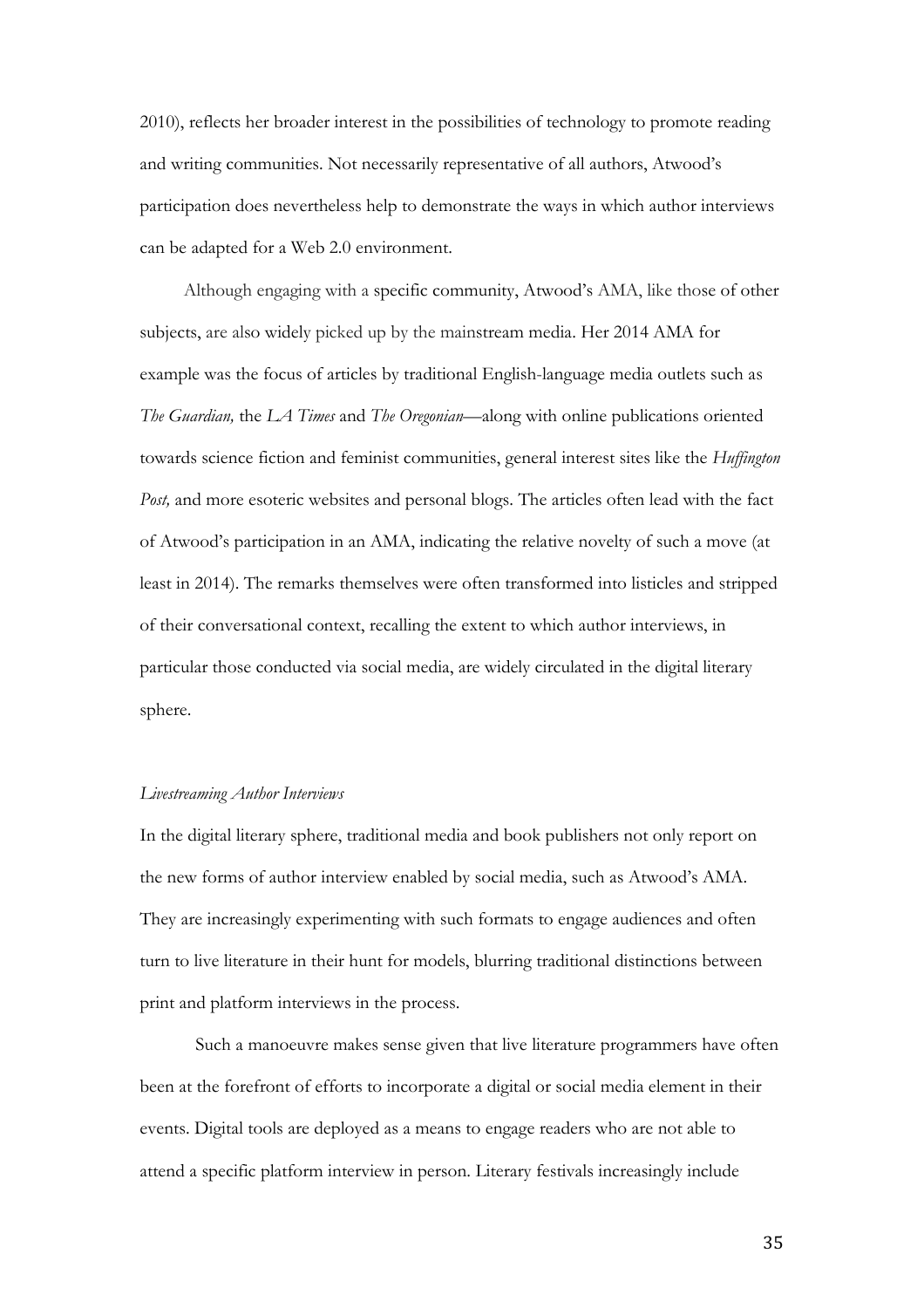questions sourced from Twitter users (based both in the room and further afield) in their platform interviews. Elsewhere the *London Review of Books* (*LRB*) bookstore regularly livestreams (and captures) its events on Facebook, often incorporating viewer questions at the Q&A as a way of expanding the reach of these events. The amount of interactivity between different groups can vary. The 92Y Unterberg Poetry Center, like the *LRB* bookshop, makes a concerted effort to offer "livecasts" of some of its events on their website and makes many more available as video recordings and as podcasts. However, unlike the *LRB* bookshop, interactivity is not a major feature of the experience for digital viewers. Their opportunity to communicate with fellow audience members is restricted to commenting on those short clips the 92Y posts to its Facebook page after the event. With limited resources, the organisation focuses on creating a digital legacy of these live events, preserving them for temporally and geographically dispersed publics.

Stylistically such event broadcast and capture can often prove effective when it appears to be relatively amateur and informal. In contrast to the relatively slick products of large corporate publishers, a 2014 video of a platform interview with Teju Cole appears on YouTube, part of "The Living Room Conversations" series.<sup>[83](#page-36-0)</sup> Organised by Palm Print, a now-dormant platform "for exploring the rich and myriad cultures of Africa through our story as told in literature and other art forms" and Brooklyn-based The Book Club That Ended All Book Clubs, the event is set in the living room of a brownstone.[84](#page-36-1) The camera is at an awkward angle, capturing Cole's face side-on and regularly switches to record the reactions of the visibly multicultural audience, who stand, sit on chairs and the floor, drinking wine and responding audibly to the discussion and to a live musician who begins the event. A baby's burbling can be heard in the background;

<span id="page-36-0"></span><sup>83</sup> The Palm Print, "The Living Room Conversations - with Teju Cole" *YouTube*, 14 June 2014, [https://www.youtube.com/watch?v=4LKmvmGCSy4.](https://www.youtube.com/watch?v=4LKmvmGCSy4) Accessed 2 May 2018. <sup>84</sup> The Palm Print, "About", *YouTube*,  $\frac{1}{\alpha}$ 

<span id="page-36-1"></span>[https://www.youtube.com/user/thepalmprint/about.](https://www.youtube.com/user/thepalmprint/about) Accessed 2 May 2018.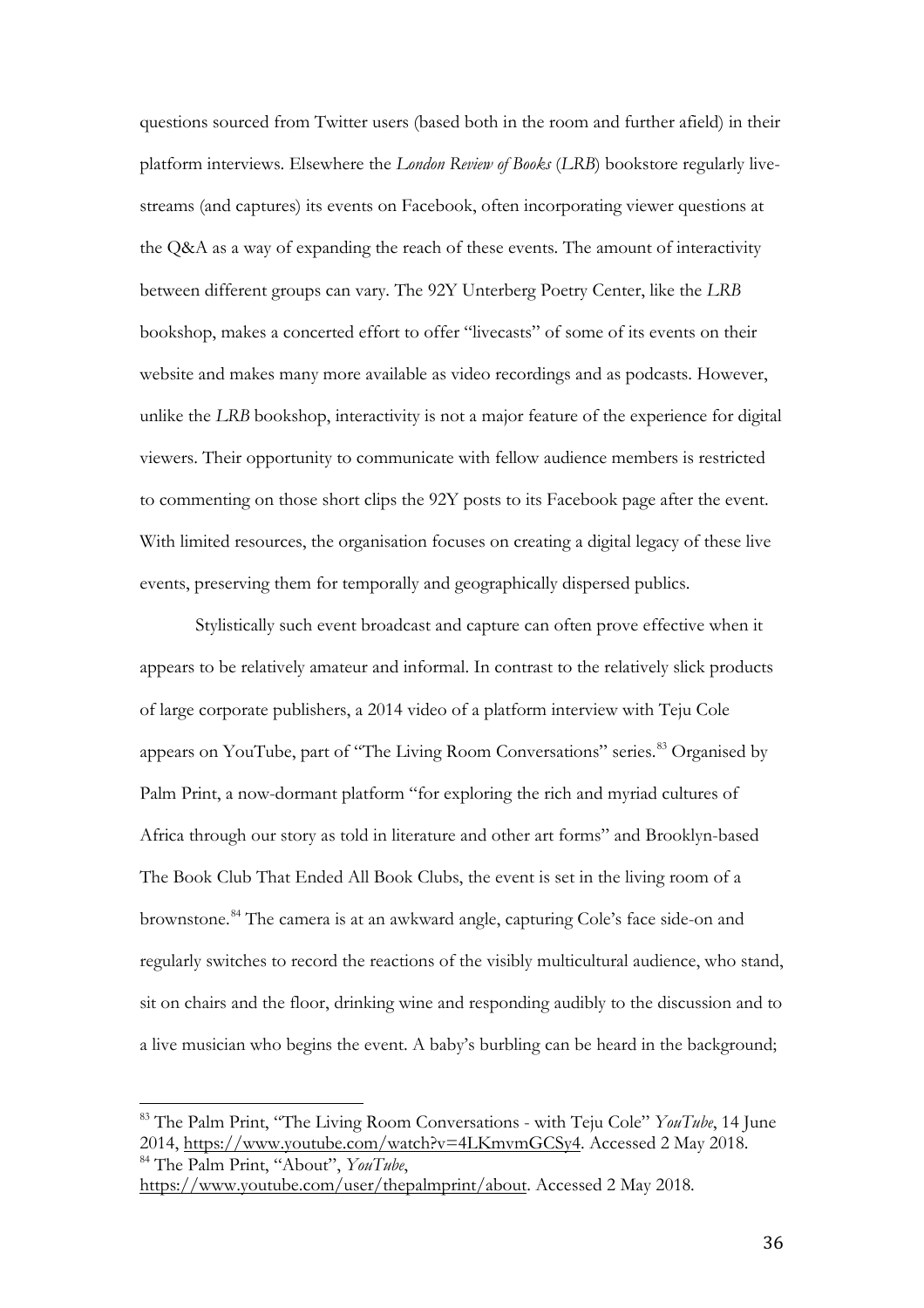someone's phone goes off. The conversation itself is topical, mentioning news events, and local, talking to the distinctions between New Jersey, Manhattan and Nigerian identities. Questions are politically engaged and also recall those favoured by the festivalgoer—how much does the author relate to the narrator? This remediated platform interview conveys an experience of intimacy, presence and liveness: the sense of being in a room and talking to the author, for a digital audience.

Creating a digital legacy of an interview is particularly appropriate for authors, as various of my interviewees noted. In contrast to the frenzied news cycle, literary events are perceived to operate within a slower cycle. A platform interview might be the product of a specific time and place, but as Leila Salisbury argued, its digital incarnation can have a significantly life-span for audiences.<sup>[85](#page-37-0)</sup> As [redacted] notes, literary events can have more of a "perennial" appeal and a recording of a literary discussion might "remain evergreen and interesting for a while".<sup>[86](#page-37-1)</sup> The format of these materials also makes a difference to hits garnered over time. Audio streamings and recordings of platform interviews seem to perform more successfully than unedited videos of the same events: watching a video recording of a long-shot of two people sitting in chairs on a stage conversing can be a static experience. Readers today regularly comment on the appeal of interviews packaged as podcasts, not only because one can multi-task, "tuning in while you are driving" but because the format seems appropriate to the substance: "interviews are sloppy, but it feels sort of ramshackle in a way that's really kind of nice; they have so much time the way the podcast is set up, so they can see where the conversation goes."<sup>[87](#page-37-2)</sup>

Taking their cue from live literature programmers and social media platforms, numerous publishers and publications have, as we have seen, also experimented with

<span id="page-37-0"></span><sup>&</sup>lt;sup>85</sup> Various interviewees made this point.  $\frac{1}{\alpha}$ 

<sup>&</sup>lt;sup>86</sup> [redacted]

<span id="page-37-2"></span><span id="page-37-1"></span><sup>&</sup>lt;sup>87</sup> Participants F2 and M3, 92Y focus group. This is also supported by my general observations of listener reviews of podcasts and radio interview shows and media critics' comments in the mainstream media.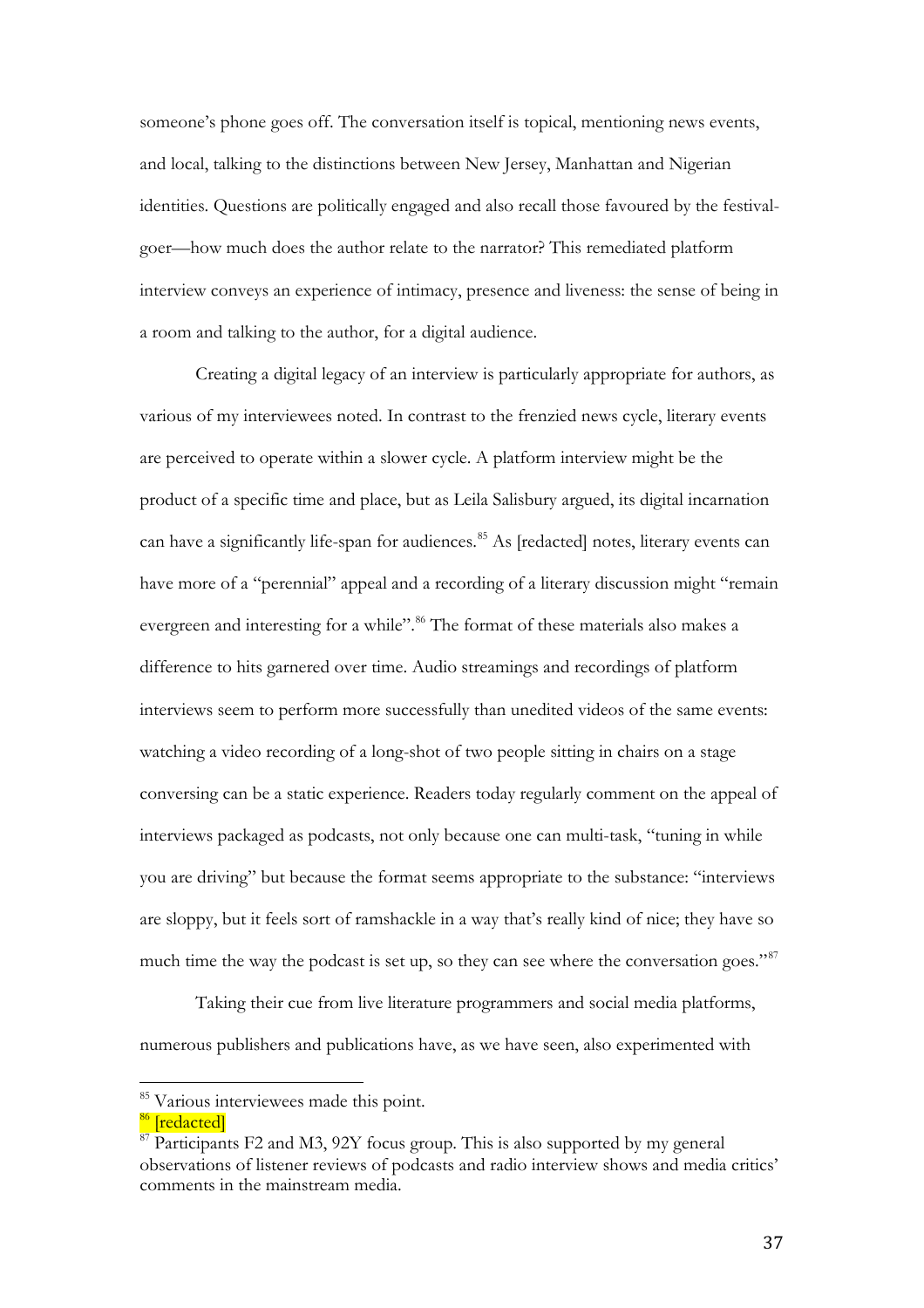social-media enabled interviews. *The Guardian* newspaper—itself increasingly engaging with live literature events in recent years—is notable for having created a successful online-only live author interview. The newspaper has conducted a number of live "webchats" (more accurately "webtypes") on its site, including one with Allan Hollinghurst in 2017. A week before the event, readers were given the time and date and encouraged to "Leave a question for him now, or join us then."<sup>[88](#page-38-0)</sup> For a specific hour Hollinghurst types responses to questions submitted by registered site users via *The Guardian* comment platform. The format adapts the crowd-sourcing style of Reddit, although providing Hollinghurst with a larger degree of control over question selection. Interactivity between users is also enabled, conversations often heading off on tangents (such as favourite book covers). Crucially, the webchat is preserved both above and below the comment line. Above it resembled a hybrid of a more traditional author interview—thanks to its inclusion of a photo of the author in his study and a header promising the revelation of the "secrets" behind his works—and a reverse-chronological live blogging of the questions and answers posted. Below the comment line the interview appeared as merely one comment thread among the many user discussions that existed across the website. In so doing, the website underlines the interview's interactive aspect.

The success of *The Guardian*'s webchat is, however, something of an oddity. Author interviews conducted solely on social media—in particular Twitter-views—are generally perceived by the industry at large to have a high failure rate (although this hasn't limited their number). [redacted]—a publisher with a social media personality widely admired within the industry—is representative in describing such events as generally "flops", noting that rather than being participatory, "organic" and "just having

<span id="page-38-0"></span><sup>88</sup> "Alan Hollinghurst webchat – post your questions now", *Guardian.co.uk,* 26 September 2017, [https://www.theguardian.com/books/live/2017/sep/27/alan-hollinghurst](https://www.theguardian.com/books/live/2017/sep/27/alan-hollinghurst-webchat-post-your-questions-now)[webchat-post-your-questions-now](https://www.theguardian.com/books/live/2017/sep/27/alan-hollinghurst-webchat-post-your-questions-now) Accessed 4 May 2018.  $\frac{1}{\alpha}$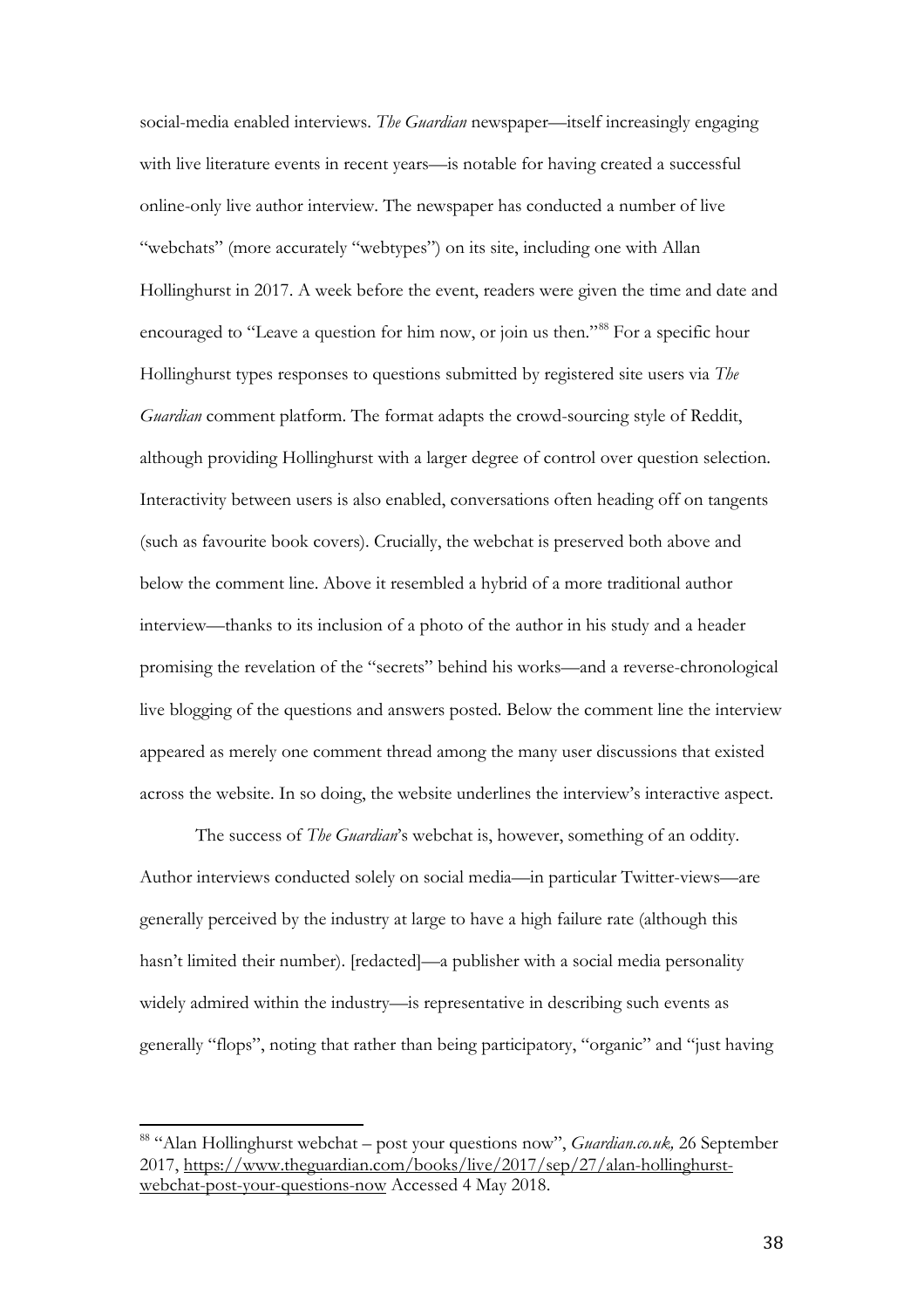a conversation", "all of a sudden it feels like homework" for those involved.<sup>[89](#page-39-0)</sup> Having ties to a traditional media outlet helps—whether it is *The Guardian* or *The Paris Review*. Reflections from staff at the latter organisation are particularly relevant to the discussion in light of its long-term association with author interviews and its active and popular social media presence. [redacted] suggest that, while interviews offer curatorial possibilities, it is in fact the perceived contrast between the heavily "curated" author persona presented on social media and the affordances that long-form author interviews enable that is operative in this context.<sup>[90](#page-39-1)</sup> Although Twitter encourages the distillation of a long thought to a limited number of characters and on "Reddit you can skip that question", the face-to-face interview requires "a sustained attention that forces a resolution", as [redacted] eloquently puts it.<sup>[91](#page-39-2)</sup>

Author interviews, with their promise of communicational immediacy, might seem redundant in a digital literary sphere often negatively characterised as dominated by ephemeral "book talk", persona-marketing and reader-driven sociality, they can offer an important supplement (and even antidote) to such experiences. In contrast to what we might expect, author interviews have flourished over the last fifty years. Despite live literature and social media operating on the (age-old) promise of demediation, the author interview's offer of conversational immediacy retains valence for many contemporary readers. It is for this reason that AuthorBot can claim to provide a useful service to a publishing industry.

<span id="page-39-0"></span>redacted]  $\frac{1}{\alpha}$ 

<span id="page-39-1"></span><sup>[</sup>redacted]

<span id="page-39-2"></span>edacted]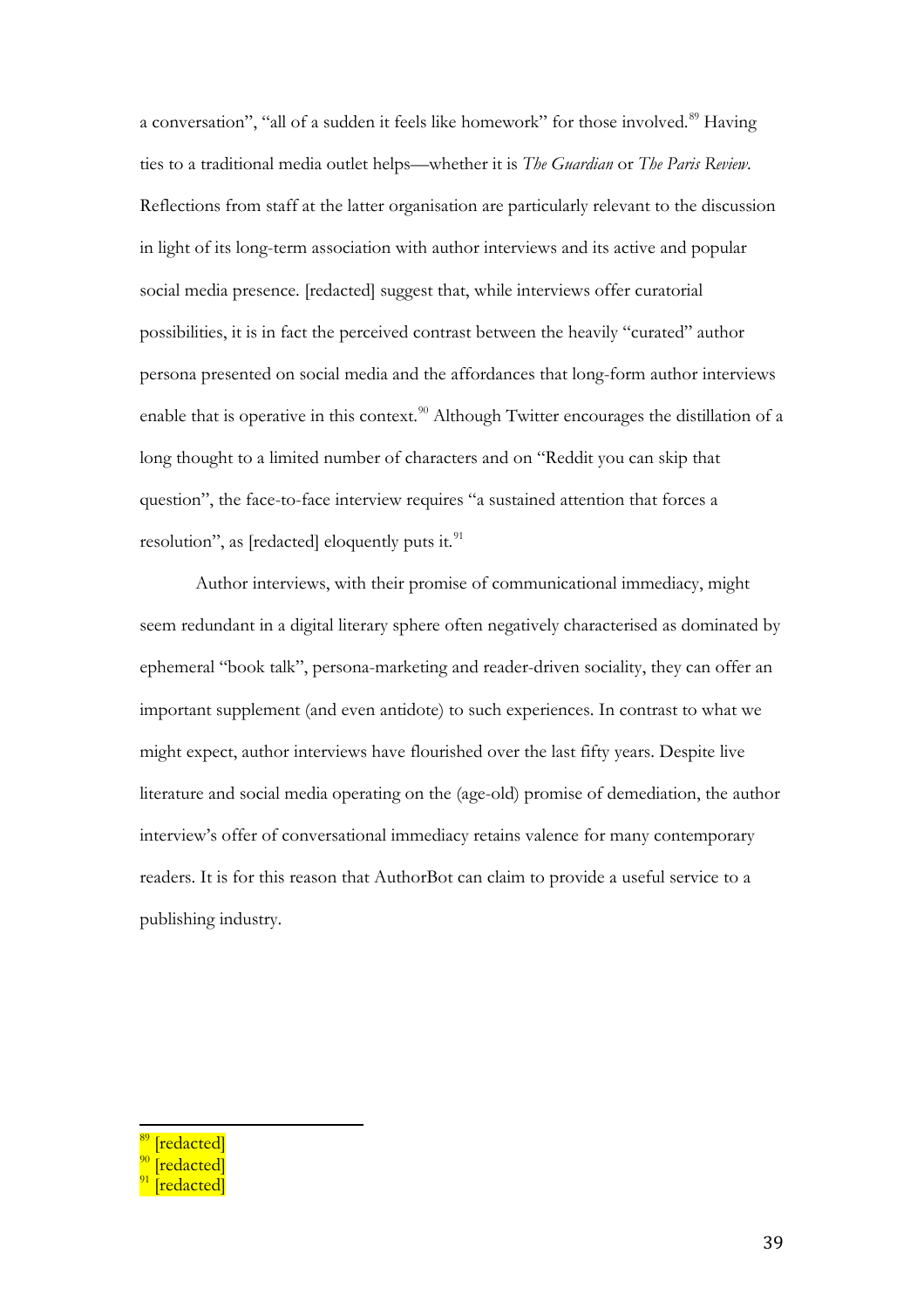#### **Bibliography**

[redacted sources]

- 92Y focus group. February 2018. New York.
- "92Y/*The Paris Review* Interview Series".<https://www.theparisreview.org/92y> and [http://92yondemand.org/category/poetry-center-online/paris-review-series.](http://92yondemand.org/category/poetry-center-online/paris-review-series) Accessed 19 May 2018.
- "Alan Hollinghurst webchat post your questions now". *Guardian.co.uk,* 26 September 2017, [https://www.theguardian.com/books/live/2017/sep/27/alan-hollinghurst](https://www.theguardian.com/books/live/2017/sep/27/alan-hollinghurst-webchat-post-your-questions-now)[webchat-post-your-questions-now](https://www.theguardian.com/books/live/2017/sep/27/alan-hollinghurst-webchat-post-your-questions-now) Accessed 4 May 2018.
- [Anon]. Comment on Knopfdoubleday. "Ian McEwan: On His Favorite Book to Film Adaptations". *YouTube*, 3 April 2011*.* https://youtu.be/ucMxl3xgMJM. Accessed 3 May 2018.
- Anxious Finch. On me\_atwood, "I'm Margaret Atwood".
- Apter, Emily S. *The Translation Zone: A New Comparative Literature*. Princeton; Oxford: Princeton UP, 2006.
- Auslander, Philip. "Digital liveness: A Historico-Philosophical Perspective." *PAJ* 102 (2012): 3-11.
- "AuthorBot The future of books". 2016, http://www.fastbot.io/author-botFastbot, Accessed 2 October 2017.
- Boorstin, Daniel J. *The Image, or, What Happened to the American Dream*. London: Weidenfeld and Nicolson, 1961.
- Bourdieu, Pierre. *The Rules of Art: Genesis and Structure of the Literary Field*. Stanford: Stanford UP, 1996.

Brouillette, Sarah. *Literature and the Creative Economy*. Stanford: Stanford UP, 2014. butterball1. me\_atwood, "I'm Margaret Atwood".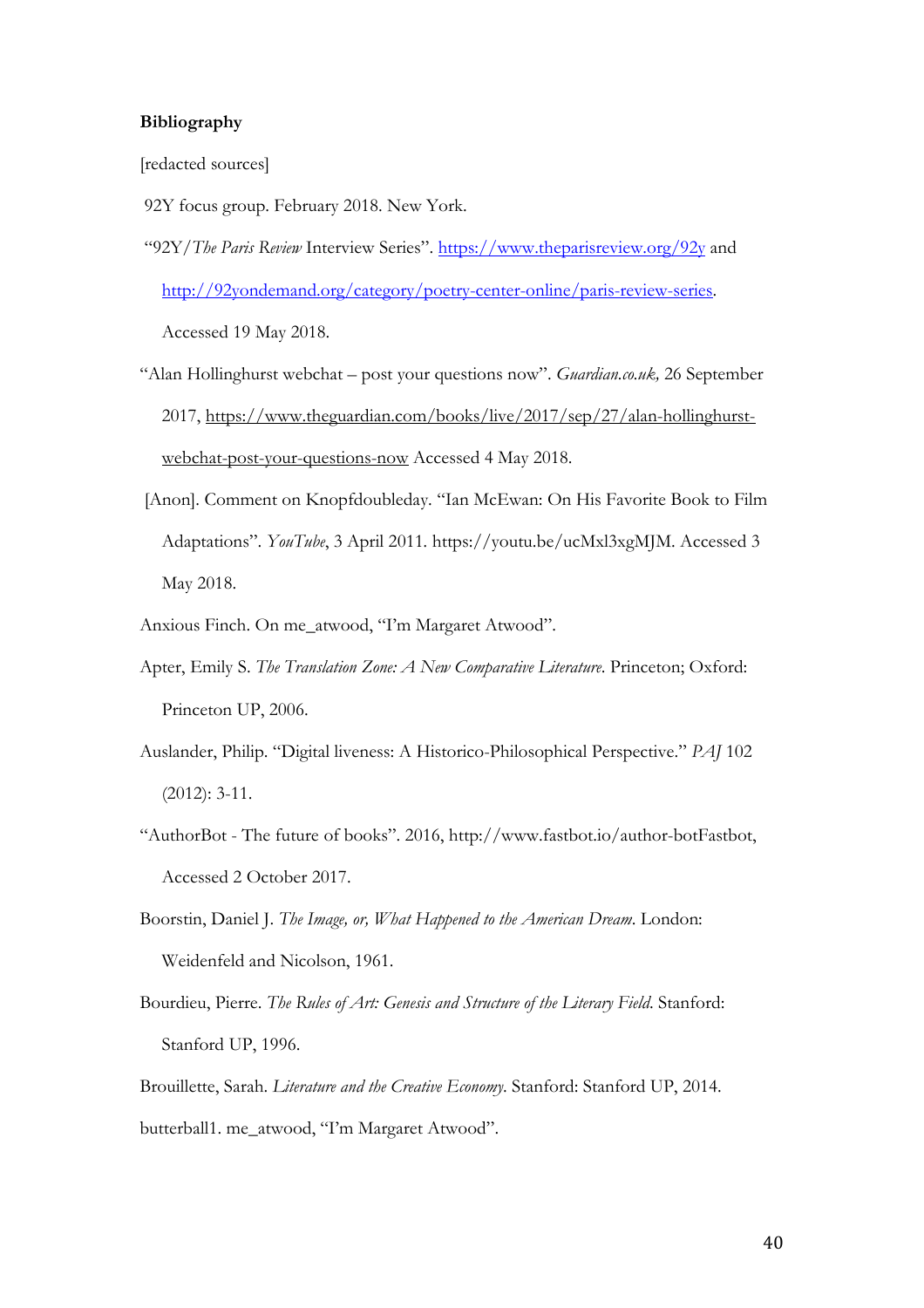Cohen, Leslie. "Corporate Press Release: HARPERCOLLINS ANNOUNCES THE LAUNCH OF P.S.<sup>TM</sup>." July 29, 2004.

[http://www.harpercollins.com/footer/release.aspx?id=274&year=2004.](http://www.harpercollins.com/footer/release.aspx?id=274&year=2004) Accessed 2 Jan 2013.

ColChrisHadfield. "I Am Astronaut Chris Hadfield, currently orbiting planet Earth". *Reddit*. 13 February 2013.

[https://www.reddit.com/r/IAmA/comments/18pik4/i\\_am\\_astronaut\\_chris\\_hadfiel](https://www.reddit.com/r/IAmA/comments/18pik4/i_am_astronaut_chris_hadfield_currently_orbiting/) [d\\_currently\\_orbiting/.](https://www.reddit.com/r/IAmA/comments/18pik4/i_am_astronaut_chris_hadfield_currently_orbiting/)

- Criswell, Jamie, and Nick Canty. "Deconstructing Social Media: An Analysis of Twitter and Facebook Use in the Publishing Industry". *Publishing Research Quarterly*, 30 (2014): 352-376.
- [deleted user]. On me\_atwood,"I'm Margaret Atwood".

[redacted]

- Drabble, Margaret. "Thank you and goodnight." *The Observer,* 20 October 2001, n.pag www.guardian.co.uk. Accessed 27 Sept 2016.
- Driscoll, Beth*. The new literary middlebrow: tastemakers and reading in the twenty-first century*. New York: Palgrave Macmillan, 2014.
- Duerden, Dennis and Cosmo Pieterse, eds. *African writers talking: a collection of interviews*. Oxford: Heinemann, 1972.

"Editorials. Our Interviews." *Women's Penny Paper*. 21 December 1889, 102.

- Elizabeth324. In me\_atwood, "I'm Margaret Atwood".
- English, James F. *The Economy of Prestige: Prizes, Awards, and the Circulation of Cultural Value*. Cambridge, Mass; London: Harvard UP, 2005.
- Flatt, Molly. "Watch out publishers: the chatbots are coming", *The Bookseller.com*, 16 January 2017, [https://www.thebookseller.com/futurebook/publishers-prepare](https://www.thebookseller.com/futurebook/publishers-prepare-chatbots-are-coming-470556)[chatbots-are-coming-470556.](https://www.thebookseller.com/futurebook/publishers-prepare-chatbots-are-coming-470556) Accessed 5 October 2017.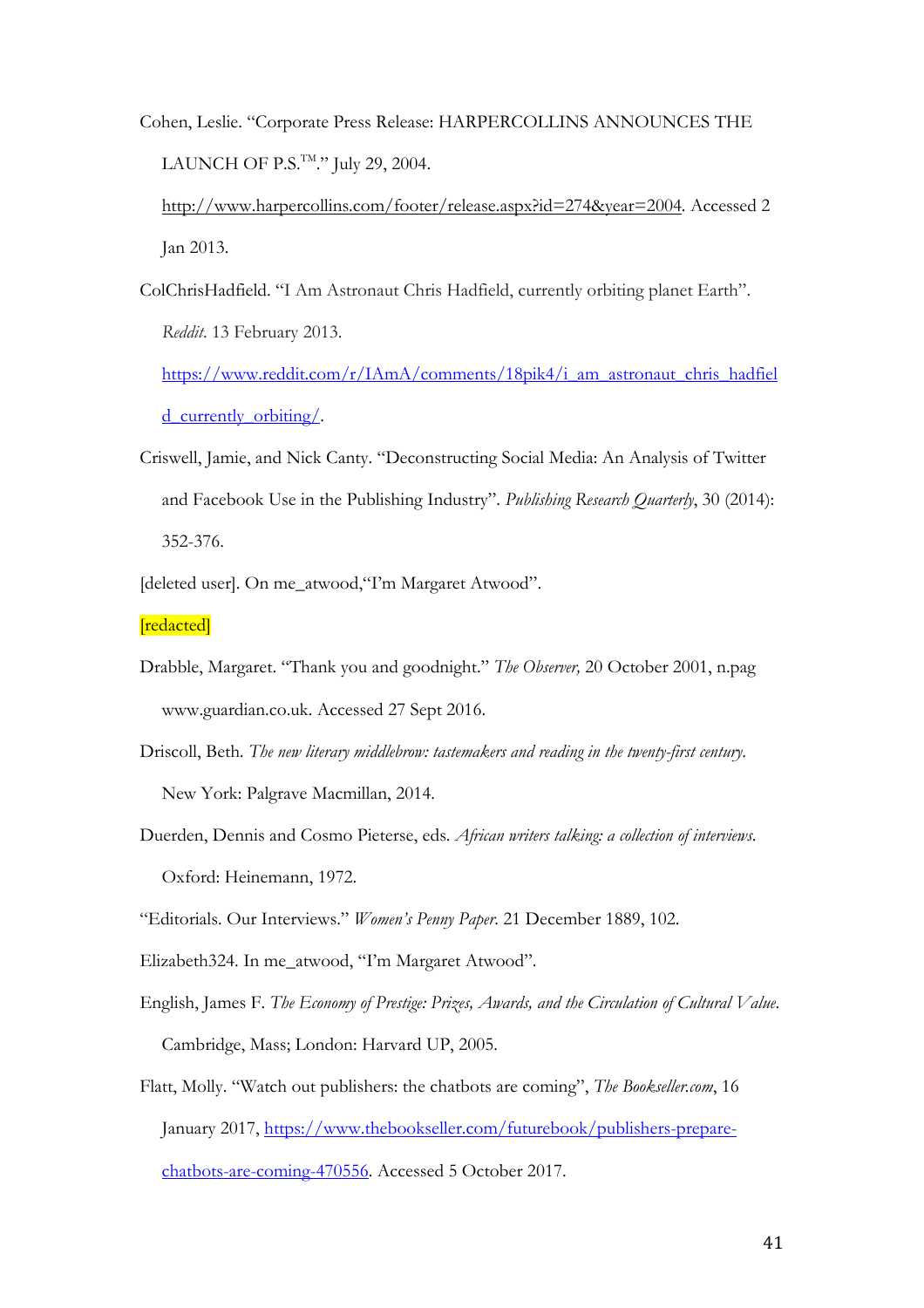"For Artists". [www.fanado.com](http://www.fanado.com/) 2014, Accessed 2 May 2018.

- Fuller, Danielle, and DeNel Rehberg Sedo. *Reading beyond the book: The social practices of contemporary literary culture*. New York: Routledge, 2013.
- Giuffré, Giulia*. A writing life: interviews with Australian women writers.* Sydney; Boston: Allen & Unwin, 1990.
- Glass, Loren. *Authors Inc.: Literary Celebrity in the Modern United States, 1880–1980*. New York: New York UP, 2004.

[redacted]

Gourevitch, Philip, ed. "Introduction." In *The Paris Review Interviews*, *vol 1*. New York: Picador, 2006, vii – xi.

[redacted]

- Hornby, Nick. "Confessional", *Penguin.co.uk* n.date. page captured 13 August 2001. [https://web.archive.org/web/20010813094525/http://www.penguin.co.uk:80/static](https://web.archive.org/web/20010813094525/http:/www.penguin.co.uk:80/static/packages/uk/articles/hornby/index.html) [/packages/uk/articles/hornby/index.html.](https://web.archive.org/web/20010813094525/http:/www.penguin.co.uk:80/static/packages/uk/articles/hornby/index.html) Accessed 3 May 2018.
- Horton, Donald and R. Richard Wohl. "Mass Communication and Para-Social Interaction." *Psychiatry* 19, no. 3 (1956): 215-229.

DOI: [10.1080/00332747.1956.11023049.](https://doi.org/10.1080/00332747.1956.11023049) Accessed 19 May 2018.

Howe, Harry. "Illustrated Interviews No VII.–Mr H. Rider Haggard." *The Strand Magazine* 3 (January 1892): 2-17.

[https://lithub.com/author/interview-with-a-bookstore/.](https://lithub.com/author/interview-with-a-bookstore/) Accessed 21 May 2018.

- [https://www.reddit.com/r/IAmA/comments/tk0s8/iam\\_stoya\\_adult\\_performer\\_and\\_](https://www.reddit.com/r/IAmA/comments/tk0s8/iam_stoya_adult_performer_and_generally_naked/) [generally\\_naked/.](https://www.reddit.com/r/IAmA/comments/tk0s8/iam_stoya_adult_performer_and_generally_naked/) All accessed 21 May 2018.
- Huggan, Graham. *The Postcolonial Exotic: Marketing the Margins*. London: Routledge: 2001.
- IAmStoya. "IAm Stoya, adult performer and generally naked lady. AMA." *Reddit*. 12 May 2012.
- Jaffe, Aaron. *Modernism and the Culture of Celebrity.* Cambridge: Cambridge UP, 2005.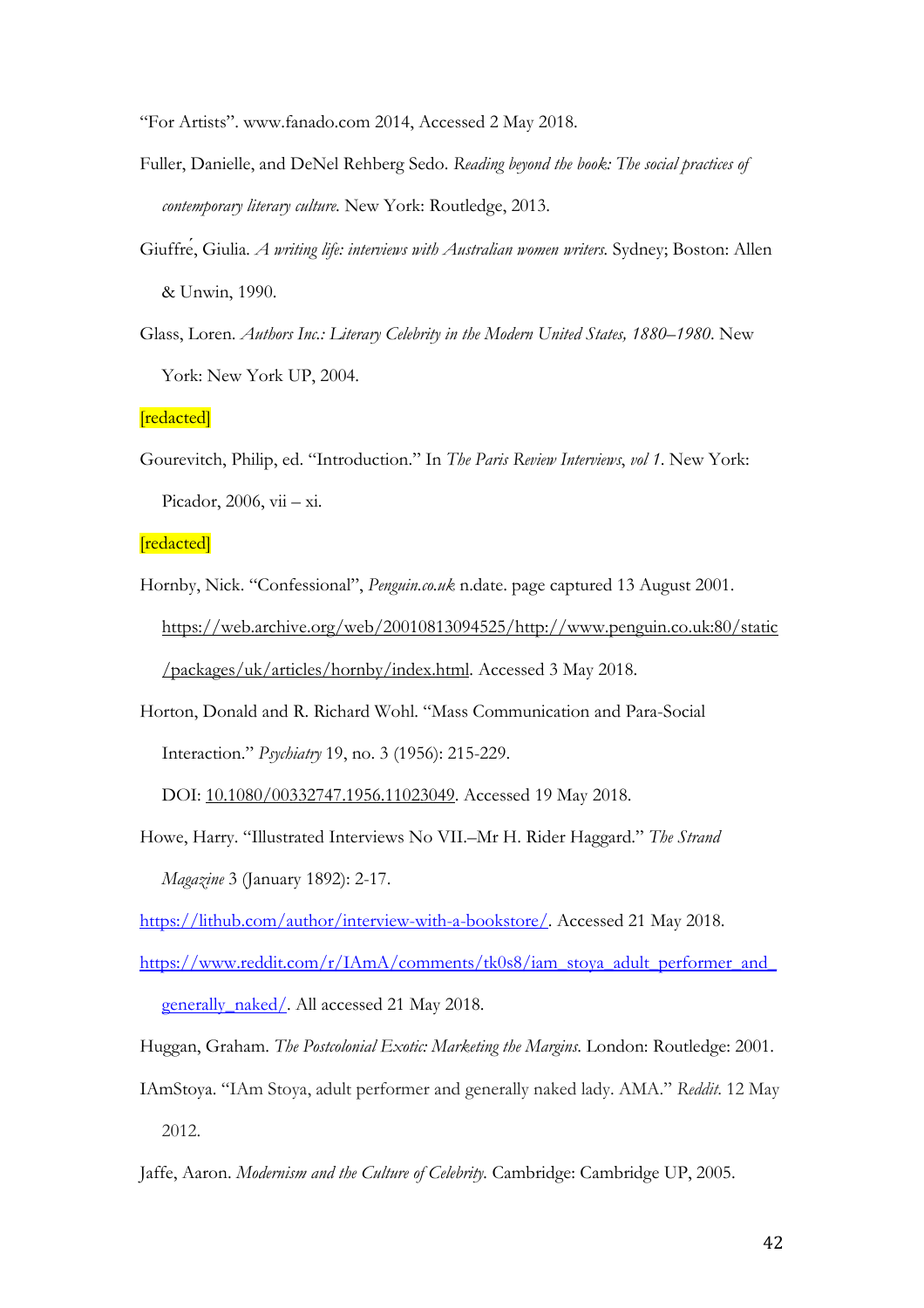- James, Anna. "Interview: Irvine Welsh: I knew one of these guys had to die" Penguin.co.uk 2018. [https://www.penguin.co.uk/articles/in](https://www.penguin.co.uk/articles/in-conversation/interviews/2018/mar/irvine-welsh-dead-mens-trousers-interview/)[conversation/interviews/2018/mar/irvine-welsh-dead-mens-trousers-interview/.](https://www.penguin.co.uk/articles/in-conversation/interviews/2018/mar/irvine-welsh-dead-mens-trousers-interview/) Accessed 3 May 2018.
- James, Henry. *The Complete Notebooks of Henry James*, ed. Leon Edel and Lyall H. Powers. New York: Oxford UP, 1987.

John\_Smith. Comment on Knopfdoubleday, "Ian McEwan on the Most Interesting Question He's Ever Been Asked", *YouTube,* 14 April 2011. [https://youtu.be/2eIFIlSbdqE.](https://youtu.be/2eIFIlSbdqE) Accessed 3 May 2018.

- Jussawalla, Feroza and Reed Way Dasenbrock. *Interviews with Writers of the Post-Colonial World*. Jackson; London: UP of Mississippi, 1992.
- Laing, Audrey. "Authors Using Social Media: Layers of Identity and the Online Author Community". *Publishing Research Quarterly* 33 (2017): 254-267.
- Madrigal, Alexis C. "'Ask Me Anything': How a Weird Internet Thing Became a New Form of Media"*. The Atlantic.* 7 January 2014*.*

[https://www.theatlantic.com/technology/archive/2014/01/ama-how-a-weird](https://www.theatlantic.com/technology/archive/2014/01/ama-how-a-weird-internet-thing-became-a-mainstream-delight/282860/)[internet-thing-became-a-mainstream-delight/282860/](https://www.theatlantic.com/technology/archive/2014/01/ama-how-a-weird-internet-thing-became-a-mainstream-delight/282860/)*.* Accessed 5 October 2017.

- McCrum, Robert."Talk is cheap for festival organisers" *The Guardian*. 24 July 2011. [https://www.theguardian.com/books/2011/jul/24/talk-cheap-festivals-robert](https://www.theguardian.com/books/2011/jul/24/talk-cheap-festivals-robert-mccrum)[mccrum](https://www.theguardian.com/books/2011/jul/24/talk-cheap-festivals-robert-mccrum) . Accessed 4 May 2018.
- McRobbie, Angela. "Everyone Is Creative: Artists as Pioneers of the New Economy." In *Contemporary Culture and Everyday Life,* ed. Elizabeth Silva and Tony Bennett. London: Routledge-Cavendish, 2004.
- me\_atwood. "I'm Margaret Atwood, author of The Handmaid's Tale." *Reddit*. 8 March 2017.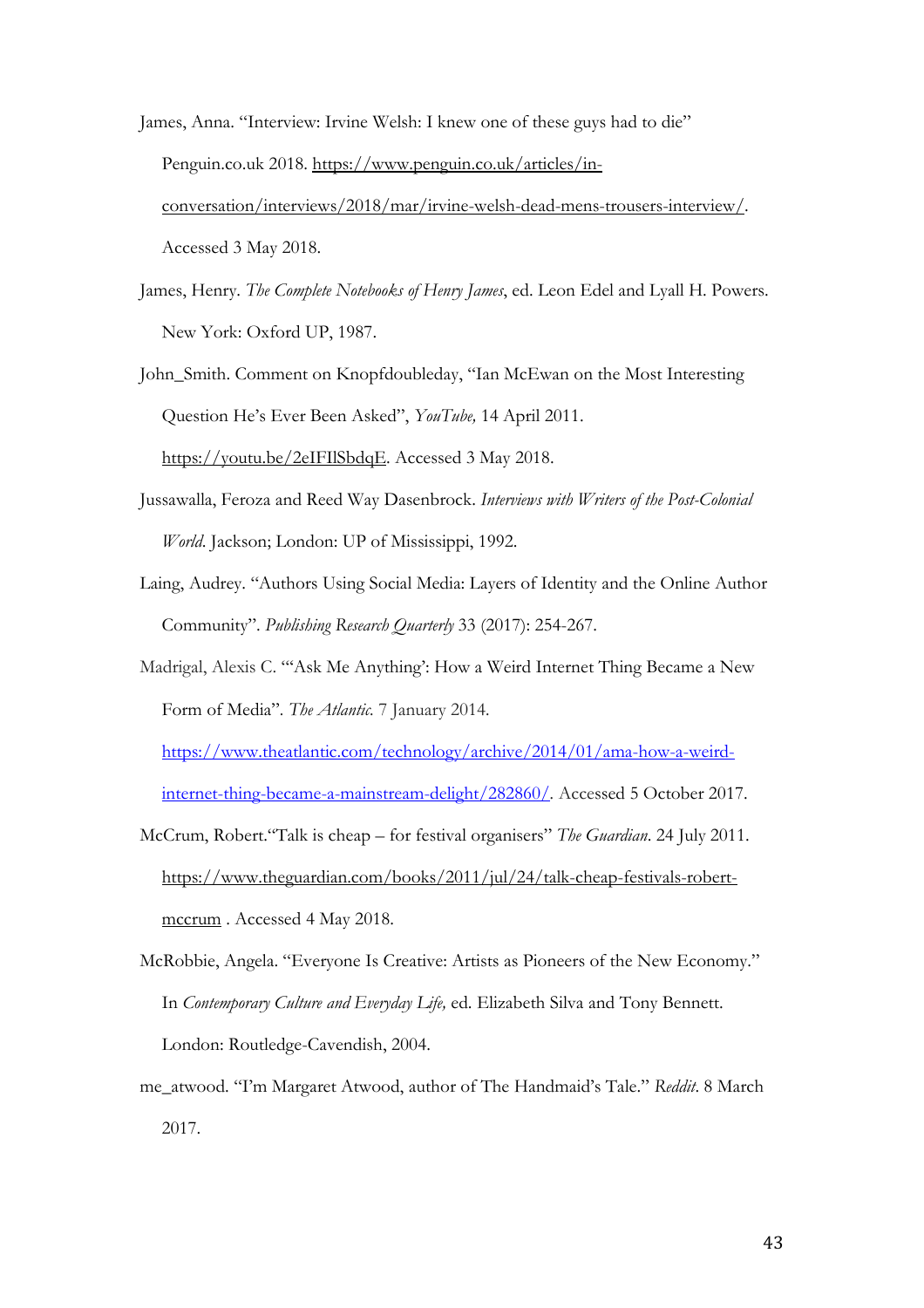[https://www.reddit.com/r/IAmA/comments/5y91f5/im\\_margaret\\_atwood\\_author](https://www.reddit.com/r/IAmA/comments/5y91f5/im_margaret_atwood_author_of_the_handmaids_tale/)

of the handmaids tale/. Accessed 25 April 2018.

Miller, Laura J. *Reluctant Capitalists: Bookselling and the Culture of Consumption*. Chicago; London: U of Chicago P, 2006.

Moran, Joe. *Star Authors: Literary Celebrity in America*. London: Pluto P, 2000.

Murray, Simone, and Millicent Weber. "'Live and local'?: gilde significance of di media for writers' festivals." *Convergence: The International Journal of Research into* N ew *Media Technologies*, 23 no. 1 (2017): 61–78.

- Murray, Simone. *The Adaptation Industry: The Cultural Economy of Contemporary Literary Adaptation*. New York: Routledge, 2012.
- Murray, Simone. "Charting the Digital Literary Sphere." *Contemporary Literature,* 56 no. 2 (2015): 311-339.
- "Naomi Alderman [Q&A]", *Penguin.co.uk* n.date. page captured 9 September 2010. [https://web.archive.org/web/20100909081140/http://www.penguin.co.uk:80/nf/A](https://web.archive.org/web/20100909081140/http:/www.penguin.co.uk:80/nf/Author/AuthorPage/0,,1000069427,00.html?sym=QUE) [uthor/AuthorPage/0,,1000069427,00.html?sym=QUE](https://web.archive.org/web/20100909081140/http:/www.penguin.co.uk:80/nf/Author/AuthorPage/0,,1000069427,00.html?sym=QUE) Accessed 3 May 2018.
- Naylor, Gloria. "A Conversation: Gloria Naylor and Toni Morrison." In Toni Morrison, *Conversations with Toni Morrison* ed. Danille Taylor-Guthrie. Jackson: UP of Mississippi, 1994: 188–217.
- O'Connell, Nicholas. *At the field's end: interviews with twenty Pacific Northwest writers*. Seattle: Madron, 1987.
- The Palm Print, "About", *YouTube*,

[https://www.youtube.com/user/thepalmprint/about.](https://www.youtube.com/user/thepalmprint/about) Accessed 2 May 2018.

- The Palm Print, "The Living Room Conversations with Teju Cole" *YouTube*, 14 June 2014, [https://www.youtube.com/watch?v=4LKmvmGCSy4.](https://www.youtube.com/watch?v=4LKmvmGCSy4) Accessed 2 May 2018.
- Pamuk, Orhan. "Introduction". Trans. Maureen Freely. In *The Paris Review Interviews vol 2*, ed. Philip Gourevitch. Edinburgh: Canongate, 2007, vii – x.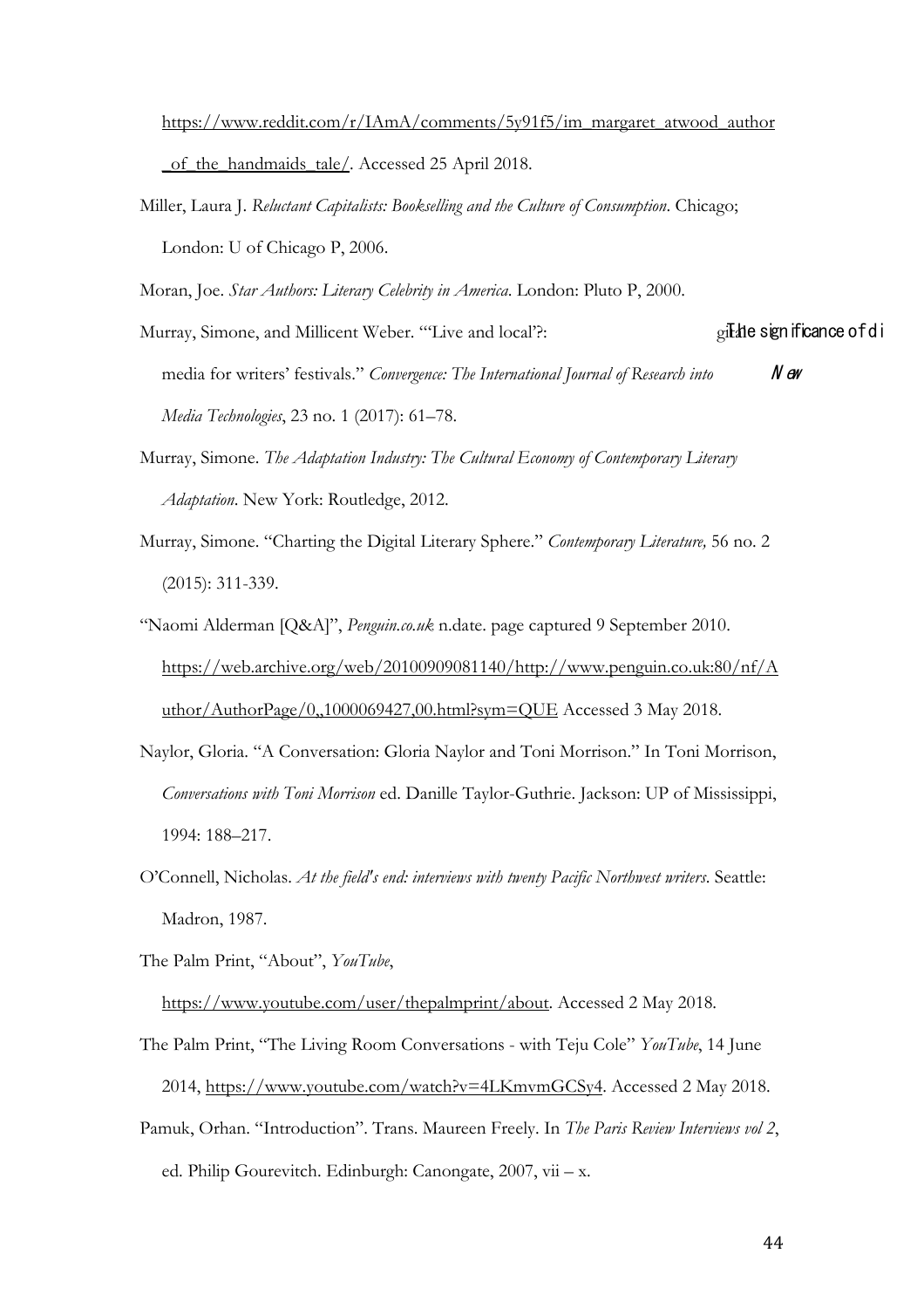- Penguin Books UK. "Penguin meets: Irvine Welsh". [Twitter interview dated 4 April 2016] [https://storify.com/PenguinUKBooks/penguin-meets-irvine-welsh.](https://storify.com/PenguinUKBooks/penguin-meets-irvine-welsh) Accessed 3 May 2018.
- Pew Research Center. "Nearly Eight-in-Ten Reddit Users Get News on the Site" Report, February, 2016. Available at [http://www.journalism.org/2016/02/25/reddit-news](http://www.journalism.org/2016/02/25/reddit-news-users-more-likely-to-be-male-young-and-digital-in-their-news-preferences/)[users-more-likely-to-be-male-young-and-digital-in-their-news-preferences/.](http://www.journalism.org/2016/02/25/reddit-news-users-more-likely-to-be-male-young-and-digital-in-their-news-preferences/) Accessed 5 October 2017.
- Pexton, Laura (Ross). "Twitterview: Interview Your Authors via Twitter". *The Monday Muse* [https://ncbpma.wordpress.com/twitterview-interview-your-authors-via](https://ncbpma.wordpress.com/twitterview-interview-your-authors-via-twitter/)[twitter/](https://ncbpma.wordpress.com/twitterview-interview-your-authors-via-twitter/)*.* Accessed 4 May 2018.
- PresidentObama. "I am Barack Obama, President of the United States AMA" *Reddit*. 29 August 2012.
	- [https://www.reddit.com/r/IAmA/comments/z1c9z/i\\_am\\_barack\\_obama\\_president](https://www.reddit.com/r/IAmA/comments/z1c9z/i_am_barack_obama_president_of_the_united_states/) of the united states/
- Pullman, Philip. "Enough's Enough, Authors can't work for free." *Guardian.co.uk* Book blog. 15 Jan 2016.
	- [https://www.theguardian.com/books/booksblog/2016/jan/15/philip-pullman](https://www.theguardian.com/books/booksblog/2016/jan/15/philip-pullman-enoughs-enough-authors-cant-work-for-free-oxford-literary-festival)[enoughs-enough-authors-cant-work-for-free-oxford-literary-festival,](https://www.theguardian.com/books/booksblog/2016/jan/15/philip-pullman-enoughs-enough-authors-cant-work-for-free-oxford-literary-festival) Accessed 4 May 2018.
- Roth-Ey, David. Research interview. November 23, 2012.

## [redacted]

- "Rules, Policies, and Frequently Asked Questions". *Reddit*. 2017.
- [https://www.reddit.com/r/IAmA/wiki/index.](https://www.reddit.com/r/IAmA/wiki/index) Accessed 20 November 2017. Salisbury, Leila. "Re Conversation Series - Research Enquiry." Personal email. 7 December 2012.
- Shteyngart, Gary. [http://www.garyshteyngart.com/cool-stuff/.](http://www.garyshteyngart.com/cool-stuff/) Accessed June 5 2018.